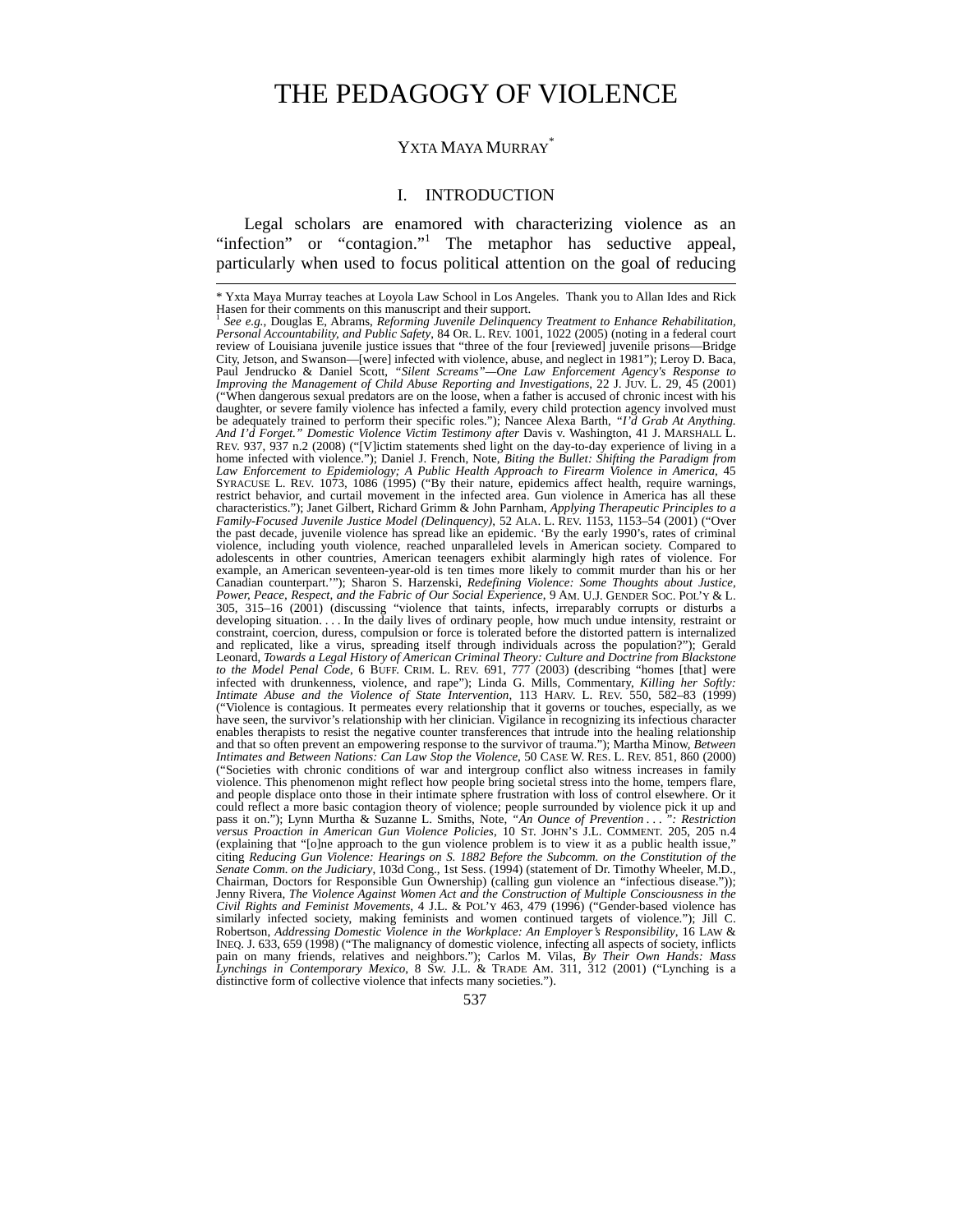violence in our communities. It adds a panicky punch to scholars' arguments (in its warning that violence could spread like a deadly illness) and distances readers emotionally from the disturbing processes by which we encourage one another to act violently: suddenly, "disease" transmits violence, like any other plague; "we" do not. The imagery of illness thus energizes antiviolence agendas without emphasizing offenders' blame or tangling with other moral problems created by violent human relationships. The metaphor's effects encourage us to address violence clinically, as a matter of public health, rather than solely as one of criminal justice. Though this morally aloof characterization of violence has its upsides, this Article will show that the contagion metaphor has other, more deleterious consequences: its dangerous characterization of offenders and its invitation to perform an inexact analysis of the root causes of violence. I will argue, more precisely, that the contagion metaphor obscures the pedagogy of violence—that is, the ways that we teach each other to be violent.

The "violence as contagion" metaphor appears to have found its genesis as an extension of the argument that violence is a "learned behavior," a theory that scholars such as Psychologist Albert Bandura, a professor at Stanford University, and Psychologist Lenore Walker, a professor at Nova Southeastern University Center for Psychological Studies, began to advance in the 1970s and mid-1980s and that has a great deal of scientific proof to back it up.<sup>2</sup> At first glance, then, the contagion metaphor may be seen as a hyperbolic expression of the well-supported thesis that human beings transfer violent behaviors between themselves, just as they teach each other customs, fashions, tastes, and languages. The contagion metaphor, however, has taken on a life of its own, giving vigor to an entirely different theory expounded by scholars, such as criminologist Colin Loftin and Columbia Law Professor Jeffrey Fagan.<sup>3</sup> These scholars advocate that we address violence using the "epidemiological" approach in other words, using the same techniques to combat violence that public health officials use to fight disease. The public health approach offers some very useful strategies to address violence, mainly in its depoliticizing or demoralizing of the antiviolence agenda,<sup>4</sup> focusing on prevention as much as after-the-fact solutions,<sup>5</sup> and promoting the accessing of data on violence gathered by public health organizations. $\delta$  Nevertheless, the epidemiological approach has been inextricably paired with the contagion metaphor, and this creates at least two serious hazards: 1) the metaphor dehumanizes

<sup>&</sup>lt;sup>2</sup> See infra text accompanying notes 12–19.<br><sup>3</sup> See infra Part II.B.<br><sup>4</sup> See French, *supra* note 1, at 1088–89.<br><sup>5</sup> See James C. Howell & J. David Hawkins, *Prevention of Youth Violence*, 24 CRIME & JUST. 263, 302  $(1998)$ .

<sup>6</sup> *See infra* note 32 (setting forth a four-pronged approach).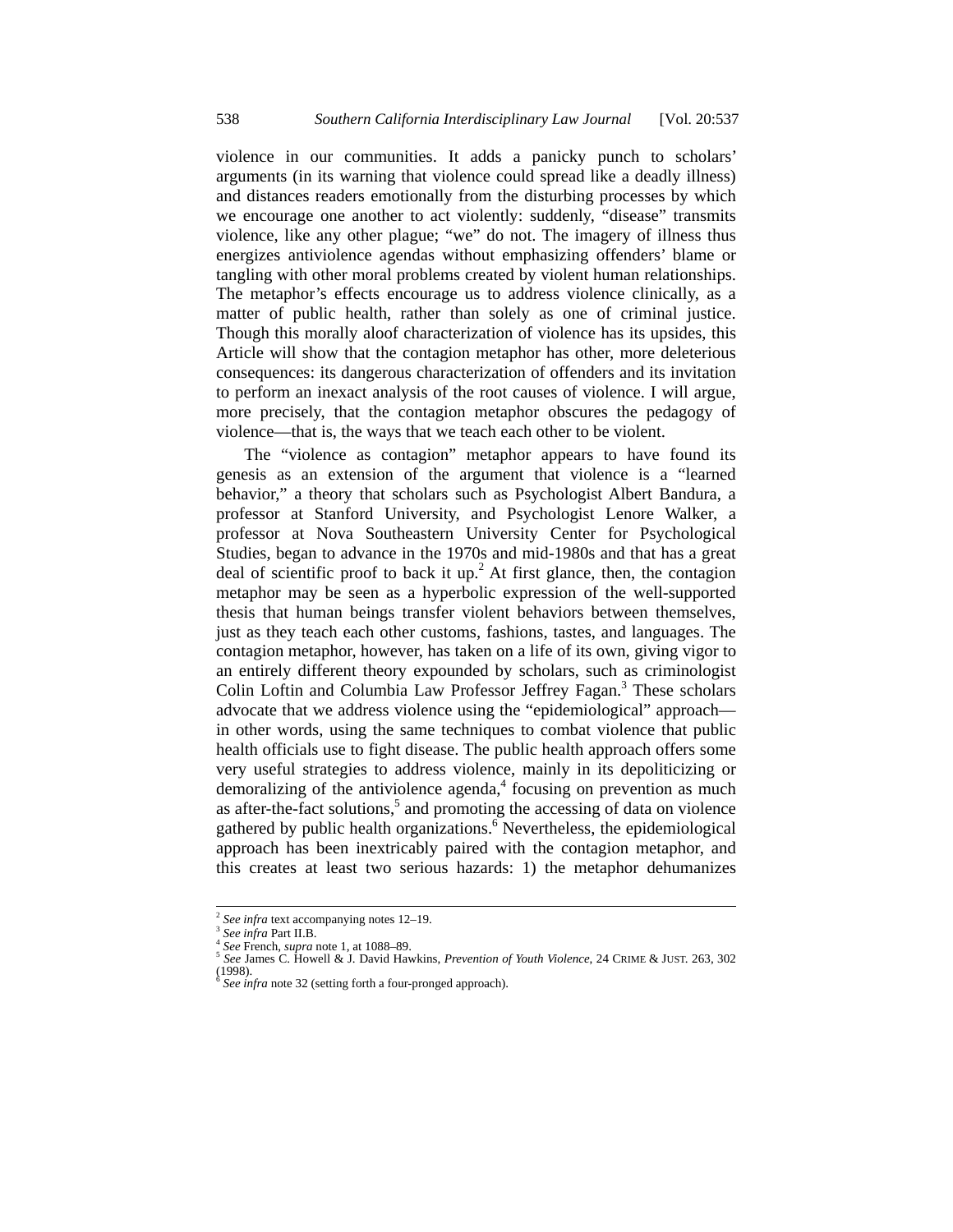offenders as "vectors" of pestilence, so that we may be more likely to treat them unjustly as a matter of criminal justice or other social strategies; 2) it obscures the pedagogy of violence, meaning the specific behaviors by which we educate each other in violence; it also obfuscates the emotions, desires, and personal histories that help the lessons of violence "stick." This obscurantism may seriously hamper our development of social and legal strategies to prevent and otherwise address such pedagogies.

During the development of the contagion thesis, the learned behavior model for describing violence has flourished on a parallel scholarly track. It possesses many virtues, as it acknowledges the human rituals by which we train each other in violent behaviors, and the sensations that make us such very good students of violence. The learned behavior model proves such a well-honed and well-supported thesis for violence that I submit we should expand upon it, developing deeper jurisprudential accounts of the teacherstudent relationship, as well as the needs and feelings that energize the instruction and learning of violence. Simultaneously, I also recognize the benefits of the public health approach to the problem of violence, even while maintaining that it is marred by its advocates' use of the contagion metaphor.

Consequently, in this Article I will advocate that we abandon the violence as contagion metaphor in our jurisprudential analyses of violence, but retain the data-collecting strategies advocated by the epidemiological approach to which the metaphor has been heretofore fixed. I also will argue for an enriched learned-behavior approach, employing a legal-literary analysis to enlarge upon the previous work in this area, which has primarily been done by psychologists and social scientists. In the end, I will advocate a synthesis of the epidemiological and the expanded learned-behavior approaches, the latter of which may also be called the "pedagogy of violence" approach.

In Part II, I will set forth the history of the contagion metaphor and make my case against it, while advocating the retention of the datagathering methods that accompany the epidemiological approach. In Part III, I will demonstrate the virtues of the violence as a learned behavior model, lauding it for its emphasis on the performances and emotions involved in the transfer of violent behavior from one person to another, which the contagion model obscures. I will then recommend that we deepen our understanding of this learning process and advise that in our studies of learned violence, we employ interdisciplinary approaches that extend beyond social science. Here, I will advance a legal-literary analysis, using Nobel Laureate Elfriede Jelinek's novel *The Piano Teacher* to illustrate the dynamics of teaching and learning violence. Specifically, I will examine how Jelinek's characters use certain techniques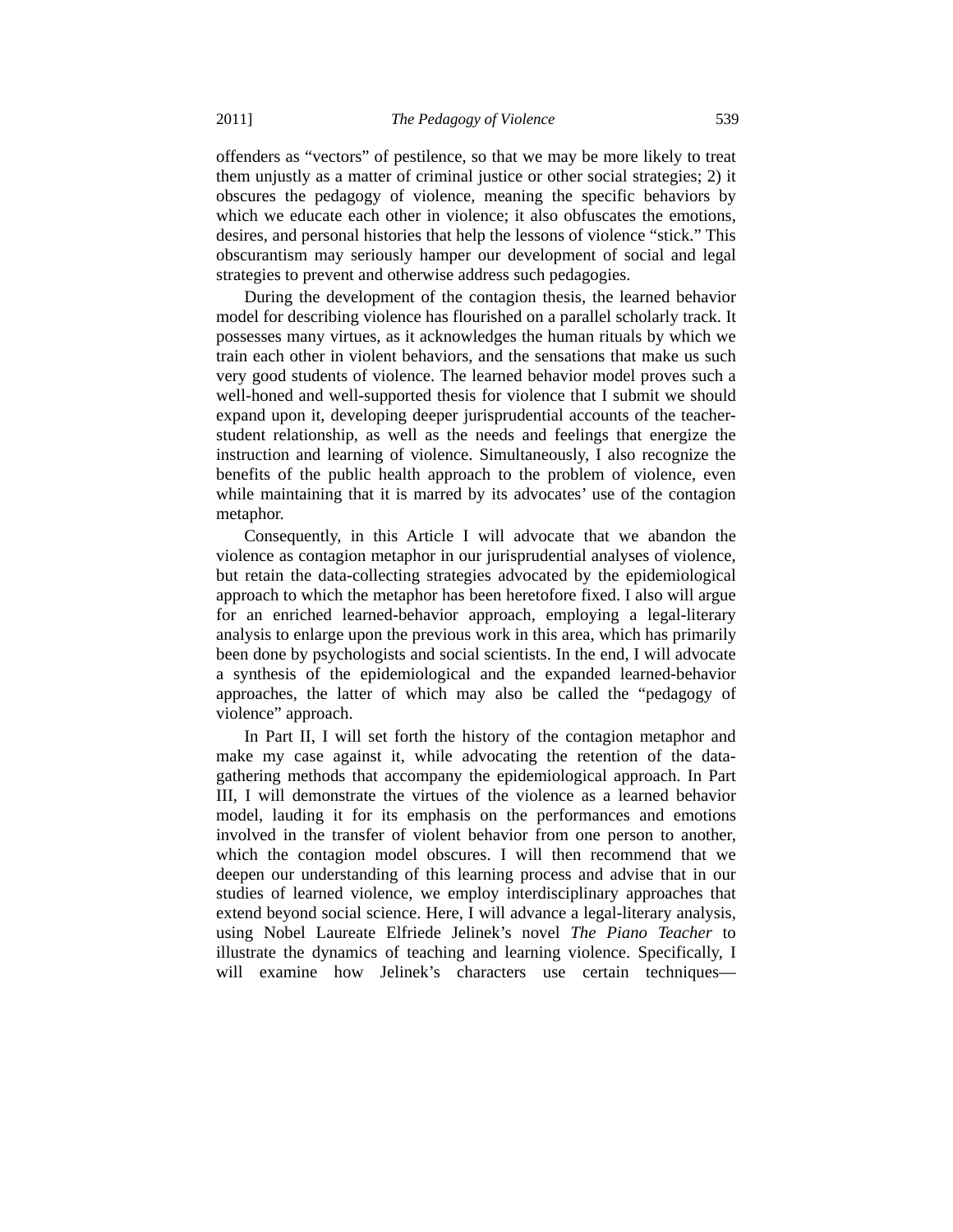surveillance, control, and trampling—to teach each other violence. I will also study how Jelinek's characters learn violence in a particular emotional state: the state of desire. In this discussion of violence and desire, I will make a brief foray into classical philosophy, showing how Jelinek's work exists in a long literary tradition connecting desire and moral education, a lineage that can be traced back to Plato's *Phaedrus*. Last, in Part IV, I will analyze *NAACP v. AcuSport, Inc.*, a 2003 opinion addressing a nuisance claim against a gun manufacturer, in which a court accepted the contagion thesis while denying relief to the NAACP.<sup>7</sup> I will show how data gathering informed by the pedagogy of violence—that is, informed by an awareness of the specific strategies of teachers and the desires of students—would have led to a better analysis of gun violence in New York and might have garnered the NAACP deserved relief.

## II. HOW WE ARRIVED HERE: THE MOVE FROM "VIOLENCE AS SOCIAL LEARNING" TO "VIOLENCE AS CONTAGION"

#### A. THE HISTORY OF THE SOCIAL LEARNING THESIS, THE EPIDEMIOLOGICAL APPROACH, AND THE DEVELOPMENT OF THE CONTAGION METAPHOR

Scholars have long noticed that human beings act violently—that is, that they act with the intent to physically or mentally harm one another $8$  in large part because they come into contact with other violent actors and model their behavior on them. The concept of teaching or inheriting violence is as old as the cycle of revenge murders found in Greek tragedy, the history of the French Revolution, and the aftermath of World War  $II$ <sup>9</sup> Indeed, early theorists of the role of education and the development of man's character are Plato<sup>10</sup> and Jean-Jacques Rousseau,<sup>11</sup> who each acknowledged that education could shape men to be good or ill.

<sup>-&</sup>lt;br>7 <sup>7</sup> NAACP v. Acusport Inc., 271 F. Supp. 2d 435 (E.D.N.Y. 2003).

<sup>&</sup>lt;sup>8</sup> It must be noted here that there are many definitions of violence. For example, in my previous article on law and nonviolence, I posited a many-factored test to determine whether conduct was violent. *See generally* Yxta Maya Murray, *A Jurisprudence of Nonviolence*, 9 CONN. PUB. INT. L.J. 65 (2009). Scholars, however, tend to use the "violence as contagion" metaphor in connection with gun violence or other forms of physical violence, particularly domestic violence. *See infra* text accompanying notes 46– 81. Thus, I am using a definition of violence that coheres to the forms of violence attended to in those articles. In the future, I may expand upon a theory of the pedagogy of violence that encompasses teachings that extend beyond intentional physical and mental harms, but for now, I am containing my definition. 9

Consider, for example, Albert Camus's excoriation of the purge in France, post WWII: "To the hatred of their persecutors, the victims responded with their own hatred. And the persecutors having departed, the French remain on their soil with their hatred in need of an object. They still look at one another with the remains of their anger." Susan Dunn, *Albert Camus and the Dubious Politics of Mercy*, *in* IDEAS MATTER: ESSAYS IN HONOR OF CONOR CRUISE O'BRIEN 350, 345 (Richard English & Joseph Morrison Skelly eds., 1998).

<sup>10</sup> PLATO, REPUBLIC 51, 54 (G.M.A. Grube & C.D.C. Reeve trans., 1992) ("Then, we may confidently assume in the case of a human being, too, that if he is to be gentle toward his own and those he knows, he must be a lover of learning and wisdom?"). *See also id.* ("If we're to persuade our people that no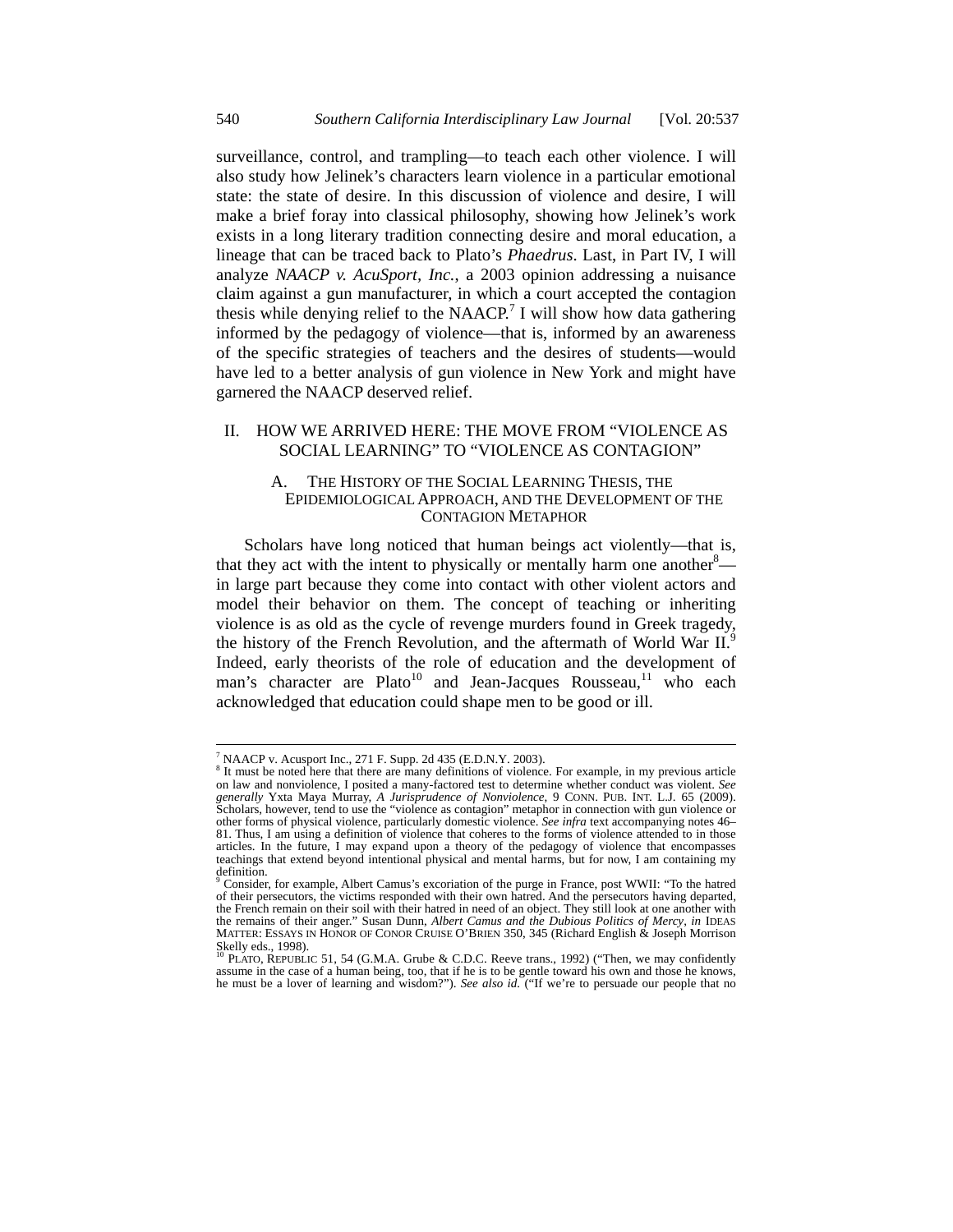In the twentieth century, Bandura connected pedagogy and violence in his famous theory that aggression is a product of "social learning," which was based on an experiment that involved children watching films of adults attacking plastic dolls, known as "Bobo dolls."12 The children later exhibited "modeling" behavior, similarly attacking the dolls.<sup>13</sup> Bandura concluded in 1976 that "aggression in children is influenced by the reinforcement of family members, the media, and the environment.<sup>"14</sup> In 1986, Walker also theorized about social learning and violence, in this case, suggesting that domestic violence may be a product of social modeling.<sup>15</sup> Richard Gelles, dean of the Department of Child Welfare and Family Violence at the University of Pennsylvania, Suzanne Steinmetz, director of the Family Research Center at Indiana University, and Murray Straus, a sociology professor at the University of New Hampshire, similarly promoted the learned behavior model, positing the now-famous "cycle of violence" theory, which depicts violence as being taught by parent to child.<sup>16</sup> Psychologist Donald G. Dutton, a professor at the University of British Columbia, expanded on this theory in 1995, noting that, "painful experiences of shame, rejection, and abusiveness from family members are manifested in adulthood as delusional jealousy, inability to trust, and violent mood cycles."<sup>17</sup> A 2001 study by Craig A. Anderson, dean of the Psychology Department at Iowa State University, and Brad J. Bushman,

citizen has ever hated another and that it's impious to do so, then *that's* what should be told to children from the beginning by old men and women.").

<sup>11</sup> *See generally* JEAN JACQUES ROUSSEAU, EMILE, OR ON EDUCATION 7 (Echo Library 2007), ("[w]e are born sensitive and from our birth onwards are affected in various ways by our environment."). Rousseau objected to the ways in which civilization trained individuals to be "citizens" in lieu of "natural men." *Id.* ("Good social institutions are those best fitted to make a man unnatural, to exchange his independence for dependence, to merge the unit in the group, so that he no longer regards himself as one, but as a part of the whole, and is only conscious of the common life.") *Id.* at 8. What Rousseau preferred was the natural man, who could be made by resisting his training solely to be a citizen: "[t]o be something, to be himself, and always at one with himself, a man must act as he speaks, must know what course he ought to take, and must follow that course with vigour and persistence." *Id.* at 9.<br><sup>12</sup> ALBERT BANDURA, AGGRESSION: A SOCIAL LEARNING ANALYSIS 6, 73–77 (1973).<br><sup>13</sup> *Id.* at 73–77.<br><sup>14</sup> EMILIO RIBES-INEST

<sup>(1976).&</sup>lt;br><sup>15</sup> Lenore E. A. Walker, The Battered Woman Syndrome 16 (3d ed. 2009) (setting forth the stages of battered woman syndrome). In Walker's 1984 study, she hypothesized, "The impact of the strict, punitive, and violent father is better known today—exposure to him creates the greatest risk for a boy to use violence as an adult." *Id. See also* Brian J. Orrio, Comment, *Ending the Domestic Violence Cycle Through Victim Education in Oregon's Restraining Order Process*, 33 WILLAMETTE L. REV. 971, 984 (1997) ("Reports from battered women's shelters support the theory that aggression is a learned behavior: male and female children, as young as two years old, model 'daddy hitting mommy' to get what they want. Not only do children suffer more physical abuse when their parents are in violent relationships, Walker's study suggests they learn that such violence is appropriate."). 16 MURRAY A. STRAUS & RICHARD J. GELLES, PHYSICAL VIOLENCE IN AMERICAN FAMILIES: RISK 16 MURRAY A. STRAUS & RICHARD J. GELLES, PHYSICA

FACTORS AND ADAPTATIONS TO VIOLENCE IN 8,145 FAMILIES 404–06 (1990). *See, e.g.*, Carolyn Puzella, *Domestic Violence: Social Scientists' Perspectives on the Causes of Spousal Abuse*, 11 J. CONTEMP.

LEGAL ISSUES 37, 40 (2000).<br><sup>17</sup> Puzella, *supra* note 16, at 40. See also DONALD G. DUTTON WITH SUSAN K. GOLANT, THE BATTERER:<br><sup>17</sup> Puzella, *supra* note 16, at 40. See also DONALD G. DUTTON WITH SUSAN K. GOLANT, THE BATT "contagion" metaphors, see Beverly Merz, *Wheel of Misfortune; A Family's Risk Factors Can Increase Its Chance of Seveloping the "Cancer' of Violence*, 35 AM. MED. NEWS 1 (1992).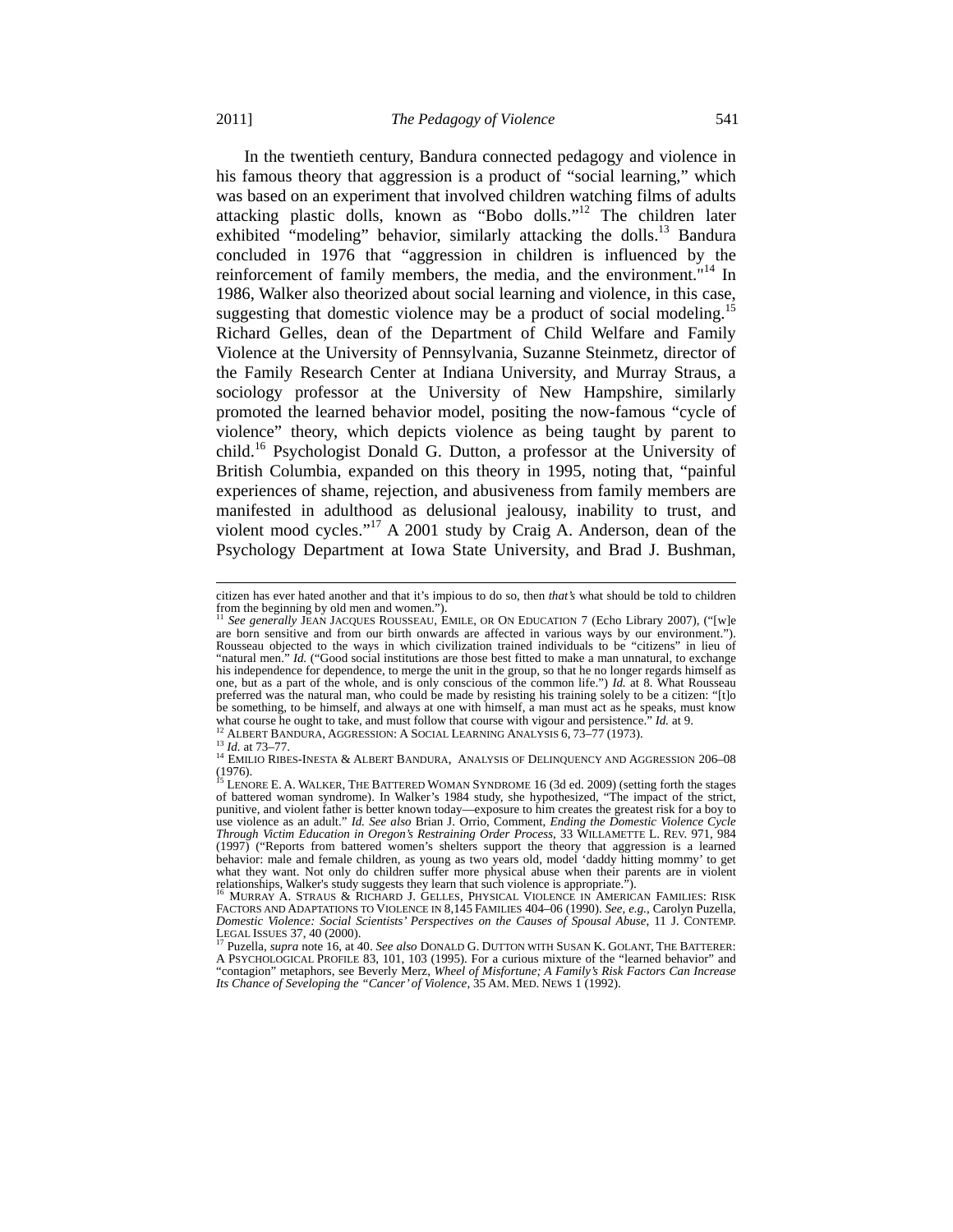chair of mass communication at Ohio State University,<sup>18</sup> and a 2000 study by Robert H. DuRant, professor of pediatrics at Wake Forest University, also reveal that adolescents' exposure to violence increases the probability that they will harm other people: "When children are disciplined with severe corporal punishment or verbal abuse or when they are physically or sexually abused, it is not surprising that they behave aggressively or violently toward others."<sup>19</sup>

Legal scholars, such as Jane Rutherford, a professor of law at DePaul College of Law, have also advanced the "violence as a learned behavior" model. Rutherford argues that there may be a genetic link to aggressive behavior, which is enhanced by a person's childhood exposure to violence.<sup>20</sup> Scholars ranging from Catherine F. Klein, a law professor at Catholic University's Columbus School of Law,<sup>21</sup> to Judge Ronald Adrine, a judge in Cleveland Municipal Court, $2^2$  to the authors of the 1996 American Psychological Task Force on Domestic Violence,<sup>23</sup> and the authors of the United States Department of Justice Final Report $^{24}$  agree that people learn violent behavior from others.<sup>25</sup>

<sup>&</sup>lt;sup>18</sup> Craig A. Anderson & Brad J. Bushman, *Physiological Arousal*, and Prosocial Behavior: A Meta-*Analytic Review of the Scientific Literature*, 12 n.5 PSYCHOL. SCI. 353, 357 (Sept. 2001). 19 *Violence Is a Learned Behavior, Say Researchers At Wake Forest University*, SCIENCE DAILY, (Nov. 9,

<sup>2000),</sup> http://www.sciencedaily.com/releases/2000/11/001106061128.htm; *Research by Wake Forest University, U.S., Advances Understanding of Human Health*, PHARMA LAW WEEKLY (Aug. 7, 2007) (conducting a study finding that adolescent viewing of televised wrestling can increase violence, specifically "date fighting."). *See generally* Robert H. DuRant et al., *Intentions to Use Violence Among* 

*Adolescents*, 98 n.6 AM. ACAD. PEDIATRICS 1104 (Dec. 1996).<br><sup>20</sup> Jane Rutherford, *Community Accountability for the Effect of Child Abuse on Juvenile Delinquency in the Brave New World of Behavioral Genetics, 56 DEPAUL L.* 

Catherine F. Klein & Leslye E. Orloff, *Providing Legal Protection for Battered Women: An Analysis of State Statutes and Case Law*, 21 Hofstra L. Rev. 801, 970 n. 1077 (1993) ("Since violence is a learned behavior, witnessing violence in the home as a child can have profound effects on the child's adult life.") (citing WALKER *supra* note 15).<br><sup>22</sup> Ronald Adrine & Michael W. Runner, *Perspective: Engaging Men and Boys in Domestic Violence* 

*Prevention Strategies: An Invitation to the Courts*, 6 J. CENTER FOR FAM. CHILD. & CT. 175, 181–82 (2005) ("Much of the work to address domestic violence during the past three decades has been predicated on the belief that *violence* is a *learned behavior* that can be unlearned. Similarly, innovative prevention efforts employing public-education strategies have been based on the conviction that social norms condoning violence can be shifted. Indeed, educational efforts aimed at changing social norms have had considerable success in addressing alcohol, tobacco, and drug use and abuse in high school, college, and community settings. Within the field of domestic violence, experts agree that current, predominant social norms play a significant role in sanctioning and perpetuating inappropriate male behavior. Thus, men can play a powerful role in promoting more positive attitudes and behavior with regard to violence against women and children." (emphasis added)).

AM. PSYCHOLOGICAL ASS'N, VIOLENCE AND THE FAMILY, REPORT OF THE AMERICAN PSYCHOLOGICAL ASSOCIATION PRESIDENTIAL TASK FORCE ON VIOLENCE AND THE FAMILY 17 (1996)) [hereinafter APA PRESIDENTIAL TASK FORCE ON VIOLENCE AND THE FAMILY].

<sup>[</sup>hereinafter APA PRESIDENTIAL TASK FORCE ON VIOLENCE AND THE FAMILY].<br><sup>24</sup> William L. Hart et. al., *Attorney General's Task Force on Family Violence* 5 (Sept. 3, 1984),<br>http://www.eric.ed.gov:80/PDFS/ED251762.pdf ("[Batte

violence is to allow the seeds of violence to be sown into the next generation.").<br><sup>25</sup> See Videtta A. Brown, *Gang Member Perpetrated Domestic Violence: A New Conversation*, 7 UNIV.<br>OF MD. L.J. RACE, RELIGION, GEND. & CLA victimization are also often a part of the gang culture. Female and girlfriend abuse among gang members is, in part, a product of the gender ideologies found within the gang. Physical and sexual violence toward young women, although not considered *violence* by the gang, becomes a *learned behavior*." (emphasis added)); Deborah Epstein, *Effective Intervention in Domestic Violence Cases: Rethinking the Roles of Prosecutors, Judges, and the Court System*, 11 YALE J.L. & FEMINISM 3, 9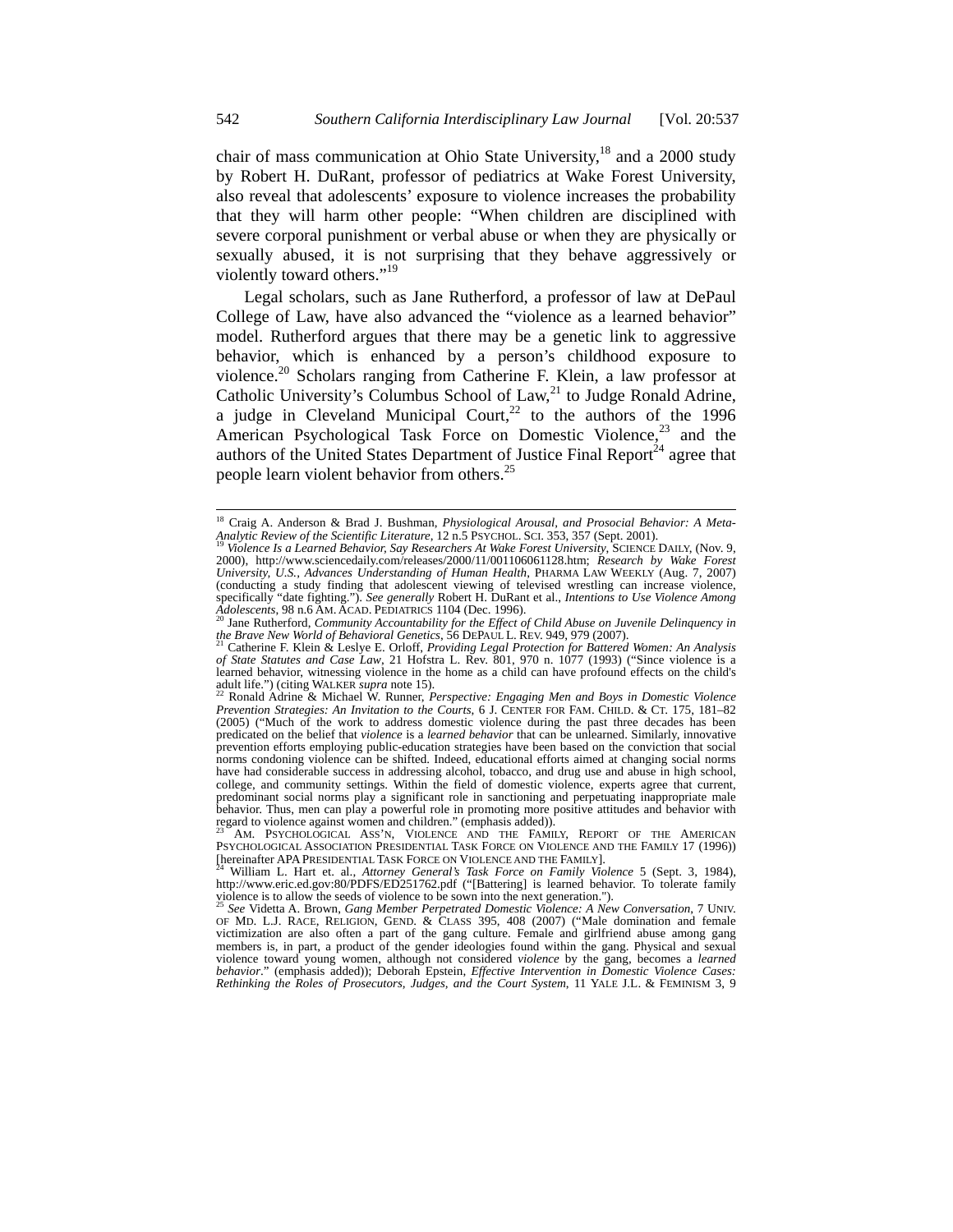The contagion thesis, which characterizes violence as an illness that we catch from one another, seems to have developed out of, or at least in tandem with, the social learning argument. This may be best illustrated by the following quote from Walker's study on battered women. Though she was an early adopter of the learned behavior model, she readily began to use the metaphors of disease to describe violence:

Once it was established that family violence and violence against women was at epidemic or even pandemic proportions by U.S. Surgeon General Everette Koop (1986), violence began to be conceptualized as a public health problem that would be best understood through epidemiological community standards . . . . One of the most interesting analogies comes from the public health initiative to eradicate malaria.

 <sup>(1999) (&</sup>quot;A recent national study . . . showed that juvenile delinquents are four times more likely to have come from violent homes.") (citing Bureau of Juvenile Justice, *Violence by and Against America's Children*, DIGEST XVII (12), at 6, and Donna M. Welch, *Mandatory Arrest of Domestic Abusers:*  Panacea or Perpetuation of the Problem of Abuse?, 43 DEPAUL L. REV. 1133, 1136–37 & n.31 (1994));<br>Leigh Goodmark, From Property to Personhood: What the Legal System Should Do for Children in<br>Family Violence Cases, 102 W. V development is typical in children who witness [family violence], although the damage varies with the age and the gender of the child. For example, boys are thought generally to become more aggressive and girls more passive as a result of witnessing [violence], although there is some evidence that as they age, girls too display aggressive tendencies. Children who become aggressive may be reacting to the stress of witnessing violence or modeling behavior that they have learned through witnessing."); Caroline Harris Johnson, *Familicide and Family Law: A Study of Filicide-Suicide Following Separation*, 44 FAM. CT. REV. 448, 459–60 (2006) (noting that family courts should pay special attention to "the safety of children who are having access with a parent who has been violent toward his spouse, even though there may be no apparent evidence of the children having been previously harmed. It should not be assumed that the family members of a parent with a history of violence and/or child abuse will be suitable supervisors of access. It is more likely that the parent learned those behaviors in their family of origin and that violence and abuse will be minimized, ignored, or denied in that family."); G. Kristian Miccio, *Male Violence—State Silence: These and Other Tragedies of the 20th Century*, 5 J. GENDER RACE & JUST. 339, 351 n.67 (2002) ("There is little basis for ascribing biology to the different moral voices of boys and girls. The current psychological literature suggests that violence is learned behavior and not a consequence of testosterone."); Wendy Perlmutter, *An Application of Refugee Law to Child Soldiers*, 6 GEO. PUBLIC POL'Y REV. 137, 146–47 (2001) (noting that violence is a learned behavior among child soldiers, but that it can be unlearned);; Sean D. Thueson, *Civil Domestic Violence Protection Orders in Wyoming: Do they Protect Victims of Domestic Violence?*, 4 WYO. L. REV. 271, 271–75 (2004) ("Domestic violence is usually a learned behavior. Nevertheless, domestic violence is not only learned from one's own family, but also learned from society. Those who care can make a difference, perhaps not with the current abuser, but at least with generations to come. Domestic violence is not caused by alcohol, drugs, 'out of control behavior,' stress, or problems that are 'inherent' in every relationship. Batterers can be found in every age, racial, socioeconomic, educational, occupational, and religious group. Thus, doctors, lawyers, and even judges could be batterers; however, the majority of batterers are male, and the majority of all victims are female. It is important for everyone to realize that there is no 'typical' batterer so as not to stereotype and miss the signs of domestic violence."); Jerry von Talge, *Victimization Dynamics: The Psycho-Social and Legal Implications of Family Violence Directed Toward Women and the Impact on Child Witnesses, 27 W. ST.<br>U. L. REV. 111, 174 (1999–2000)* cope with psychological conflict and distress. Unfortunately, a child learning to become violent can be associated with the development of the defense mechanism called identification with the aggressor . . . . This writer has seen the tragedy of domestic violence exacerbated when older children, especially boys, mimic their fathers, becoming violent towards their battered mother, identifying with the aggressor in order to feel safer and more powerful."). *See id.*, citing APA PRESIDENTIAL TASK FORCE ON VIOLENCE AND THE FAMILY, *supra* note 23 ("We do know that violence often is learned behavior and that much of that learning takes place at home. This conclusion is supported by more than five decades of psychological research on aggression and violence in the family and outside the family.").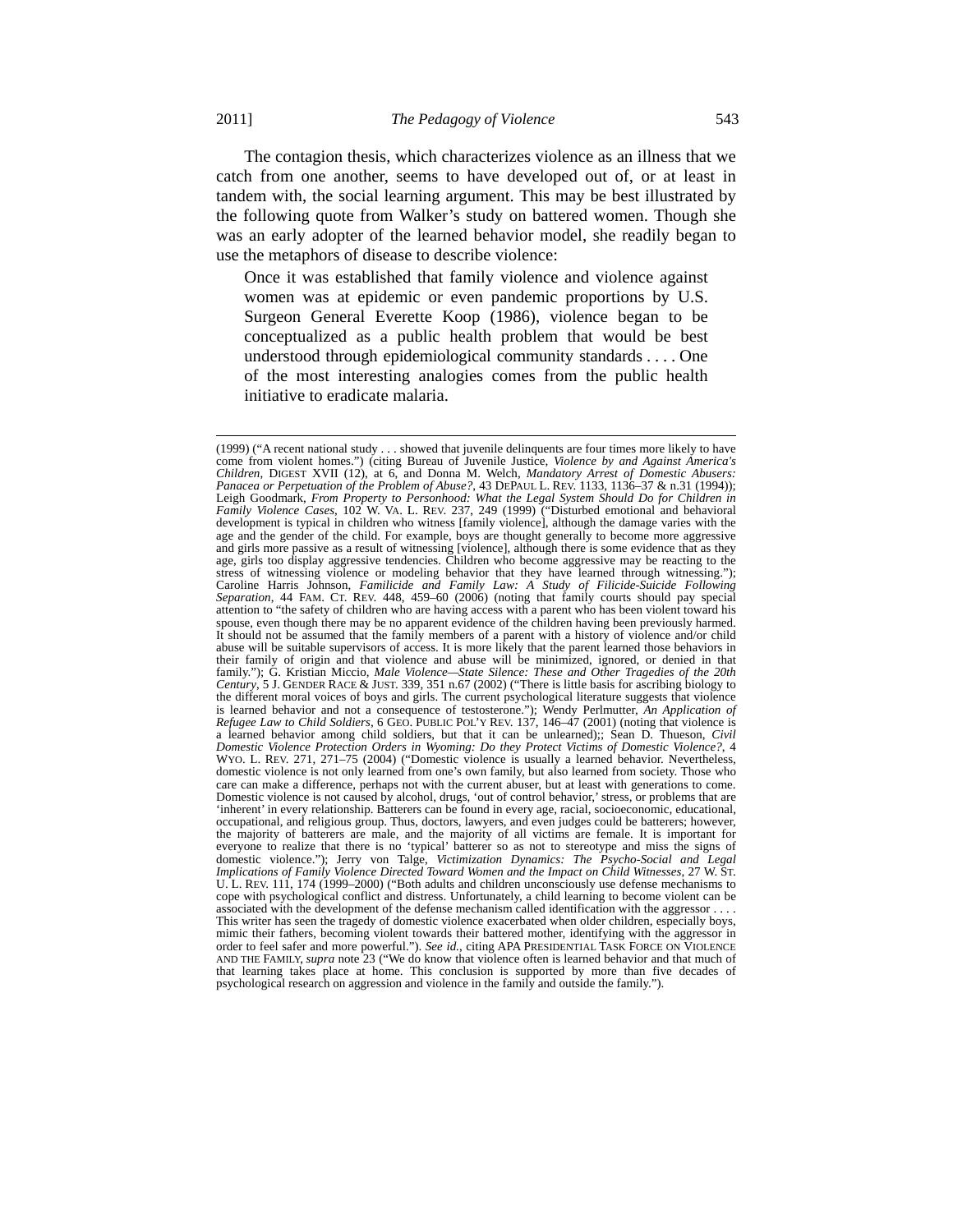It was found that people would be less likely to become sick from exposure to malaria if they were given quinine as a preventative measure. So, strengthening the potential victims by prescribing quinine tablets was an important way to keep safe those who could not stay out of the malaria infested area. Once it was learned that diseased mosquitoes carried the malaria germs, it became possible to kill the mosquito. However, unless the swamps that bred the malaria germs that infected the mosquito were drained and cleaned up, all the work in strengthening the host and killing the germ carrier, would not have eliminated malaria—it would have returned!

So, too for domestic violence. We can strengthen girls and women so they are more resistant to the effects of the abusive behavior directed towards them and we can change the attitudes of known batterers so they stop beating women. However, unless we also change the social conditions that breed, facilitate, and maintain all forms of violence against women, we will not eradicate domestic and other violence—it will return!<sup>26</sup>

As Walker notes, in response to the escalation of domestic violence, Koop convened an "unprecedented" Workshop on Violence and Public Health, in October 1985.<sup>27</sup> This workshop addressed violence as a public health concern, and participants advocated using an epidemiological model for addressing it. Criminologist Marvin Wolfgang exhorted conferees: "Our nation must feel as comfortable in controlling its violent behavioral urges and practices as it does in controlling bacterial, viral, and physical manifestations of morbidity and death."28 In their book *Violence in America: A Public Health Approach*, 29 a collection of the "revised papers from the Surgeon General's Workshop on Violence and Public Health,"<sup>30</sup> Dr. Mark L. Rosenberg and James A. Mercy provide the strategy for such control, illustrating the epidemiological method in their discussion of antigun-violence goals: "[T]he magnitude and distribution of fire-arm related morbidity, disability, and behavioral risk factors should be routinely monitored through public health surveillance systems…. High priority should be given to epidemiologic investigations that focus on quantifying the risks for injury associated with firearm possession or lack thereof in individuals."<sup>31</sup> The authors then set forth the four prongs of the

<sup>&</sup>lt;sup>26</sup> APA PRESIDENTIAL TASK FORCE ON VIOLENCE AND THE FAMILY, *supra* note 23, at 18–19.<br><sup>27</sup> MARK L. ROSENBERG & MARY ANN FENLEY, VIOLENCE IN AMERICA: A PUBLIC HEALTH APPROACH v<br>(1991); *Youth Violence: Report of the Surge* http://www.surgeongeneral.gov/library/youthviolence/chapter1/sec2.html#youth\_violence.<br><sup>28</sup> *Id.* 29 *Id.* at 6. 30 *Id.* 31 *Id.* at 6.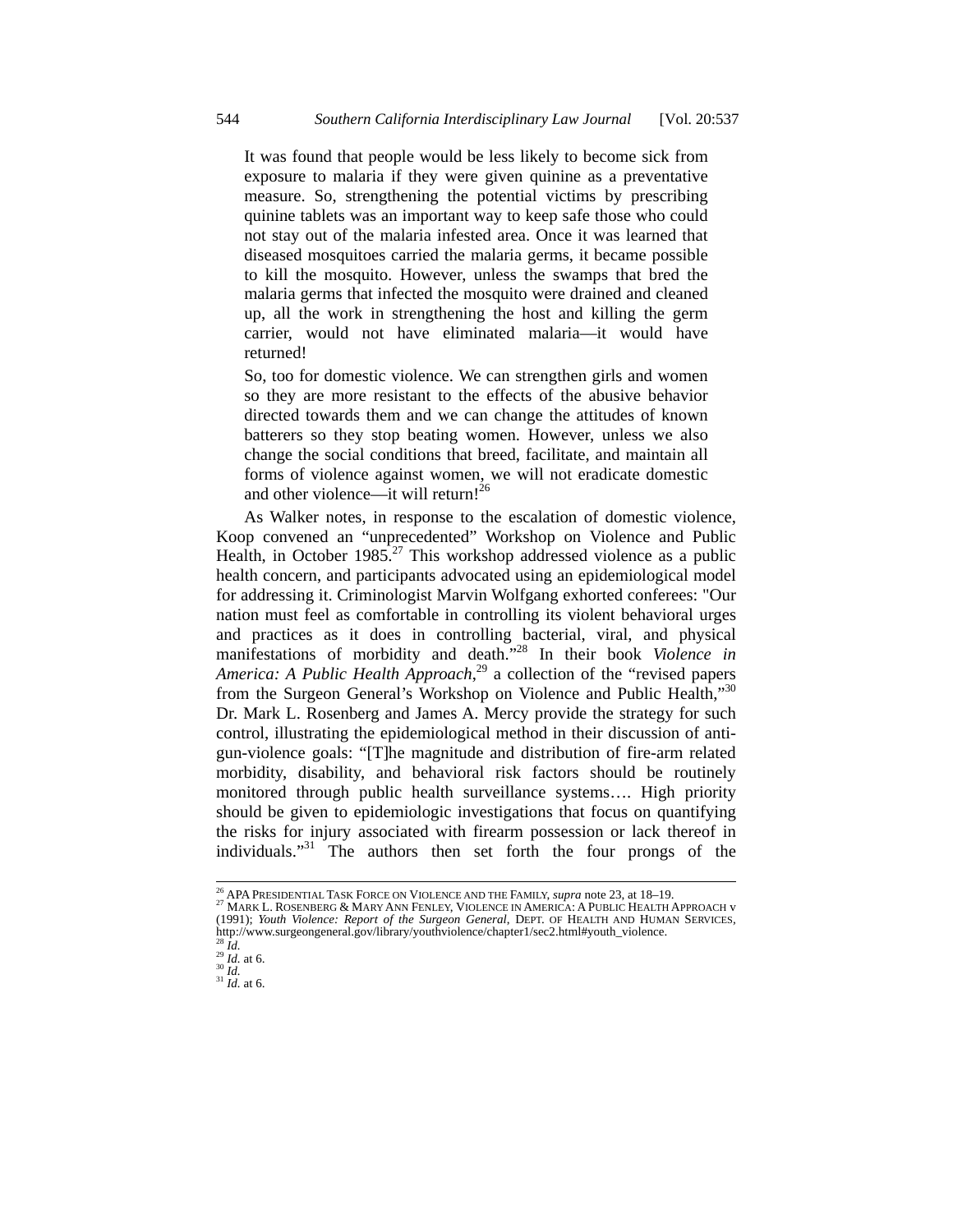epidemiological approach: 1) public health surveillance, 2) risk group identification, 3) risk factor identification, and 4) program implementation and evaluation (for example, intervention methods based on the data collected as per one through three). $32$ 

How did we get from violence as a learned behavior to violence as a public health problem to violence as a contagion? First came the 1970s social learning hypothesis, and then, in the mid 1980s, advocates began to promote the epidemiological approach. Both camps sought to address the "spread" of violence from person to person and found a superwattaged metaphor in the language of the epidemiological approach—which, after all, is the study of disease. At this early stage, advocates of the learned behavior approach might have questioned the full absorption of the violence problem into a disease model, particularly as it threatened to deflect attention from the specifics of violence-learning with its description of the transmission as an insentient, amoral process. Scholars such as Walker, however, found the language of illness too powerful to pass up in their own arguments.

The enthusiastic use of this metaphor bore fruit rather quickly. One year after the surgeon general's workshop, the jurisprudential "violence as a public health problem" rhetoric officially evolved into the "violence as contagion" thesis with Loftin's 1986 publication *Assaultive Violence as a Social Contagion*. 33 It was then further developed by articles such as *Guns, Youth Violence, and Social Identity in Inner Cities* and *The Social Contagion of Violence*, published by a group of authors, including Fagan.

## B. COLIN LOFTIN AND JEFFREY FAGAN'S WORK ON THE SOCIAL CONTAGION OF VIOLENCE

In *Assaultive Violence as a Social Contagion*, Loftin, who teaches in the School of Criminal Justice at the University of Albany, State University of New York, argues that "serious assaultive violence is subcultural and therefore analogous to disease. Most important, it has the potential to spread explosively in a vulnerable population."<sup>34</sup> Loftin reaches this conclusion by noting that "serious assaultive violence is usually distributed spatially in clusters," a particular hot spot being "the southeastern states."<sup>35</sup> He also notes that victims of violence often become violent actors

 <sup>32</sup> *Id.* at 17–18. *See also* Mark L. Rosenberg, *Violence Is a Public Health Problem*, 10 TRANSACTIONS &

See generally Colin Loftin, *Assaultive Violence as a Contagious Social Process*, 62 BULL. N.Y. ACAD. MED. 550, 550–55 (1986). 34 *Id.* at 550. 35 *Id.*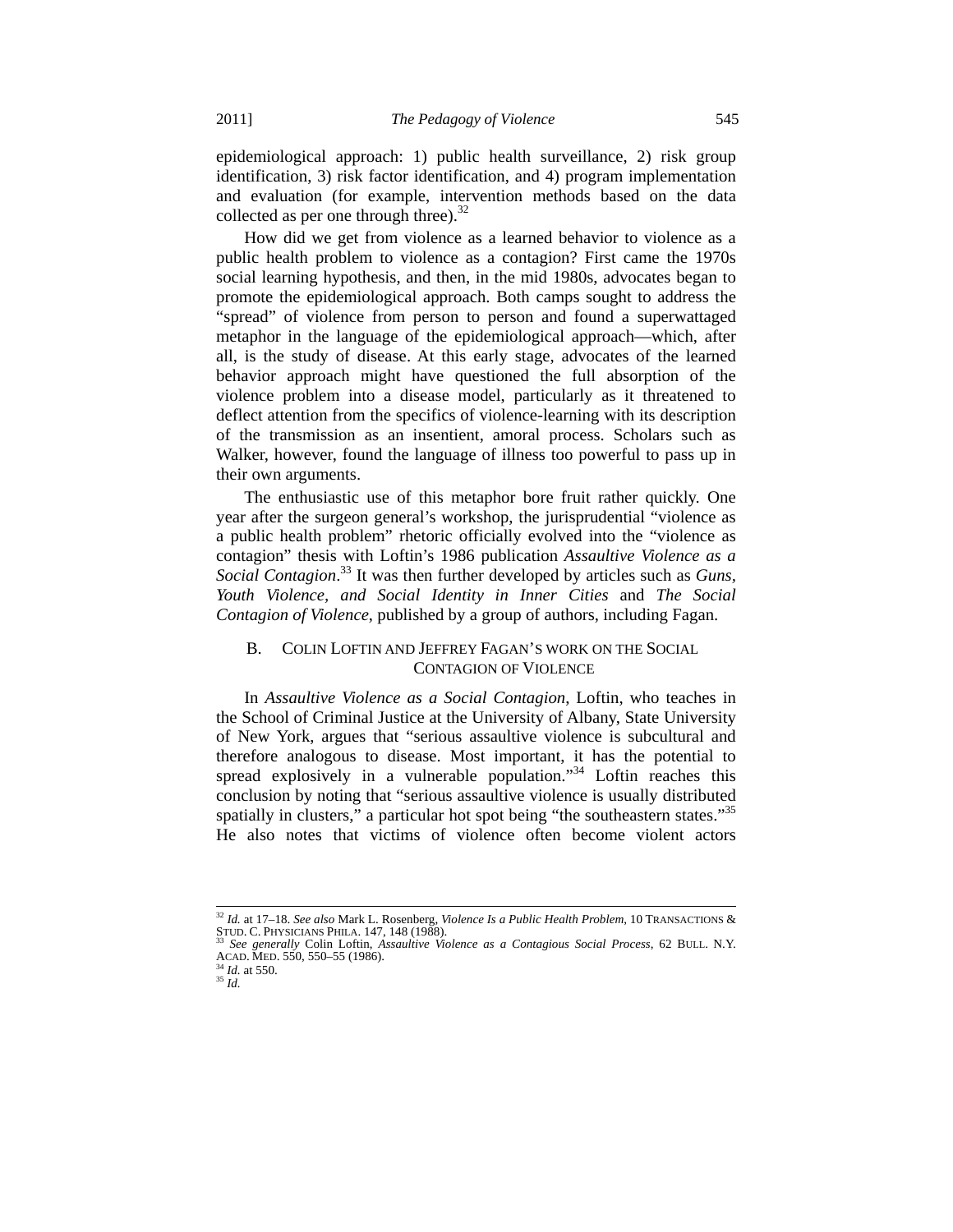themselves.36 Further, citing a 1986–1974 study of violence in Detroit, Loftin describes its escalation as a "rapid spread" and "epidemic-like."<sup>37</sup> He notes that:

Social networks are the channels through which assaultive violence, like other types of communication, flows. It seems reasonable to refer to the language, lore, tastes, myths, skills and artifacts that develop around violent interaction as subcultural, and there is no doubt that they involve commitment and motivation. Be that as it may, the point is that personal violence spreads because offenders and victims are part of social and moral networks.<sup>38</sup>

Loftin's article is short, five pages, including graphs and references. As might be evident to many from the above quote, it seems curious that he insists on describing violence as a disease, which has no moral aspect, when he ends his essay so conscious of the emotional and cultural factors that facilitate its transmission from one person to another.

Nevertheless, the violence as contagion thesis remains popular, particularly in jurisprudential circles. Prominent advocates of the contagion thesis are Fagan and Deanna L. Wilkinson, an associate professor of human development and family science at Ohio State University, who together, and with other authors, have written a series of articles detailing their argument that violence is a social contagion.39 In a 1998 article, *Guns, Youth Violence, and Social Identity in Inner Cities*, they write quite persuasively about the social contagion of gun violence.40 Their object is to address high gun-related homicide rates among inner city African American youths, describing the problem as one stemming from:

[A] developmental "ecology of violence," in which beliefs about guns and the dangers of everyday life may be internalized in early childhood and shape cognitive frameworks for interpreting events and actions during adolescence. In turn, this context of danger, built in part around a dominating cognitive schema of violence and firearms, creates, shapes, and highly values scripts skewed toward violence and underscores the central role of guns in achieving the instrumental goals of aggressive actions or defensive violence in specific social contexts. The processes of contagion, however, are

<sup>&</sup>lt;sup>36</sup> *Id.* at 551–52 (noting how a study by Simon Singer showed that "two thirds of cohort members who indicated having committed an act of serious assaultive violence (rape, homicide or assault with serious victim injury) had, themselves, been the victims of serious violence (either shot or stabbed).").

<sup>&</sup>lt;sup>37</sup> *Id.* at 552.<br><sup>38</sup> *Id.* at 554.<br><sup>39</sup> *See infra* notes 55, 104–05. *See also* Jeffrey Fagan & Deanna Wilkinson, *The Social Contexts and Functions of Adolescent Violence*, *in* VIOLENCE IN AMERICAN SCHOOLS 55–93 (Delbert S. Elliot et al. eds., 1998).

<sup>40</sup> Jeffrey Fagan & Deanna Wilkinson, *Guns, Youth Violence, and Social Identity in Inner Cities*, 24 CRIME & JUST. 105 (1998).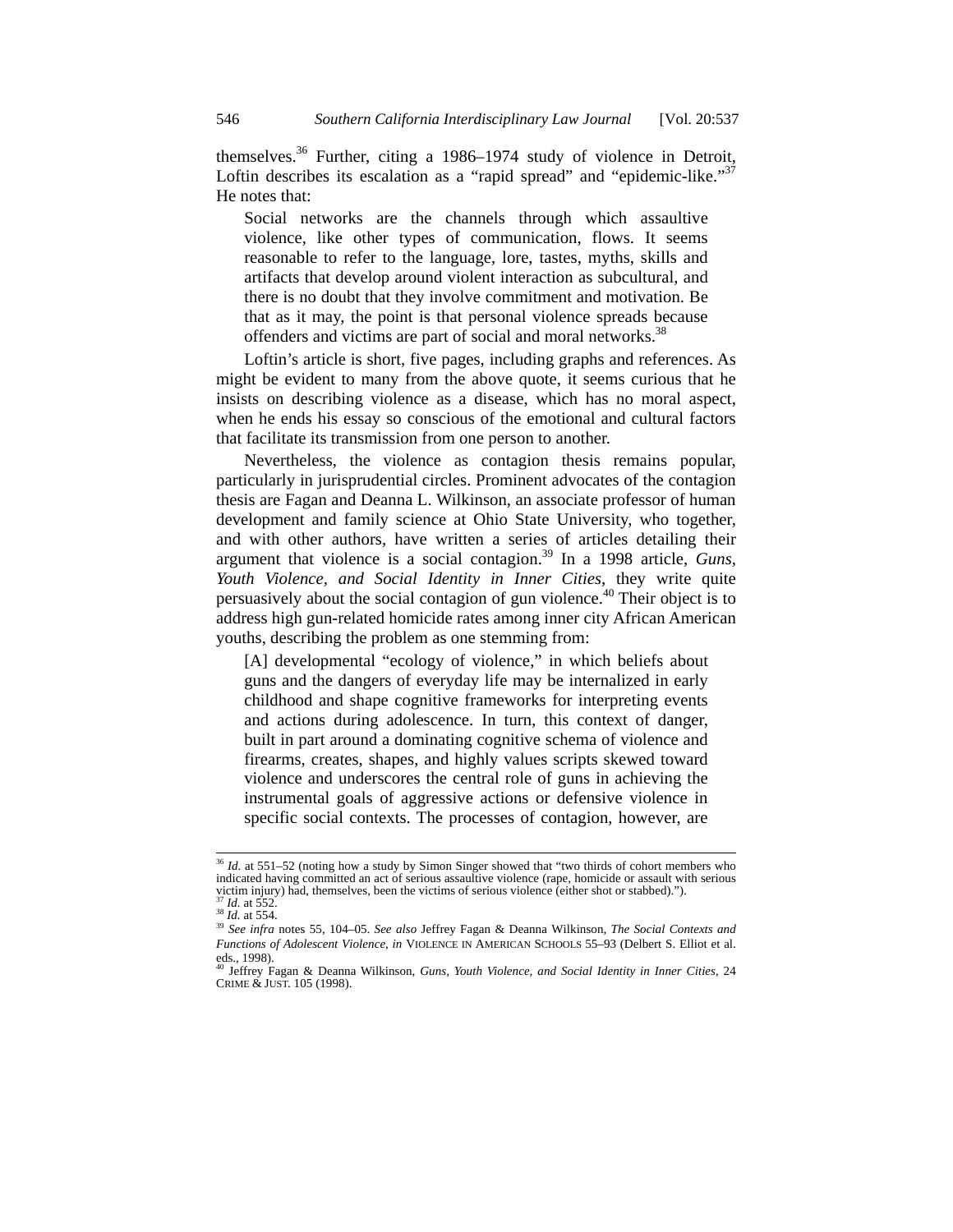little understood and are an important part of a future research agenda on this problem. $41$ 

The authors caution that they do "not deny the importance of the individual attributes that bring people to situations," but rather seek to understand how "other processes" and "rules" develop in social "contexts" that may encourage people to carry and use guns.<sup>42</sup> They acknowledge how guns reinforce the "toughness" and "masculinity," characteristics much cherished among young males,<sup>43</sup> and how "disrespect" may encourage some young males to use guns to reassert their masculine status.<sup>44</sup> The authors additionally give a mini-history of the role of guns in gangs and youth street culture from the  $1920s$  onward<sup>45</sup> and acknowledge studies demonstrating how emotions such as fear of death and violence can influence youths to carry guns.46 Positing that guns are used to create a kind of performative identity (such as that of a "tough" or leader), the authors then argue that street-youths perform according to "scripts" that will enhance their status.<sup>47</sup> Youths learn these scripts, street codes, and modes of retaliation early in their lives at home, school, and also as a result of playing in the street and seeing violent confrontations.<sup>48</sup> The article is replete with fascinating interviews conducted with young men who have engaged in violent behavior and describe the rules of the street. Through these interviews, the reader is given insight into how fear, desires for status, and anger influence the promulgation of violent behavior.<sup>49</sup> The authors' engagement with the "contagion" metaphor, in fact, leaves less of an impression on the reader than these in-depth interviews and the descriptions of cultural norms and the emotional lives of the interviewees. Furthermore, in one of the final sections of the article, when the authors make their case that gun violence in the inner city should be viewed as a contagion, there appears to be little difference between their concept of contagion and the concept of social learning:

The development of an ecology of danger reflects the confluence and interaction of several sources of contagion. First is the contagion of fear. . . .

Second is the contagion of gun behaviors themselves.... Third is the contagion of violent identities. . . .

. . . .

41 *Id.* at 107.<br><sup>42</sup> *Id.* at 108.<br><sup>43</sup> *Id.* at 112.<br><sup>44</sup> *Id.* at 114–18.<br><sup>46</sup> *Id.* at 119, 122.<br><sup>43</sup> *Id.* at 132–33.<br><sup>48</sup> *Id.* at 135.<br><sup>49</sup> *Id.* at 138–74.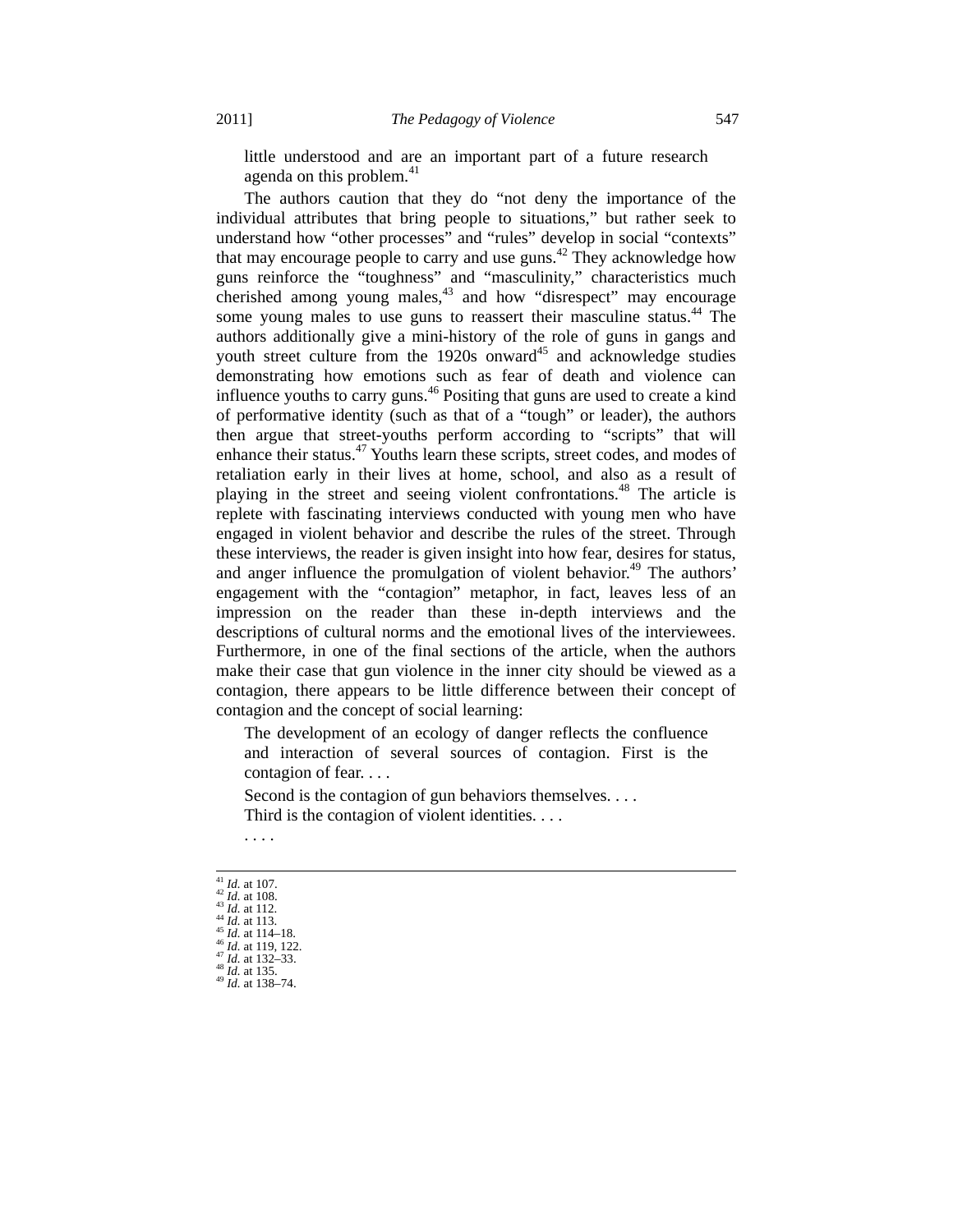The street environment provides the "classroom" for violent "schooling" and learning about manhood. . . .

. . . Each violent event or potentially violent interaction provides a lesson for the participants, firsthand observers, vicarious observers, and others influenced by the communication of stories about the situation which may follow. Children learn from both personal experience and observing others using violence to "make" their social identity or "break" someone else's identity on the street.<sup>50</sup>

By 2007, however, Fagan and Wilkinson's scholarly tone and focus appear to have undergone a troubling shift. That year, with Garth Davies, associate professor at Simon Fraser University School of Criminology, they published the article *The Social Contagion of Violence*. 51 Here, the authors put the contagion metaphor front and center, describing the transmission of violent behaviors as follows:

Although disease spreads through a host and agent, social contagion involves the mutual influence of individuals within social networks who turn to each other for cues and behavioral tools that reflect the contingencies of specific situations. The contagious dimension is especially salient during the upswing of an epidemic, when physical or social contact is critical to spread pursuant to exposure . . . .

. . . [T]he phenomenon is endemic to the people and places where its occurrence is highest and [] this behavior may be effectively passed from one person to another through some process of contact or interaction.<sup>52</sup>

In *The Social Contagion of Violence*, the authors expand their definition of social contagion to mean:

[A] process of mutual influence involving contact, communication, and competition . . . .

 Contagious epidemics involve the transmission of an agent via a host through susceptible organisms whose resilience is weakened by other conditions or factors. Susceptibility is critical to the ability of an agent to exert its process on a host. This medical rendering of contagion can be analogized to social contagion. $53$ 

<sup>50</sup> *Id.* at 174–76. 51*See generally* Jeffrey Fagan, Deanna Wilkinson & Garth Davies, *Social Contagion of Violence*  (Columbia Law School Public Law & Legal Theory Working Paper Group, Paper No. 06-126), available at SSRN: http://ssrn.com/abstract=935104, *reprinted in* THE CAMBRIDGE HANDBOOK OF VIOLENT BEHAVIOR (Daniel Flannery et al. eds., 2007) (citations omitted).<br><sup>52</sup> Id. at 689.<br><sup>52</sup> Id. at 689.<br><sup>53</sup> Id. at 690–91 (c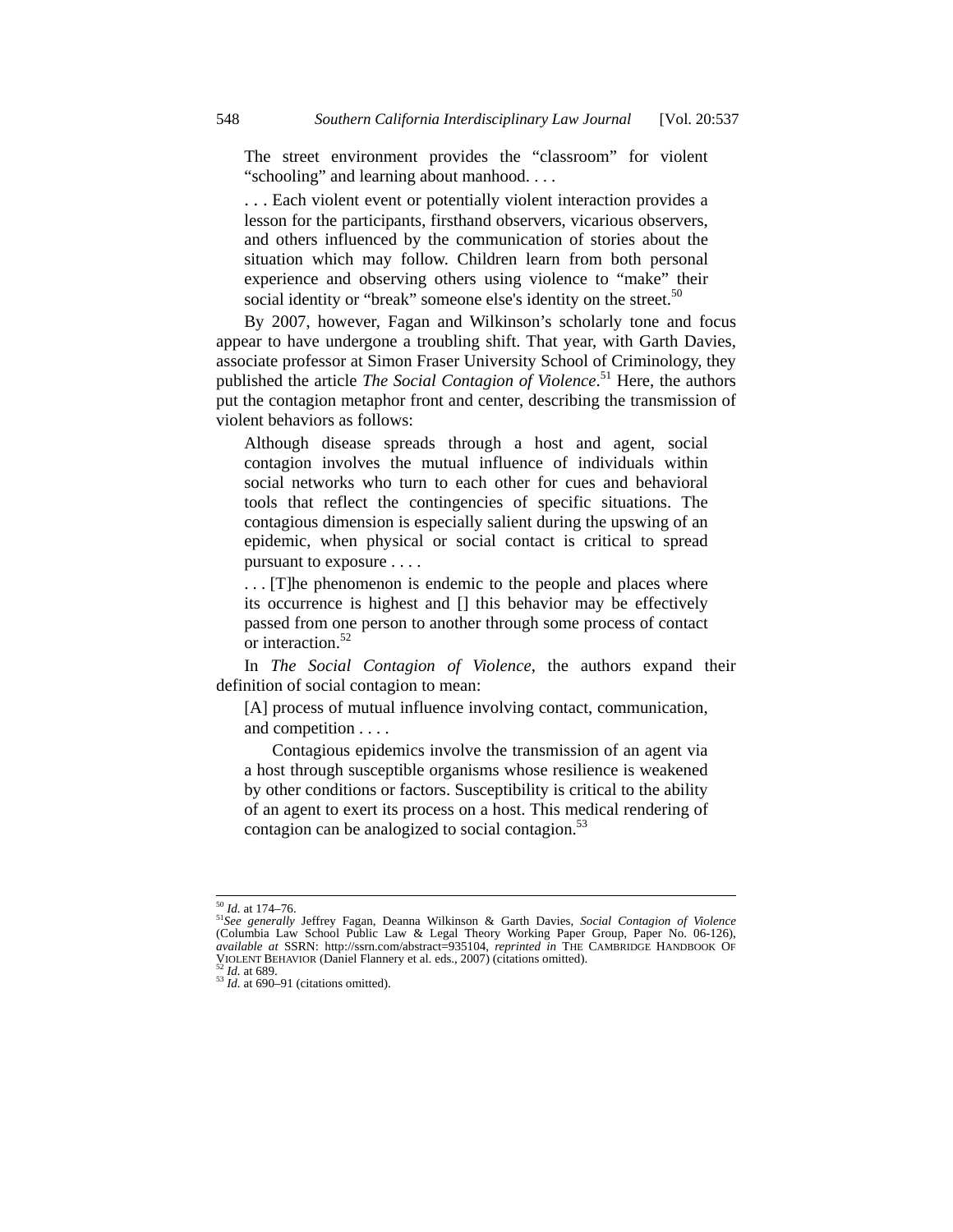This influence is deployed via the transmission of ideas, or "memes," which become the "scripts" discussed in the earlier 1998 article.<sup>54</sup> Now the authors explain that these scripts become adopted "automatic[ally]" through "social interactions."55 The authors observe that these adoptions are wildly efficient, particularly where "the memes of toughness and the valued status from violence are the object of transmission and exchange among similarly situated male youth.<sup>"56</sup> The presence of guns also increases the "toxicity" of the contagion, as "guns can be constructed as a primary agent of violence contagion."<sup>57</sup> "Violent identities," that is, acting tough, are another sub-contagion, particularly when considering "the contagion of violent identities and the consequent eclipsing or devaluation of other identities in increasingly socially isolated neighborhoods."58 In other words, boys plus guns plus a mandate that said boys act tough equal violence as a social contagion. The authors then press their characterization of violence as an epidemic or contagion by citing statistics of gun violence in New York, noting a decrease in gun violence in the 1990s, a period that nevertheless contained three "sub-epidemics."59 Violence not involving guns also decreased roughly along the same lines.<sup>60</sup> The authors note that a gun violence epidemic that occurred from 1985 through 1995 largely had to do with men,<sup>61</sup> adolescent gun violence spiked during this period, and gun violence declined in all age groups after  $1992$ .<sup>62</sup> The increase in gun violence starting in 1985 occurred largely in the African American male population living in dense, urban areas.<sup>63</sup> In addition, the gun "epidemic" tracked a drug "epidemic":64 "Competition between sellers, conflicts between buyers and sellers, and intraorganizational conflict were all contributors to lethal violence within crack markets."<sup>65</sup> The authors, however, observe that the drug market and its fluctuations cannot be the sole explanation for the rise and fall of gun violence.<sup>66</sup> Poverty and social inequality influence violent behavior.<sup>67</sup> The authors emphasize studies focusing on violence committed and experienced by black males to buttress their conclusion that "[s]ocial contagion theory suggests that individuals

<sup>65</sup> *Id.* <sup>66</sup> *Id.* at 700–01. 67 *Id.* at 702.

<sup>&</sup>lt;sup>54</sup> *Id.* at 691.<br>
<sup>55</sup> *Id.*<br>
<sup>55</sup> *Id.* at 692.<br>
<sup>57</sup> *Id.*<br>
<sup>59</sup> *Id.* at 693.<br>
<sup>59</sup> *Id.* at 694–95.<br>
<sup>60</sup> *Id.* at 697 ("Nearly all the increase and decline in killings from 1985–1995 were gun homicides of <sup>61</sup>*Id.* males.").

<sup>&</sup>lt;sup>62</sup> *Id.* at 698.<br><sup>63</sup> *Id.* at 698.<br><sup>64</sup> *Id.* at 699 ("Homicide peaks in 1972, 1979, and 1991 mirror three drug epidemics: heroin, cocaine hydrochloride (powder), and crack cocaine.").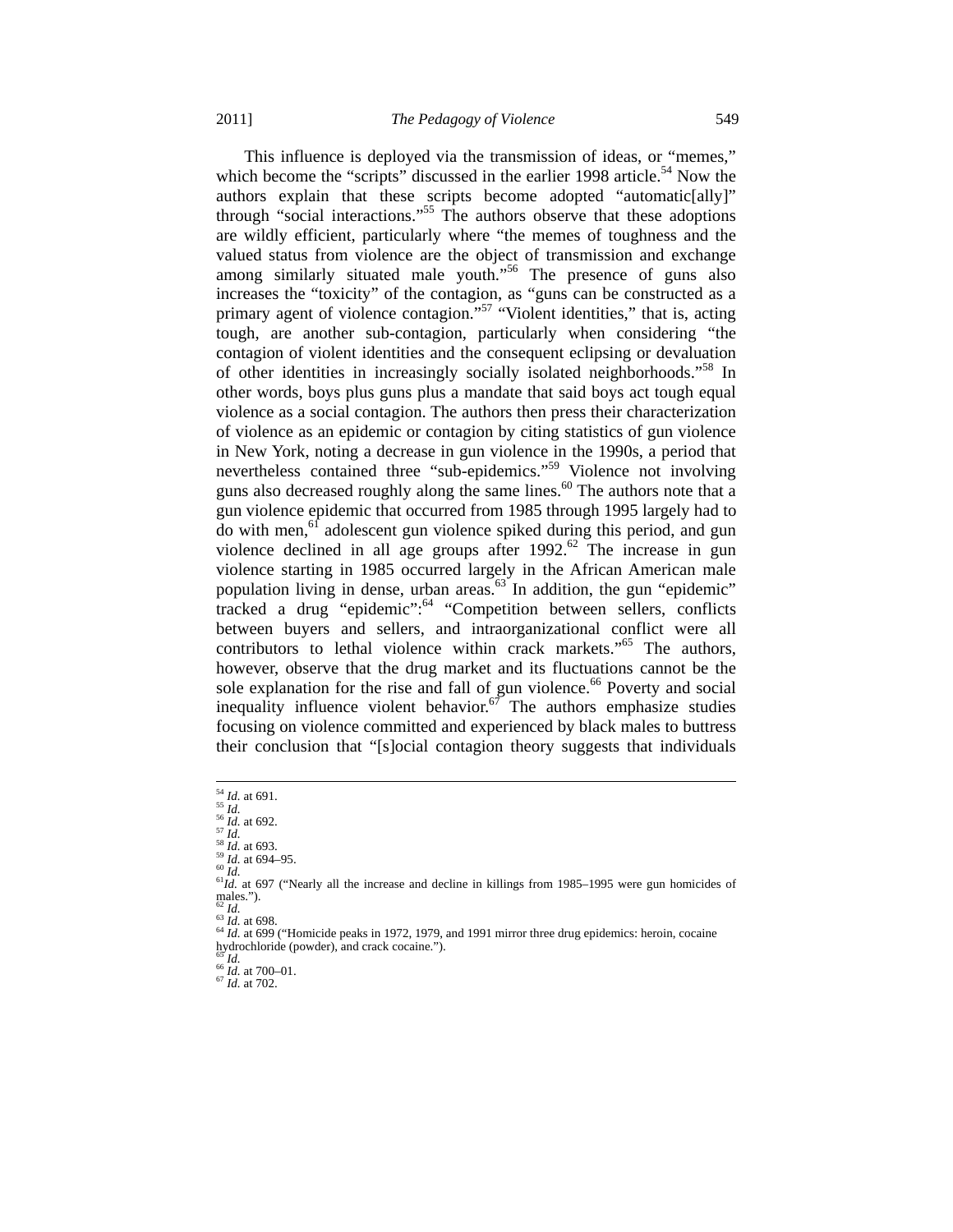are likely to mutually influence the behaviors of others with whom they are in frequent and redundant contact. The social interactions underlying assaultive violence suggest its spread by social contact."<sup>68</sup>

The authors illustrate this "spread" by using three "scenarios of violence." In the first scenario, two men named Aron and Bruce get into a fight where Bruce slashes Aron; Aron goes to his group of friends and suggests retaliation; Aron and his friends arm themselves with guns, go to Bruce and his friends, and open fire; two people are shot.<sup>69</sup> In the second scenario, Rich and Mike fight over a girl at a club; each man has an accompanying group of friends that watches by the sidelines; the fight escalates; both groups begin discussing plans for retaliation and punishment; later, both sides open fire on one another with guns; one boy dies.<sup>70</sup> In the third scenario, Pete and his drug crew of two associates attempt to rob the drug house of a Dominican crew; the plan is foiled, but Pete's friend Franky is recognized by the Dominicans; the Dominicans stalk Franky to their neighborhood and shoot Franky.<sup>71</sup> The authors conclude:

The event process can be dissected into specific stages: anticipatory stage, opening moves, countermoves and brewing period, persistence stage, intensification stage, early violence stage, stewing period, assessment stage, the casting/recasting stage, and the retaliatory stage. The examples above demonstrate that network peers play important roles at almost every stage of a conflict that escalates into violence. The communication of normative expectations, violence scripts, and violence strategies filters through direct observation, word of mouth via rumors, and telling of "war stories."<sup>72</sup>

Emphasizing that this process is all part of the disease model, the authors close with the observation that

The dynamics of social contagion [] suggest an endogenous process, in which the spread of social norms occurs through the everyday interactions of individuals within networks that are structurally equivalent and closely packed. Here, the ill grows and spreads from the inside, often long after the origins have subsided. This is analogous to influenza contagion or to the spread of cultural or political thought.<sup>73</sup>

<sup>&</sup>lt;sup>68</sup> *Id.* at 710 (citations omitted). For further illustration, see the chart detailing "African American Gun Homicides" and the analysis of the "Oliver" study of "violent confrontations between Black males in<br>bars and bar settings." *Id.* at 708, 711.<br><sup>69</sup> *Id.* at 713.<br>7<sup>1</sup> *Id.* at 713-14.<br><sup>71</sup> *Id.* at 714-15.<br><sup>72</sup> *Id.* at 7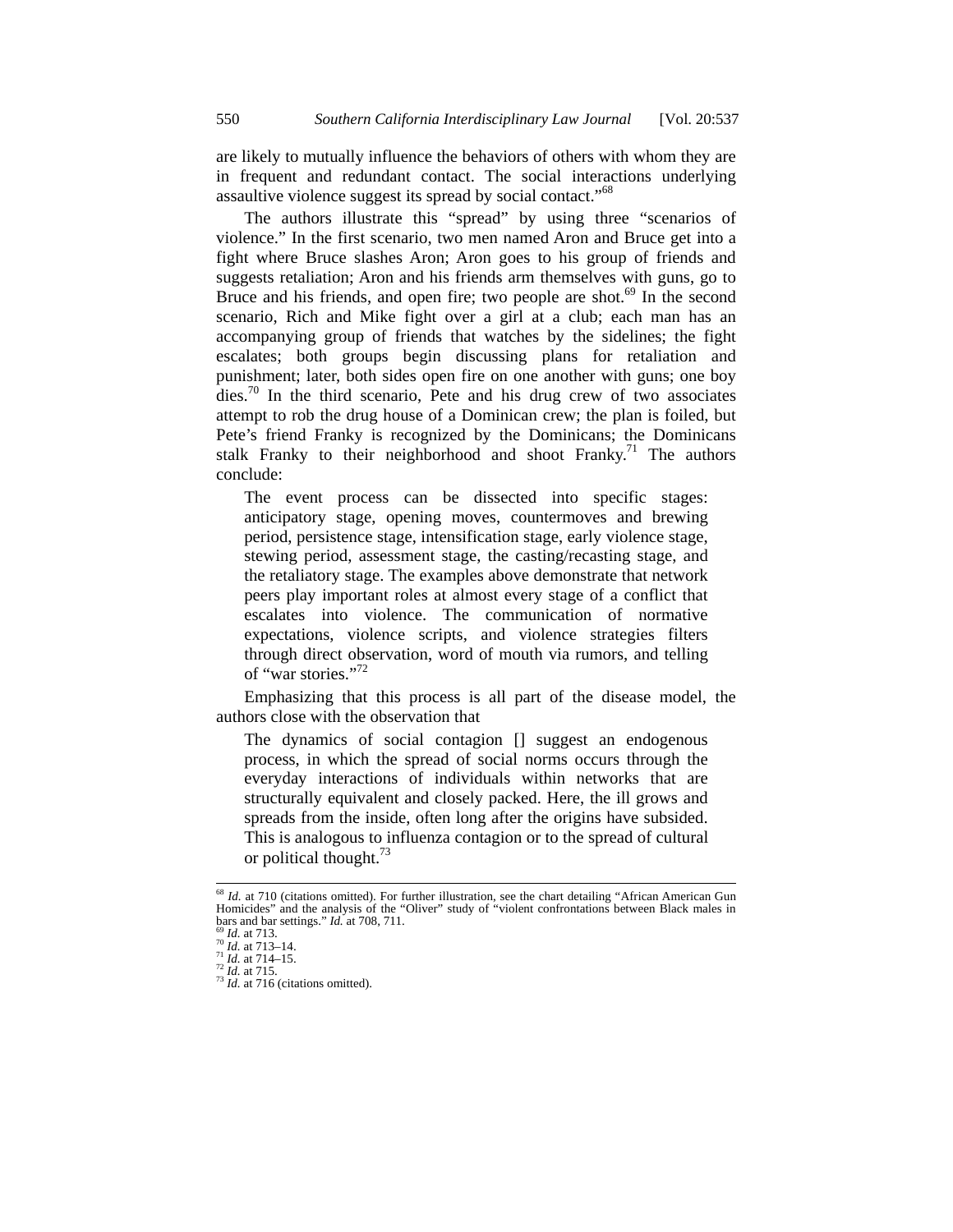The authors end their article using classic public health model. Employing the data on injuries and deaths in New York collected by the Injury Surveillance System of the New York City Department of Health and Mental Hygiene,<sup> $\frac{7}{4}$ </sup> the authors identify the "poorest neighborhoods"<sup>75</sup> and those suffering from "inequality" as the risk group,  $^{76}$  and suggest intervention in the form of increased gun control.<sup>77</sup>

While Loftin's work has not gained widespread popularity, $78$  the contagion metaphor most certainly has.<sup>79</sup> Furthermore, articles such as Fagan, Wilkinson, and Davies's *The Social Contagion of Violence* have found much traction in the scholarly and judicial communities. The trio's articles have been cited with approval several times, and similar arguments have been made in numerous jurisprudential articles. "Violence as contagion" has been invoked in articles dealing with the war on terror, $80$ domestic violence,  $81$  youth violence,  $82$  restorative justice,  $83$  handgun litigation,  $84$  therapeutic justice,  $85$  international law,  $86$  and in cases dealing

and people displace onto those in their intimate sphere frustration with loss of control elsewhere. Or it could reflect a more basic contagion theory of violence; people surrounded by violence pick it up and pass it on. Data linking intimate violence against women to high rates of neighborhood violence in this country could support both theories."); von Talge, *supra* note 25, at 114–15 (1999–2000) ("Dr. Robert McAfee, president of the American Medical Association, suggests that family violence is a disease, and Dr. Lawrence Stone, president of the American Academy of Child and Adolescent Psychiatry, compares

violence to a contagious disease.").<br><sup>82</sup> Philip J. Cook & John H. Laub, *After the Epidemic: Recent Trends in Youth Violence in the United States*, 2002 CRIME & JUST. 1, 21 n.14 (2002) ("Yet another possibility is that th decline are the result of an endogenous, self-generating process, rather than exogenous environmental effects. For example, if youth violence is in some sense contagious, then the volatility of rates could be explained by the same internal dynamic as, say, a measles epidemic."). *See* Philip J. Cook & John H. Laub, *The Unprecedented Epidemic in Youth Violence*, 24 CRIME & JUST. 27 (1998); Kenyon C. Knapp, *School Violence: Assessment, Management, Prevention*, 30 J.L. & EDUC. 571, 571 (2001) (book review) ("The most useful concept by Garbarino is that of viewing youth violence as a contagious disease epidemic. Garbarino says of violent youth, 'They lost their way in the pervasive experience of vicarious violence, crude sexuality, shallow materialism, competitiveness, and spiritual emptiness that affects us all to some degree but poison these especially vulnerable kids."").<br><sup>83</sup> Linda G. Mills, *The Justice of Recovery: Ho* 

As Linda G. Mills, The Justice of Recovery: How the State Can Heal the Violence of Crime, 57<br>HASTINGS L.J. 457, 481 (2006) ("For a long time, evidence has shown that once a person has been victimized, he or she is vulnerable to additional victimizations. In the past several years, researchers have also established that violence can be contagious; victims and victimizers are often 'interchangeable.'"). 84 Denise Dunleavy, *Tort Issues in Light of the Cigarette Litigation: Comments on* Hamilton v. Accu-

Tek, 27 PEPP. L. REV. 743, 747 (2000) ("Criminologist, Dr. Jeffrey Fagan discussed how handgun violence is a virus, a contagious disease. His studies in New York have shown that when handguns are

<sup>&</sup>lt;sup>74</sup> *Id.* at 689.<br><sup>75</sup> *Id.* at 710.<br><sup>76</sup> *Id.* at 702.<br><sup>77</sup> *Id.* at 717 (suggesting "gun-oriented policing strategies."). For the four-step public health protocol,

see *supra* text accompanying note 32. *See also* Rosenberg, *supra* note 32, at 148. *Process* (search reveals only six citations to his *Assaultive Violence as a Contagious Social Process* (search performed Nov. 11, 2011

<sup>&</sup>lt;sup>79</sup> See supra note 1.<br><sup>80</sup> Stephen Holmes, *In Case of Emergency: Misunderstanding Tradeoffs in the War on Terror*, 97 CALIF.<br>L. REV. 301, 348 (2009) ("Restricting criminal liability to actual perpetrators, carefully excl clansmen and kin, is in fact a fragile historical achievement aimed precisely at quelling mimetic violence, at interrupting spirals of bloody inter-communal vendetta. In other words, the rules of criminal procedure have evolved and survived over time as instruments for managing violence and restricting its inherently contagious effects."). *See generally* Manus I. Midlarsky et al., *Why Violence Spreads: The Contagion of International Terrorism*, 24 INT'L STUD. Q. 262 (1980). **81 Minow**, *supra* note 1, at 860–61 (2000) ("[P]eople bring societal stress into the home, tempers flare,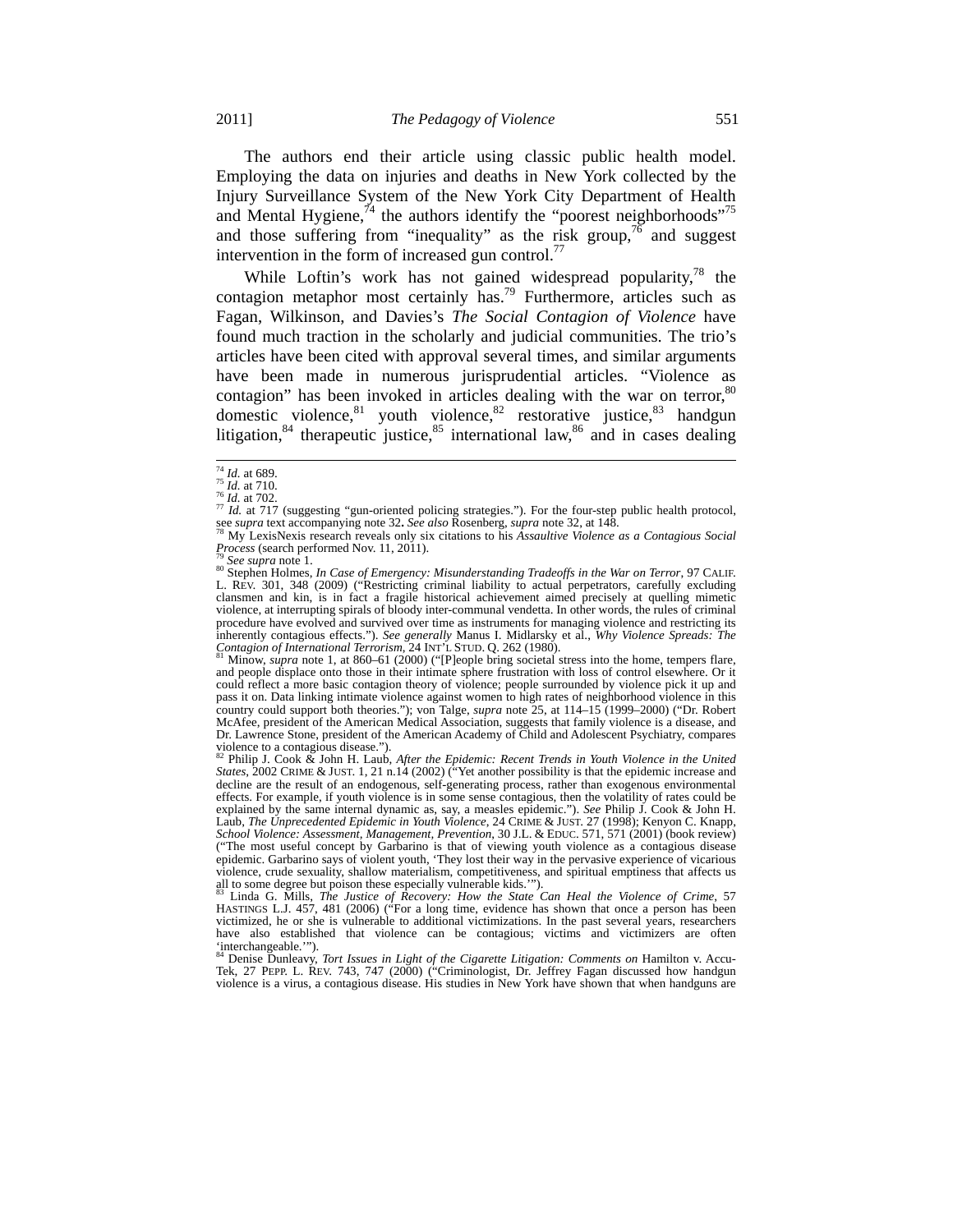with mob violence.<sup>87</sup> Fagan and his co-authors have also extended their group contagion thesis in articles dealing with youth violence,<sup>88</sup> neighborhood violence, $89$  and punishment theory. $90$ 

The contagion thesis appears to have been accepted by at least one court as well. Fagan provided important testimony in an unsuccessful 2003 nuisance suit that the NAACP brought against gun manufacturer and distributor AcuSport. In *NAACP v. AcuSport, Inc.*, the NAACP alleged that its actual members and "potential members"—members of the African American community at large—suffered special harm as a result of AcuSport's irresponsible marketing and sales practices.<sup>91</sup> Specifically, they alleged that NAACP members and potential members suffered special harms from gun violence that could be traced back to AcuSport's shoddy merchandising methods, which led to the dissemination of unlicensed guns.<sup>92</sup> The critical factor in the lawsuit came down to whether the NAACP and the black community in New York suffered from specific harms. The NAACP had to establish not only the existence of a nuisance (gun violence), and the defendant's negligent or intentional conduct (irresponsible marketing protocols that allowed large numbers of guns to be captured by violent offenders), but also that the black community's consequent suffering was different from other groups not just "in degree"

used by youths in one neighborhood in one year, in the next year, in the next neighboring community, there will be handgun violence.").

Edgardo Rotman, *Therapeutic Jurisprudence and Terrorism*, 30 T. JEFFERSON L. REV. 525, 536 (2008) ("[F]ear fuels hatred and a tendency toward highly contagious, irrational violence. Maintaining clarity of mind is necessary to transcend the fear instilled by terrorists, overcome threats to physical safety, and ensure the emotional well-being of the population. Otherwise, fear fuels hatred and a tendency toward highly contagious, irrational violence.").

William J. Aceves, Predicting Chaos? Using Scenarios to Inform Theory and Guide Practice, 45 VA. J. INT'L L. 585, 613–14 (2005) ("The benefits of globalization and a more interconnected world are also tempered by its burdens. 'To increase connections also increases 'contagion'—terrorism, drugs, ethnic violence, illegal migration, environmental degradation, arms trafficking, and the global spread of diseases by both animals and humans.'"). 87 Anthony V. Alifieri, *Race-ing Legal Ethics*, 96 COLUM. L. REV. 800, 800 (1996) (discussing the "1993

trial of Damian Williams and Henry Watson in Los Angeles County Superior Court on charges of attempted murder and aggravated mayhem arising out of the beating of Reginald Denny and seven others during the South Central Los Angeles riots of April 1992. To win acquittals, the Williams-Watson defense teams refuted evidence of intent and voluntary conduct required to prove criminal liability for murder and mayhem. The defense relied on a 'group contagion' theory of mob violence-incited diminished capacity. Invoked as a partially exculpatory defense, the theory suggests that young black males as a group, and the black community as a whole, share a pathological tendency to commit acts of violence in mob situations and, by extension, in other social situations."). *See also* Anthony V. Alfieri, *Defending Racial Violence*, 95 COLUM. L. REV. 1301, 1304 (1995) ("This Essay argues that the rhetorical structure of criminal defense stories of black-on-white racial violence, manifested here in the group contagion claim of diminished capacity, reflects the dissonance of competing narratives of deviance and defiance. The deviance narrative constructs racial identity in terms of bestiality or pathology.").

<sup>88</sup> See generally Fagan, Wilkinson & Davies, *supra* note 51.<br><sup>89</sup> *See generally* Jeffrey Fagan & Garth Davies, *The Natural History of Neighborhood Violence*, 20 J.<br>CONTEMP. CRIM. JUST. 127–47 (2004).

<sup>&</sup>lt;sup>90</sup> See generally Jeffrey A. Fagan & Tracey L. Meares, *Punishment, Deterrence and Social Control: The Paradox of Punishment in Minority Communities, 6 OHIO ST. J. CRIM. L. 173 (2008).* 

<sup>&</sup>lt;sup>91</sup> *See generally* NAACP v. Acusport Inc., 271 F. Supp. 2d 435 (E.D.N.Y. 2003). <sup>92</sup> *See generally id.*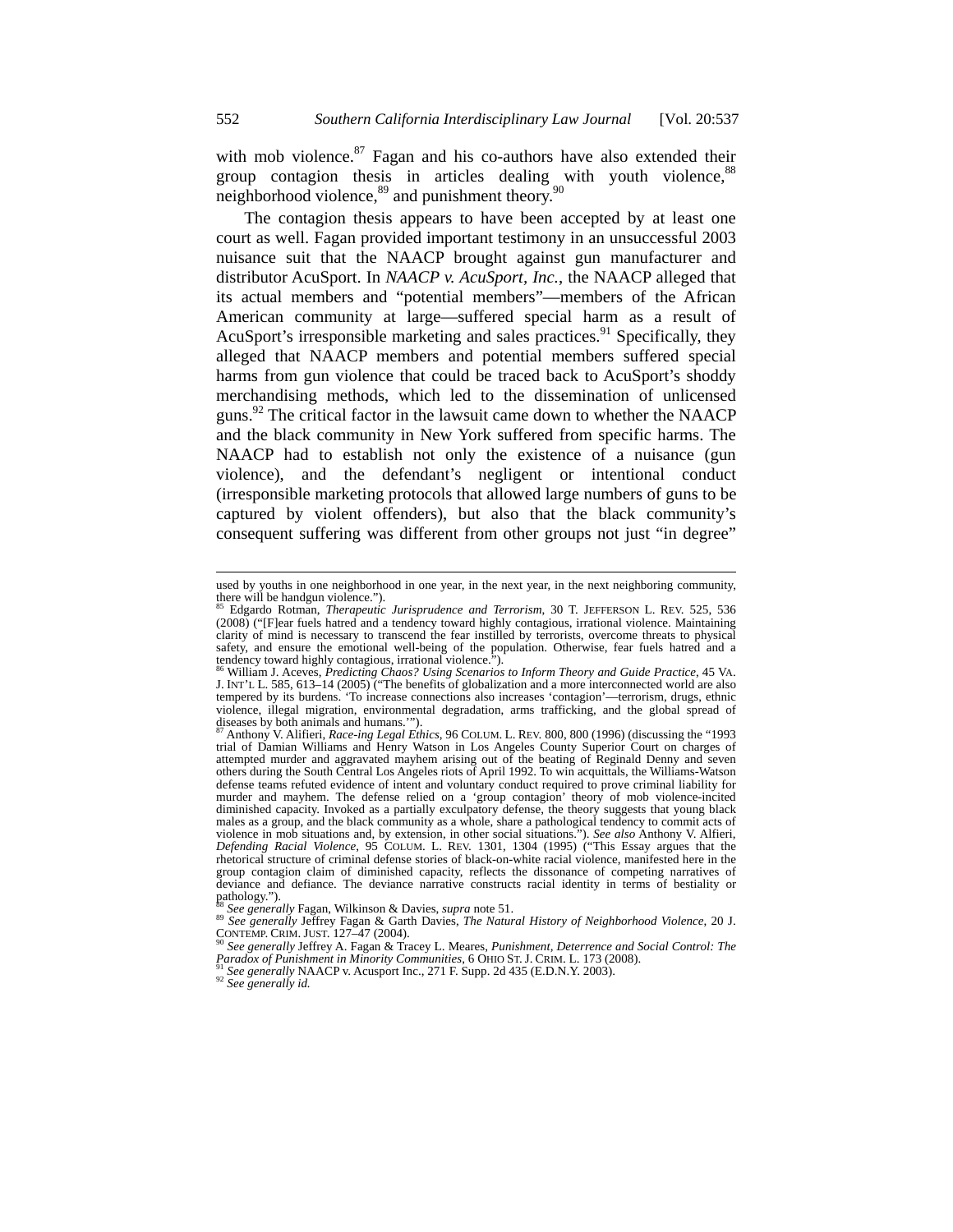but also "in kind."<sup>93</sup> Though the Court accepted Fagan's testimony concerning the "contagious effects of gun acquisition, gun injury and homicide among youth,"<sup>94</sup> and the "disproportionate" effect gun violence has on the African American community in New York,<sup>95</sup> it determined that the NAACP had not proven its case that this harm was different in kind.<sup>96</sup> Fagan's testimony appears to have been central to the NAACP's case, in that he attempted to characterize the specific impact gun violence has on African Americans by using data collected by public health institutions, which demonstrated that African Americans suffer more from gun violence than other groups. Despite finding against the NAACP, the Court credited Fagan's expert testimony over the defendant's expert witness's testimony.<sup>97</sup>

The problem that I target in this Article, however, is not the use of public health data per se, or the use of the four-pronged strategy advocated by the epidemiology approach, but the use of dehumanizing language embodied in the contagion metaphor; human beings and their teachings are, after all, not illnesses. Loftin's terminology appears awkward in his first and most notable 1986 article *Assaultive Violence as a Contagious Social Process*; 98 however, Fagan and Wilkinson's later 1998 article *Guns, Youth Violence, and Social Identity in Inner Cities* sufficiently emphasizes human emotions and culture so that the contagion metaphor does not raise alarm.<sup>99</sup> But by 2007, Fagan and Wilkinson's enthusiasm for the imagery of disease was evident in *The Social Contagion of Violence*. <sup>100</sup> Whereas the 1998 article acknowledged the social teachings of violence<sup>101</sup> and appears to call for a greater understanding of the "processes of learning and diffusion" of "gun 'knowledge' [as it] remain[s] unstudied and unknown,"102 the 2007 piece is overrun with images of violence not as a human emotional process, but as an "automatic" one created by disease, toxins, ills, epidemics, and pestilential carriers.103 Furthermore, though the scenarios the authors invoke in the 2007 article are interesting, they are streamlined narratives that seem designed to demonstrate that violence is spread by immediate social contact, like any other disease; very little information is given of the backgrounds and emotional and personal histories of the individuals involved in the scenarios.

<sup>&</sup>lt;sup>93</sup> *Id.* at 448–49.<br>
<sup>94</sup> *Id.* at 520.<br>
<sup>97</sup> *Id.* at 451.<br>
<sup>97</sup> *Id.* at 451.<br>
<sup>97</sup> *Id.* at 520.<br>
<sup>98</sup> See generally supra text accompanying notes 41–46.<br>
<sup>99</sup> See generally supra text accompanying notes 48–58.<br>
<sup>100</sup>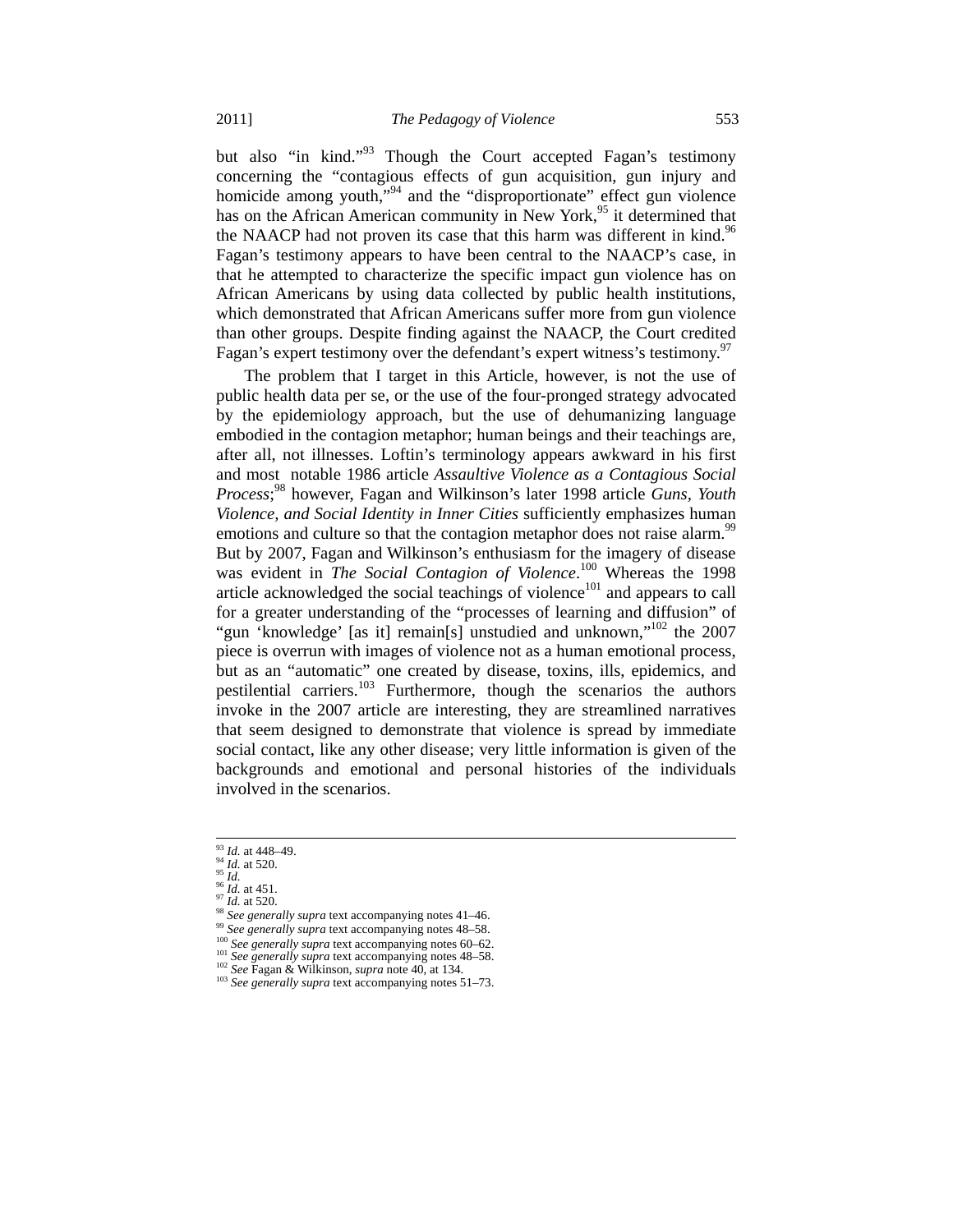As we will see, the use of the contagion metaphor carries several risks, including the dangerous imposition of stigma on violent offenders and encouragement of analytical sloppiness. Moreover, the devotion to the violence-as-contagion construction might even have warped Fagan's testimony and methods, possibly causing the NAACP to lose its case against AcuSport.

# III. A STUDY OF THE EPIDEMIOLOGICAL APPROACH AND ITS ACCOMPANYING CONTAGION METAPHOR

Any critique of the contagion metaphor must accompany an analysis of the public health model with which it appears inextricably connected. In the following section, I will conclude that the retrieval of data on violence collected by public health officials, and the four-step epidemiological attack suggested by scholars like Rosenberg and Mercy<sup>104</sup> need not be abandoned completely. Antiviolence agendas, however, need to drop the dangerous language of disease, and any criminal justice or public health approach must be enriched with a more precise understanding of the human interactions that transfer violent behaviors. In other words, we need a deeper comprehension of the pedagogy of violence.

### A. CRITIQUES OF THE PUBLIC HEALTH MODEL

As the proliferation of the contagion metaphor issued from the decision to treat violence as a public health problem,<sup>105</sup> any critique of that thesis seems to presuppose an attack on the epidemiological approach. Though I will be making criticisms based on sensitivities to the stigmatic and other unfortunate effects of the contagion metaphor, I am not arguing against the public health model per se. Indeed, the advocates of epidemiological approach crafted their strategy out of an ambition to uncouple antiviolence strategies from febrile pro-gun politics and severe criminal sentences that disparately impact communities of color while doing little to combat the root causes of violence.<sup>106</sup> Fagan's work, in particular, demonstrates his

<sup>&</sup>lt;sup>104</sup> *See generally supra* notes 38–39.<br><sup>105</sup> *See supra* text accompanying notes 27–32.<br><sup>106</sup> *See* French, *supra* note 1, at 1088–89 ("Public health brings to the table a time-tested, systematic <sup>106</sup> *See* French, *su* approach to reducing the burden of illness and premature death among human populations. The idea is to steer the debate away from the polarizing pro/anti gun control issue and into the hands of epidemiologists where meaningful, effective, and acceptable control measure can be developed. The nation's public health should not be a political matter. Whether you are a member of the NRA, like to hunt, or collect guns, there is an obligation, from a public health perspective, to understand and minimize the thousands of deaths and injuries associated with firearms. It is not a complicated idea and common sense requires it in a civilized society."); David Garland, *Overall Perspectives on Crime Is Not the Problem, Crime Control, and "The American Difference*,*"* 69 U. COLO. L. REV. 1137, 1146–47 (1995) ("[T]he adoption of a public health approach to criminal violence has the radical effect of 'demoralizing' the phenomenon. It removes violent conduct (redefined as 'non-accidental injury') from the framework of condemnation, blame allocation, and punishment and views it as injurious behavior that should be addressed by the most effective methods, whether or not these accord with the traditional values and objectives of law enforcement and criminal justice.").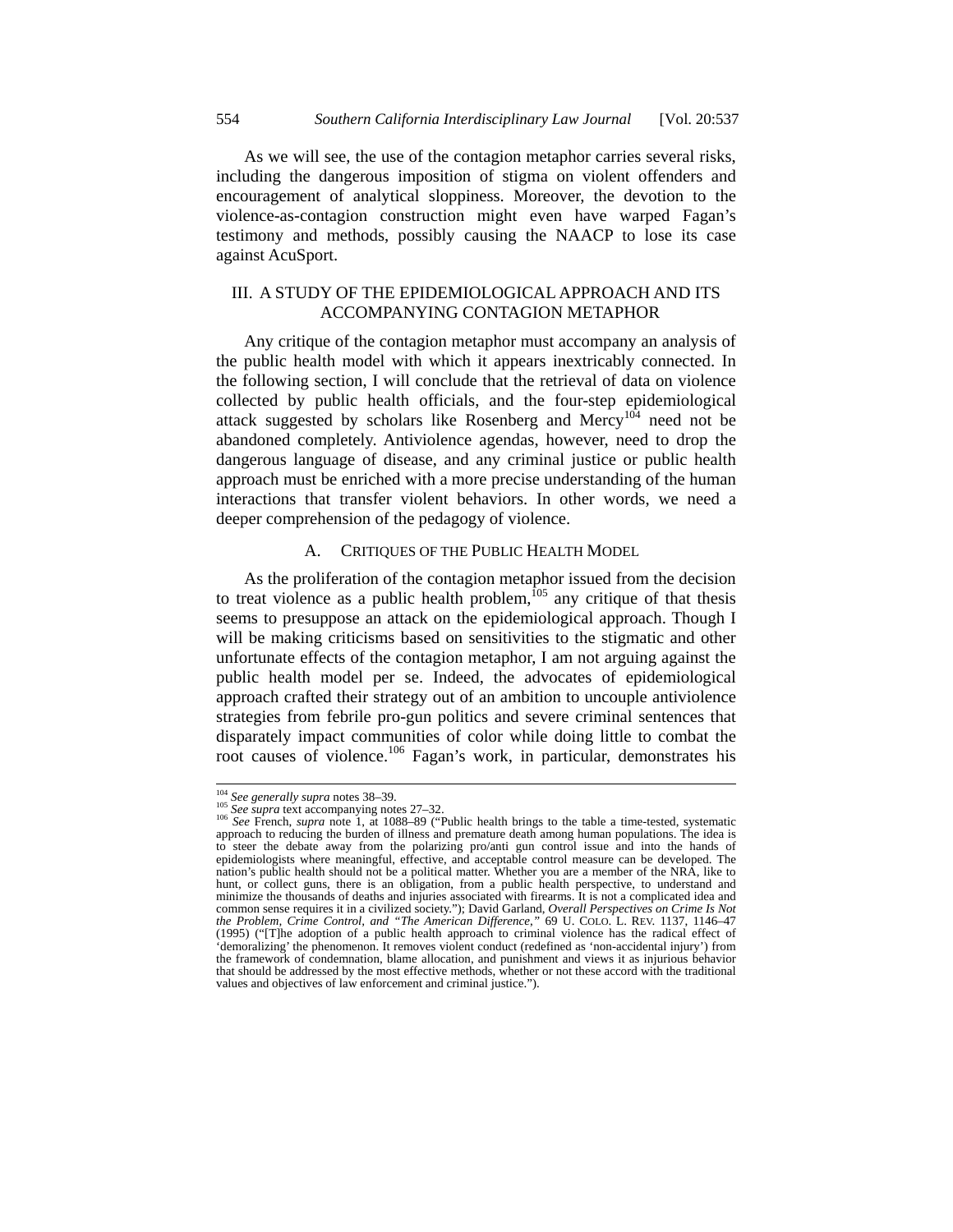frustration with long prison sentences and their effects on the lives of men of color<sup>107</sup> and his aim to make communities of color safer.<sup>108</sup> Furthermore, the public health approach possesses the advantage of reducing violence through preventative strategies rather than after-the-fact punishments—this former approach may be more effective.<sup>109</sup>

Nevertheless, the epidemiological approach has been aptly criticized in ways that relate to the negative effects of the contagion metaphor. The most prominent critique has been advanced by Hattie Ruttenberg, former assistant general counsel at the Children's Defense Fund, in her 1994 Yale Law Journal article *The Limited Promise of Public Health Methodologies to Prevent Youth Violence*. 110 Here, Ruttenberg acknowledges that the public health model is most effective when dealing with the so-called "pathogen" of guns, and collecting data on community violence, but that it runs into trouble when characterizing human beings as vectors of "disease":

 <sup>107</sup> *See* Fagan & Meares, *supra* note 90, at 225 ("Despite good evidence of cyclical patterns of contagion and violent crime, a variety of social constructions of the 'violence' problem have been advanced, each one justifying new demands for 'tougher' sentences and increased punishment. For example, increases in violent crime in the 1960s were attributed to sharp increases in heroin addiction in large U.S. cities, in the 1970s to youth violence, and in the 1980s to youth gangs, guns, and drug traffickers. Each successive iteration of the etiology of rising violence rates lead to the identification culturally, politically and socially of new 'dangerous classes' that threatened public safety and whose crimes merited increased doses of punishment….Importantly, the 'dangerous classes' of the last two decades were 'raced.' That is, crime became inextricably linked to African Americans, and African-American men, in particular. Thus, the escalation in imprisonment can be read not only as a reaction to the changing nature of violent crime and the country's changing mores regarding drug offending, but it also can be read as a statement regarding mainstream society's linkage of African-American men with crime.").

<sup>&</sup>lt;sup>108</sup> See, for example, Fagan's testimony in support of holding AcuSport responsible in nuisance for the illegal distribution of guns in New York. NAACP, 271 F. Supp 2d. at 520.<br><sup>109</sup> James C. Howell & J. David Hawkins, *P* 

<sup>302(1998) (&</sup>quot;[F]or maximum and sustained impact, violence prevention needs to be linked with early intervention and graduated sanctions components in a comprehensive strategy. Comprehensive approaches to delinquency prevention and intervention require collaborative efforts between prevention agencies, the juvenile justice system, and other service provision systems, including mental health, health, child welfare, and education. If prevention programs are effective in reducing the number of youths who reach the juvenile justice system, the resources devoted to costly correctional services and sanctions can be reallocated to prevention services. Recent advances in prevention science and health epidemiology are providing tools communities can use to plan and implement strategic, outcome-focused plans for reducing the prevalence of antisocial behavior among adolescents and young adults."); Deborah Prothrow-Stith, *Strengthening the Collaboration Between Public Health and Criminal Justice to Prevent Violence*, 32 J.L. MED. & ETHICS 82, 82–83 (2004) ("The utilization of public health approaches has generated several contributions to the understanding and prevention of violence, including new and expanded knowledge in surveillance, delineation of risk factors, and program design, including implementation and evaluation strategies. . . . Public health strategies are required for violence prevention because criminal justice strategies primarily target stranger violence committed during another crime, not the significant problem of acquaintance, family and intimate violence."); Murray A. Straus & Carrie L. Yodanis, *Corporal Punishment by Parents: Implications for Primary Prevention of Assaults on Spouses and Children*, 2 U. CHI. L. SCH. ROUNDTABLE 35, 36 (1995) ("The concept of primary prevention is borrowed from the fields of public health and mental health. To paraphrase a definition from Caplan, primary prevention lowers the incidence of family violence by counteracting harmful circumstances before they have a chance to produce violence. Primary prevention does not seek to prevent a specific person from committing a violent act; instead, it seeks to reduce the risk for a whole population. The outcome envisioned as a result of primary prevention is that although some individuals may continue to be violent, their numbers will be reduced."). 110 Hattie Ruttenberg, *The Limited Promise of Public Health Methodologies to Prevent Youth Violence*,

<sup>103</sup> YALE L.J. 1885 (1994).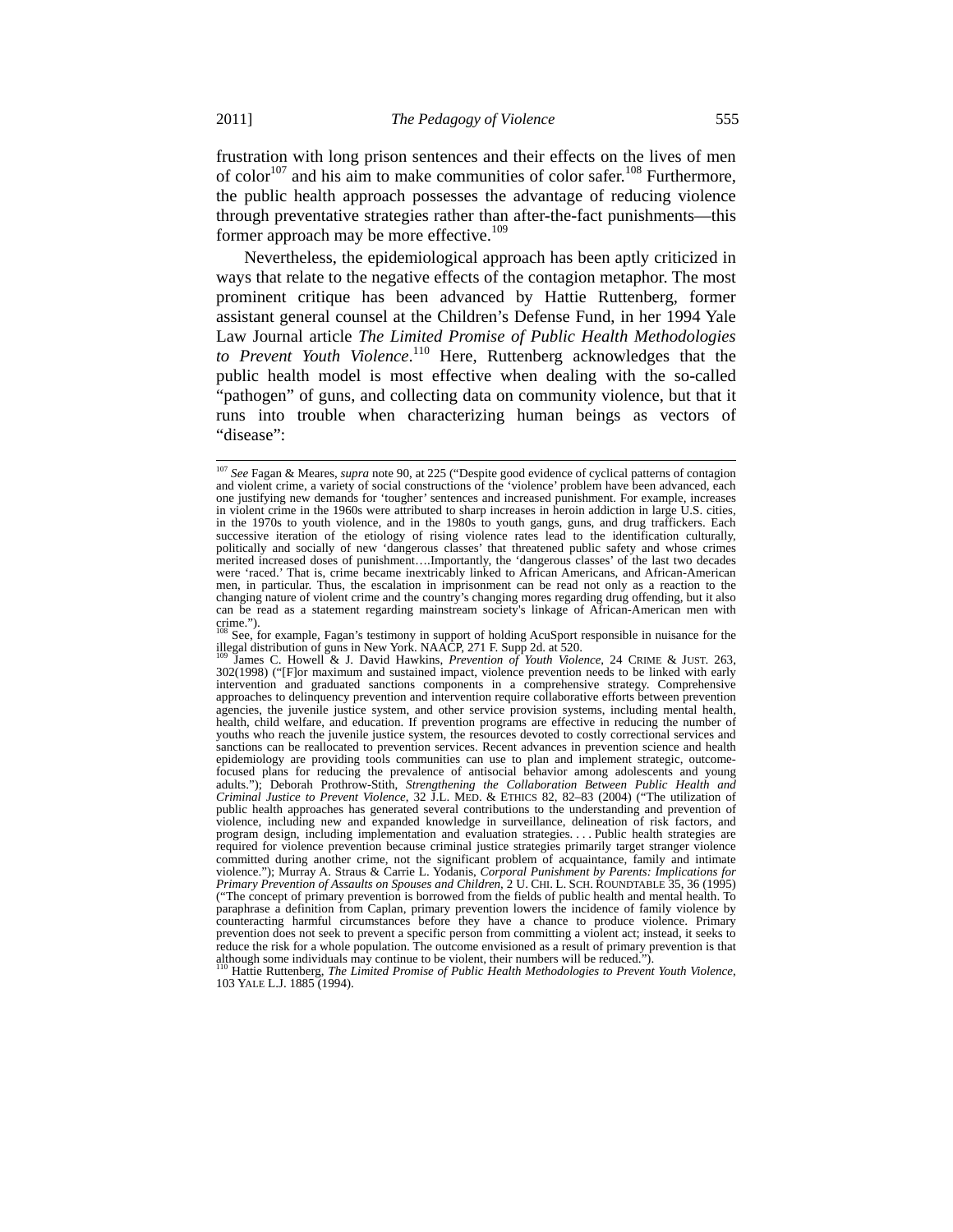The difficulty in using this model to address the *incidence* of youth violence stems from the fact that, in this case, the public health community must address the particular vulnerabilities that cause individuals to engage in the assaultive behavior that injures and kills *other* individuals. In this scenario, therefore, the vulnerabilities inhere not in the victim, but in the aggressor, who is also the pathogen. . . .

[However] the public health model, like the criminal justice system, is ill-suited to improving the fundamental social conditions, such as poverty, joblessness, and a lack of family and community supports, that seem to underlie much violence behavior. The public health community, however, does have the capacity to collect violence data, identify violence risk factors, and educate the public about the risks associated with firearms. Ultimately, the public health model promises to be much more effective in *reducing the lethality* of violent behavior (by addressing the lethality of firearms) than in *preventing* that behavior.<sup>111</sup>

Ruttenberg levies particular criticism at the inability of the public health model to come up with factors that correlate to a risk of violence, but have not yet been proved to cause violence:

[R]esearchers have been able to identify various risk factors *correlated* with youth violence. Those factors include: (1) poverty; (2) repeated exposure to violence; (3) drugs; (4) easy access to firearms; (5) unstable family life and family violence; (6) delinquent peer groups; and (7) media violence. . . .

Studies also have demonstrated that a small number of juveniles commit the majority of violent offenses. For instance, in a longitudinal study that followed approximately 4000 youths in Denver, Pittsburgh, and Rochester for five years, more than half of the youths admitted to some form of violent criminal behavior by age sixteen; however, 15% of the sample were responsible for 75% of the violent offenses.

. . . .

 <sup>111</sup> *Id.* at 1888. *See also* Dean G. Kilpatrick, *Interpersonal Violence and Public Policy: What about the*  Victims?, 32 J.L. MED. & ETHICS 73, 76 (2004) ("Understanding the complex, multi-determined causes of violence perpetration is considerably more difficult than understanding the causes of polio. Likewise, developing a method for preventing polio has proved to be a much simpler task than attempting to develop methods for preventing perpetration of interpersonal violence. Given these limitations in our current knowledge about the effectiveness of primary prevention of interpersonal violence, the question must be raised as to whether it is premature to devote substantial resources to primary prevention efforts that remain unevaluated, particularly if these resources might be better utilized in secondary or tertiary prevention services to victims.").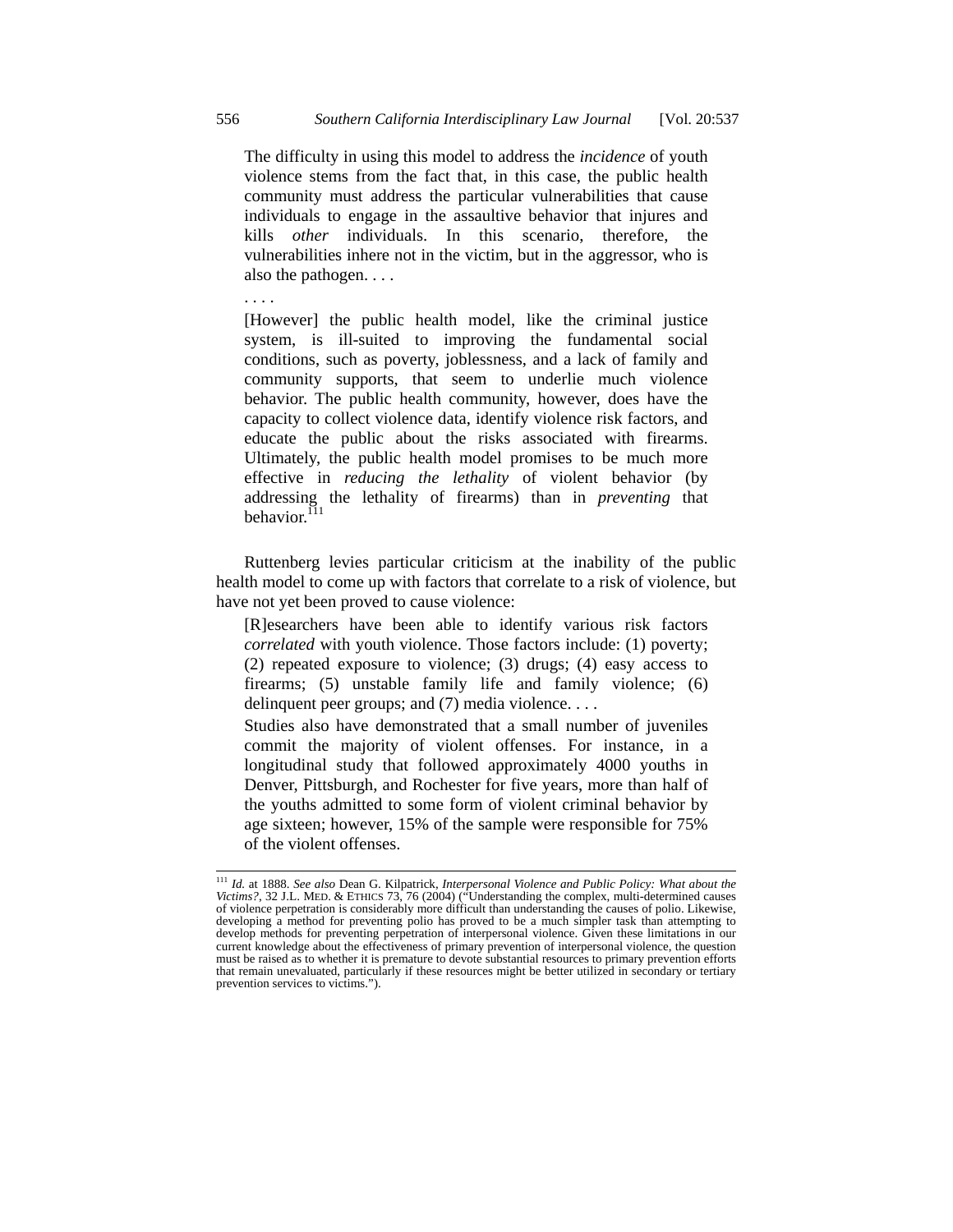That a small percentage of juveniles is responsible for the great majority of violent offenses further underscores the failure, to date, to pinpoint causative factors. If the risk factors identified above were causally related to violence, the primary offending cohort would be much greater than it is, because more juveniles experience those factors than engage in violent crime.<sup>112</sup>

Thus, while the public health model retains relevance because it supports the gathering of data on violence and is effective in addressing the proliferation of guns in our community (say, by encouraging lawmakers to enact gun control laws and funding public service announcements that identify the risks of having guns in the home), it is not designed to address poverty, unemployment, and family unrest, nor has it accurately identified when these factors will in fact translate into violent behavior. These problems with the public health model can only be exacerbated by characterizing violence as a contagion: much of Ruttenberg's critique comes amid the disconnect between treating human beings as diseases and vectors of epidemics. Though Ruttenberg herself uses the contagion metaphor, $^{113}$  her argument grows out of a frustration with epidemiology's inability to account for human emotions and motivations that influence future violent behavior. That is, violent people are not communicable diseases, and such a characterization of them raises the specter not only of inaccuracy but also of dehumanization. The rhetorical leap from addressing violence as a public health problem to that of a contagion has obscured more than it revealed: the insistence on describing human beings as pestilence dangerously stigmatizes offenders and has created a significant obstacle in understanding why we act violently.

## B. THE PROBLEMS WITH THE "VIOLENCE AS CONTAGION" METAPHOR

While "violence as contagion" is a powerful metaphor, it dehumanizes offenders. As my review of their work demonstrates, Loftin's and Fagan and Wilkinson's articles are rife with troubling descriptions of people engaged in violent behavior. The emotional disengagement and nervewracking language of disease encouraged by the contagion metaphor could make us more amenable to draconian social policies, such as the kind that have often been used to combat virulent contagious diseases. At the very least, the contagion metaphor's diversion of attention from the emotional dynamics that drive the transmission of violent behaviors will impoverish our analysis of violence and its redresses. Thus, while neither Loftin, Fagan, Wilkinson, nor any other author discussed here advocate treating

<sup>&</sup>lt;sup>112</sup> *Id.* at 1894. 113 *Id.* at 1886 ("In the quest for new answers, the public health model of violence prevention recently has been proffered as a possible response to the epidemic of youth violence.").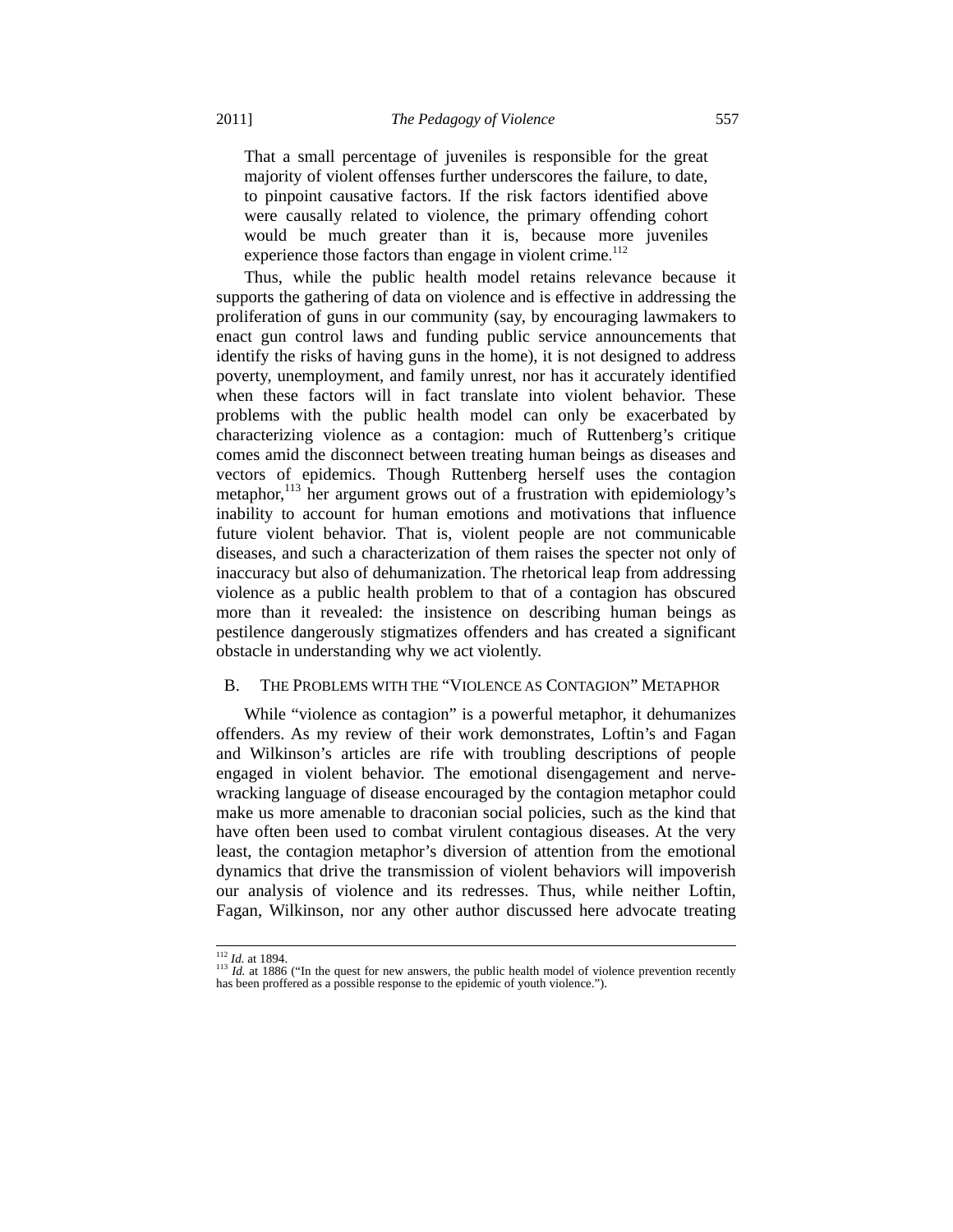offenders in unfair ways—indeed, they demonstrate their commitment to social justice—we should remain wary of using language that distracts us from the human face of violence.

Fagan, Wilkinson, and Loftin's work unfortunately incites society to overreact and under-comprehend the causes of violence. For example, Fagan and Wilkinson's descriptions of offenders do not cohere with our common understanding of how human motivation and behavior operates, which creates the impression that offenders are somehow outcasts from the community. In the scenarios recounted by Fagan and Wilkinson in *The Social Contagion of Violence*, the offenders are described as spontaneously and instinctively engaging in violence that they catch from one another.<sup>114</sup> Again, though these scenarios describe group behavior, and the article mentions "mutual influence" and "contact[s],"<sup>115</sup> Fagan and Wilkinson do not detail the emotional relationships that exist between co-offenders, or offenders and bystanders. There is also no history given about the offenders, nor any description of the specific tutorials by which they may have learned violence in the home, on the streets, from the media, literature, or social and political history (for example, the social aftershocks of the slavery trade in the United States or the persistent use of the death penalty in this country). Despite Fagan and Wilkinson's admission that violence is transmitted through social networks, $116$  all of the actors in their scenarios seem deprived of deep moral and emotional sensation; indeed, the authors assert that the offenders are acting almost automatically, from "scripts."<sup>117</sup>

<sup>&</sup>lt;sup>114</sup> See supra text accompanying notes 77–79.<br><sup>115</sup> Fagan, Wilkinson & Davies, *supra* note 51, at 689.<br><sup>116</sup> See, e.g., *supra* notes 40, 47, 48, 54, 56, & 72.<br><sup>117</sup> See Fagan, Wilkinson & Davies, *supra* note 51, at 71 the story to his associates. He rallies their support for a counterattack by highlighting the ways that his opponent was trying to destroy his attractiveness by scarring his face and how he disrespected him. After a few days pass and the group was fueled by visions of revenge, Aron and four of his associates armed themselves with handguns and went to Bruce's block."). *See also id.* at 714 ("Mike discusses ways of punishing Rich. Both sides watch the other. The status of who 'gets' the girl remains open. Both sides plan to attack at the end of the night. Mike believed that Rich must have called some of his friends for additional reinforcements and to make sure that when Rich got outside he would have a gun available. Mike and his boys essentially make the same type of preparations. As soon as Mike moved toward exiting the club, Rich's group was preparing for a gun battle. Mike recalls that his side had three guns that they retrieved from nearby stashes, whereas it seemed like the other side had five or more guns. With more than 20 shots fired, injuries were sustained on both sides."); *id.* at 715 ("The event process can be dissected into specific stages: anticipatory stage, opening moves, countermoves and brewing period, persistence stage, intensification stage, early violence stage, stewing period, assessment stage, the casting/recasting stage, and the retaliatory stage. The examples above demonstrate that network peers play important roles at almost every stage of a conflict that escalates into violence. The communication of normative expectations, violence scripts, and violence strategies filters through direct observation, word of mouth via rumors, and telling of 'war stories.'"). See also SUSAN SONTAG, ILLNESS AS METAPHOR 6 depict "[w]hatever seemed ruthless, implacable [and] predatory."); Note, *The Disenfranchisement of Ex-Felons: Citizenship, Criminality, and "The Purity of the Ballot Box," 102 HARV. L. REV. 1300 n.70* (1989) ("Metaphors of disease in the rhetoric of disenfranchisement project a picture of criminality as an evil alien force, which, if not rooted out, will spread and contaminate the entire body politic. *Cf.* Buck v. Bell, 274 U.S. 200 (1927) (Holmes, J.) ("[I]n order to prevent our being swamped with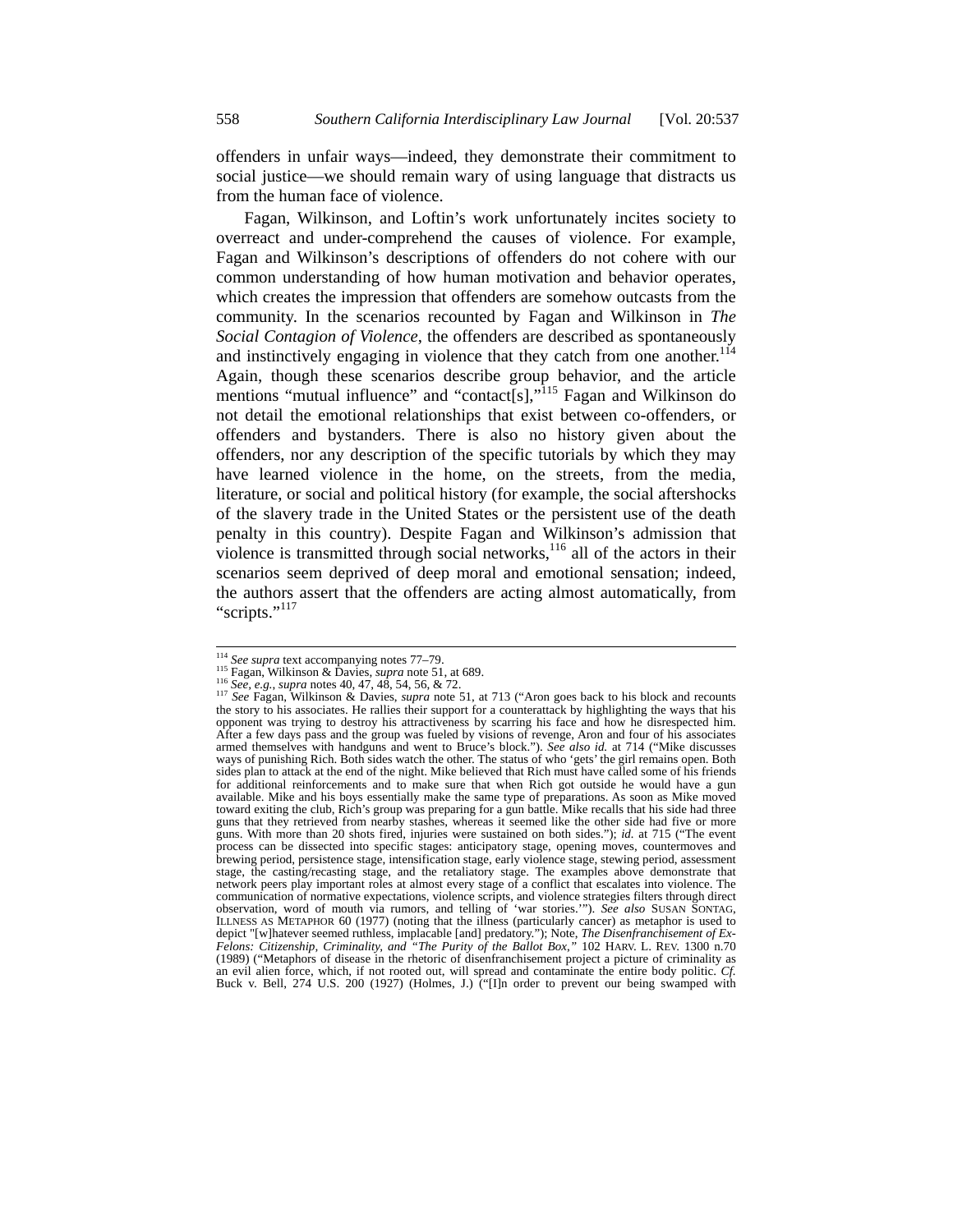The connotation that offenders are somehow sub-human is reinforced by the very word "contagion." "Contagion" comes from the Latin term "contagionem," which means touch.<sup>118</sup> Thus, the direct implication of this word is that offenders are untouchable because they have been touched with disease. Loftin was one of the pioneers of the use of the word in this context. Fagan and Wilkinson also used this vision of offenders as untouchable in their work: "Contagious epidemics involve the transmission of an agent via a host through susceptible organisms whose resilience is weakened by other conditions or factors. Susceptibility is critical to the ability of an agent to exert its process on a host."<sup>119</sup>

This impression—that violent offenders are automatons or outcasts from humanity—mingles dangerously with the insinuation that they are carriers or vectors or disease. Loftin, for one, describes the process by which we learn violent behavior from one another as an "epidemic," a word that is sure to generate feelings of anxiety and even panic.<sup>120</sup> The record of how the United States and other countries address actual epidemics is littered with examples of almost uncontrollable public alarm and the consequent limitations on civil and human rights.<sup>121</sup> Further, epidemics and

incompetence . . . [i]t is better for all the world, if instead of waiting to execute degenerate offspring for crime, or to let them starve for their imbecility, society can prevent those who are manifestly unfit from continuing their kind.").<br><sup>118</sup> 1 OXFORD ENGLISH DICTIONARY 533.

<sup>&</sup>lt;sup>119</sup> Fagan, Wilkinson & Davies, *supra* note 51.<br><sup>120</sup> Loftin, *supra* note 33, at 552.<br><sup>121</sup> JONATHAN ENGEL, THE EPIDEMIC: A GLOBAL HISTORY OF AIDS 36 (2006) ("AIDS clearly fell within the purview of public health. As an infectious but possibly controllable disease, it could be targeted by traditional public health techniques, whether by identifying contagious individuals, regulating their behavior, circumscribing their motions and activities, or publicizing their existence. Although nobody in the early 1980s was suggesting reopening the archaic leper colonies of old, public health professionals did consider identifying AIDS patients, warning others of their existence, regulating their behavior, and possibly limiting their freedoms. All of these techniques had proven effective in the past in controlling infectious disease, and there was little reason to suspect that they could not successfully be employed again."); MICHELLE THERESE MORAN, COLONIZING LEPROSY, IMPERIALISM AND THE POLITICS OF PUBLIC HEALTH IN THE UNITED STATES 63 (2007) (detailing the history of leprosy containment in Hawaii) ("Hawaiians did not consider forced removal from their families and life-long banishment . . . a peaceful undertaking, but Euroamerican officials convinced of Hawaiian passivity did not anticipate strong opposition to the round-up and deportation."); JOHN PARASCANDOLA, SEX SIN, AND SCIENCE: A HISTORY OF SYPHILIS IN AMERICA 124 (2008) (detailing the World War II arrests and mandatory treatments of prostitutes and 'loose women' who were suspected of having syphilis) ("[A]dmittance to a rapid treatment center was not always on a voluntary basis, nor were patients necessarily free to leave of their own accord. Many were confined to the centers under state laws involving the control of communicable diseases, i.e., they were considered to be quarantined. Not only were they detained in these facilities, but they were required to accept treatment until they had been cured of the disease."); ANDREW T. PRICE-SMITH, CONTAGION AND CHAOS: DISEASE, ECOLOGY, AND NATIONAL SECURITY IN THE ERA OF GLOBALIZATION 41-42 (2009) ("[The  $15<sup>th</sup>$  century wave of the Black Death] was also responsible for exacerbating pre-existing inter-ethnic tensions, manifesting in the scapegoating and often torture of minorities. Exceptional violence was directed by panicked Christian populations against Jewish minorities throughout Europe during this period. Anti-Jewish pogroms were carried out throughout Europe, and with a particular intensity in France and Germany, largely as a result of the dissemination of conspiracy theories that the Jews were poisoning the wells of Christian communities."). *See also id.* at 37 ("Civil libertarians were particularly adamant in their opposition to almost all traditional public health efforts at controlling the disease.").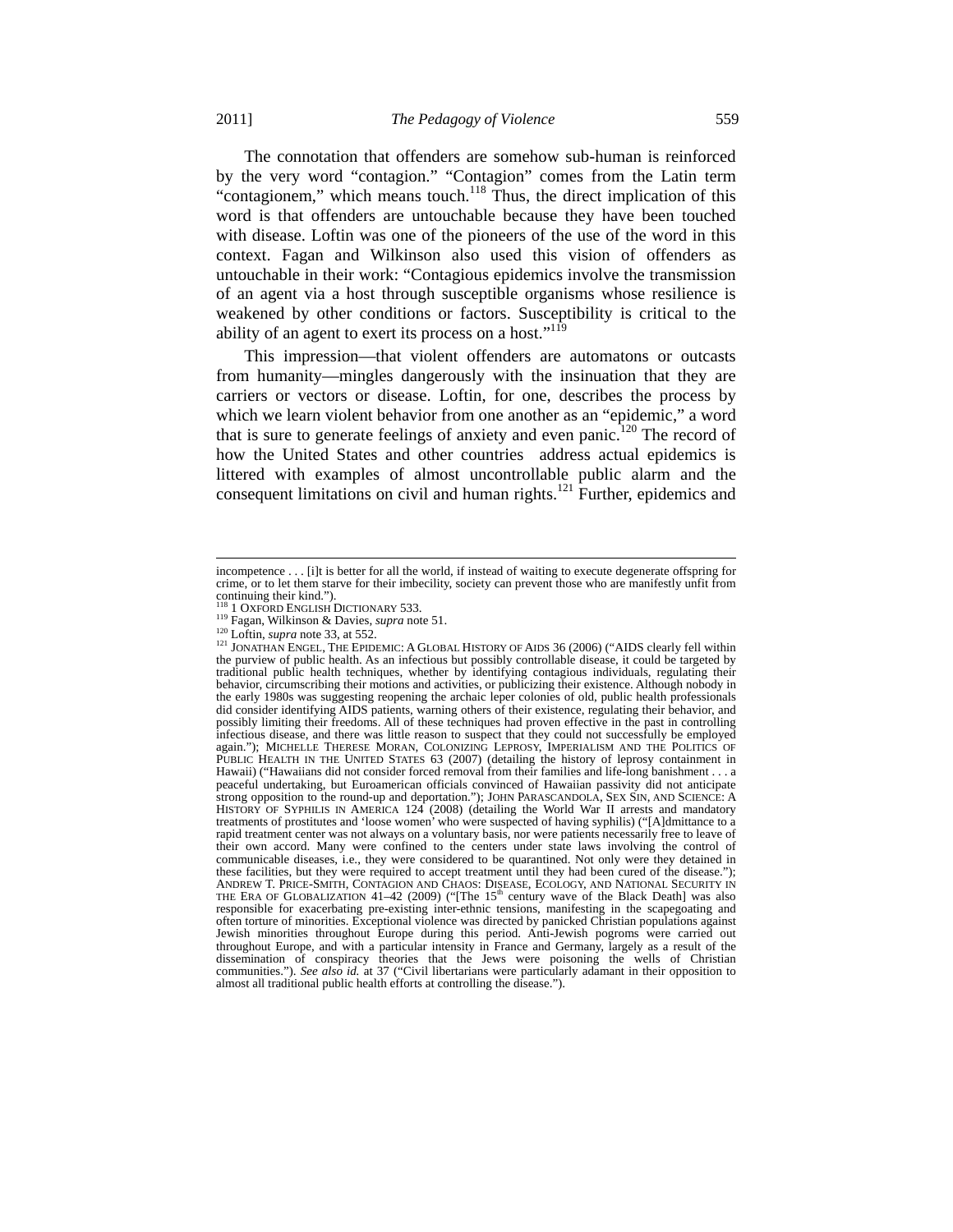plagues are near synonymous in the *Oxford English Dictionary*,<sup>122</sup> and, as Susan Sontag notes in her book *AIDS and its Metaphors*, "[p]lague, from the Latin *plaga* (stroke, wound), has long been used metaphorically as the highest standard of collective calamity, evil, scourge.<sup>"123</sup> Sontag also observes that "[t]he most feared diseases, those that are not simply fatal but transform the body into something alienating, like leprosy and syphilis and cholera and (in the imagination of many) cancer, are the ones that seem particularly susceptible to promotion to 'plague.' $124$  Thus, to characterize human beings as carriers of this level of disease specifically disgraces them as "calamitous," "evil," and "repulsive"<sup>125</sup>—and once we have so constructed violent offenders, we may feel all the more free to treat them with unduly harsh measures.<sup>126</sup> On this point, we may consider Sontag

<sup>&</sup>lt;sup>122</sup> II OXFORD ENGLISH DICTIONARY 2193 (defining plague as "an infectious disease or epidemic attended with great mortality; a pestilence.").<br><sup>123</sup> SUSAN SONTAG, AIDS AND ITS METAPHORS 45 (1988) ("It is usually epidemics that are thought of as

plagues. And these mass incidences of illness are understood as inflicted, not just endured. . . . The most feared diseases, those that are not simply fatal by transform the body into something alienating, like leprosy and syphilis and cholera and (in the imagination of many) cancer, are the ones that seem particularly susceptible to promotion to 'plague.'").

particularly susceptible to promotion to 'plague.'").<br><sup>124</sup> *Id.* at 45.<br><sup>125</sup> *Id.*<br><sup>126</sup> Though Fagan does advance his social contagion theory as an antidote to excessive sentences see<br><sup>126</sup> Though Fagan does advance 90, violent crime, a variety of social constructions of the 'violence' problem have been advanced, each one justifying new demands for 'tougher' sentences and increased punishment. For example, increases in violent crime in the 1960s were attributed to sharp increases in heroin addiction in large U.S. cities, in the 1970s to youth violence, and in the 1980s to youth gangs, guns, and drug traffickers. Each successive iteration of the etiology of rising violence rates lead to the identification culturally, politically and socially of new 'dangerous classes' that threatened public safety and whose crimes merited increased doses of punishment."). Sontag notes in *Illness as Metaphor* that the cancer metaphor "amounts to saying, first of all, that the event or situation is unqualifiedly and unredeemably wicked. It enormously ups the ante. . . . To describe a phenomenon as a cancer is an incitement to violence. The use of cancer in political discourse encourages fatalism and justifies 'severe' measures." SONTAG, *supra*  note 117, at 82–83. Violence as a "contagion" may have the same, or even a greater such effect, leading lawmakers to think in terms of quarantine and other extreme responses to control a "plague." With lawmakers to think in terms of quarantine and other extreme responses to control a "plague." respect to the relationship between the dehumanization of offenders and too-harsh treatment of them, compare Albert W. Alschuler, *The Failure of Sentencing Guidelines: A Plea for Less Aggregation*, 58 U. CHI. L. REV. 901, 902-03 (1991) (noting that the "aggregation" of criminal law cases under the federal sentencing guidelines, in the form of high mandatory minimum sentences, led to a harm-based penology that "dehumanized the sentencing process."), and Elizabeth-Heger Boyle, Book Review, *In the Moment of Greatest Calamity: Terrorism Grief and a Victim's Quest for Justice*, 41 LAW & SOC'Y REV. 741, 743 (2007) (reviewing SUSAN B. HIRSCH, IN THE MOMENT OF GREATEST CALAMITY: TERRORISM, GRIEF AND A VICTIM'S QUEST FOR JUSTICE (2006), noting Hirsch's analysis of *Payne v. Tennessee,* [501 U.S. 808 (1991)], the "1991 Supreme Court decision to allow inclusion of victim impact evidence in capital cases. Although, as a victim, she recognizes the need to tell her story, she doubts that the trial—where such testimony may dehumanize defendants, swaying jurors toward feelings of vengeance—is the most adequate place.), and H. Mitchell Caldwell & Thomas W. Brewer, Death Without Due Consideration?: Overcoming Barriers to Mitigation Evidence by "Warming"<br>Capital Jurors to the Accused, 51 HOW. L.J. 193, 200, 203 (2008) ("Dehumanization proves to be one<br>of the most powerful cognitive pr actions. . . . Racism originates from anger, hatred, fear, and ignorance and is facilitated when people are dehumanized. A sentence of death may often originate from the same emotions. Historical data exemplifies race's impact in capital punishment, and highlights the disproportionate number of death sentences received by African Americans."), and Marques P. Richeson, *Beyond the Final Frontier: A "Post-Racial" America?: The Obligations of Lawyers, the Legislature, and The Court: Sex, Drugs, and . . . Race-to-Castrate: A Black Box Warning of Chemical Castration's Potential Racial Side Effects*, 25 HARV. BLACKLETTER J. 95, 97 (2009) (arguing that chemical castration is related to a long American tradition of dehumanizing and hypersexualizing African American men), with Amanda K. Eklund,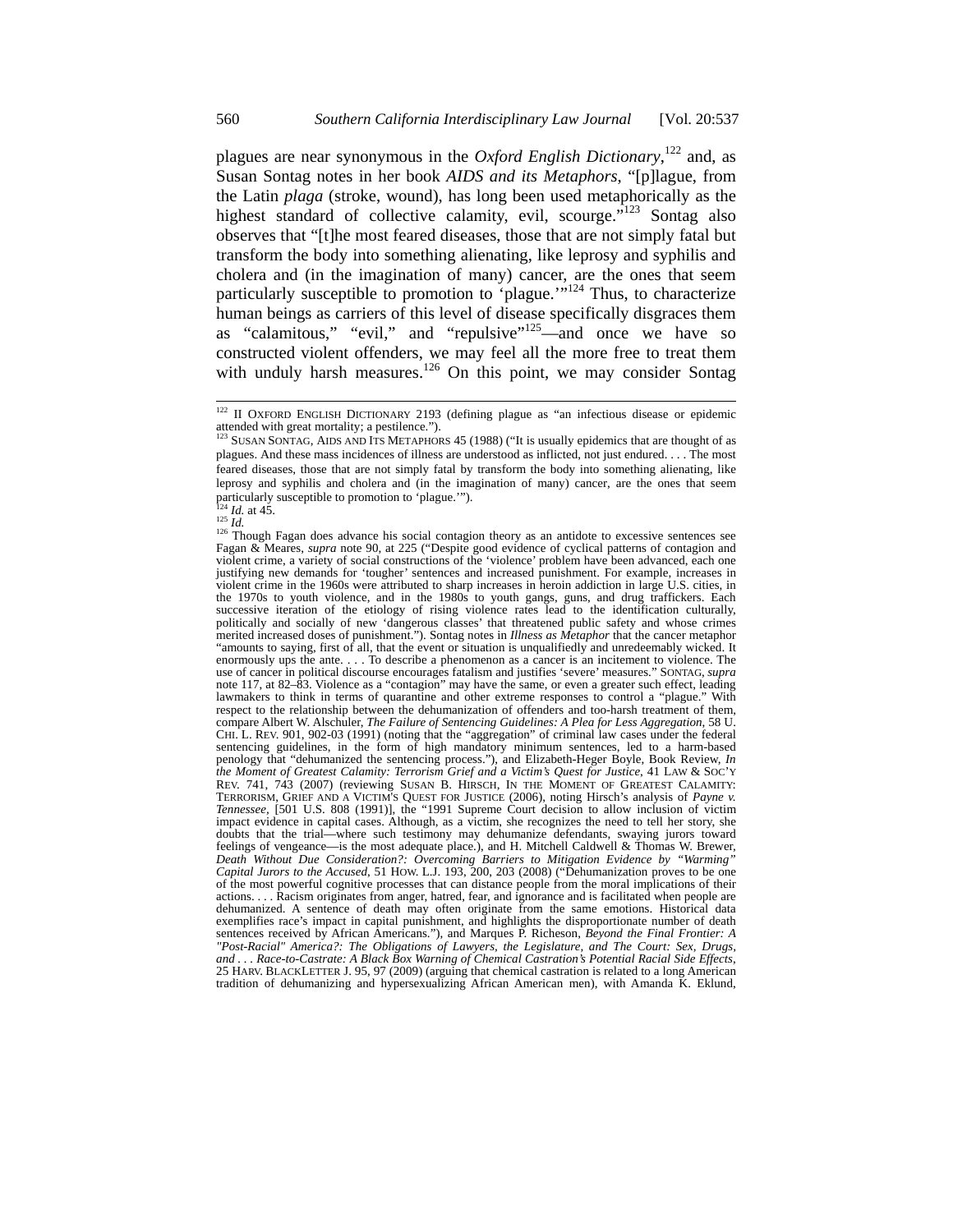again: "The melodramatics of the disease metaphor in modern political discourse assume a punitive notion: of the disease not as a punishment but as a sign of evil."<sup>127</sup>

As Fagan's work focuses on the violent behavior of black men, we may also be particularly saddened by a characterization of racial minorities as pestilential carriers of disease; the effects of this metaphor seem especially hazardous as we live in a racist society.<sup>128</sup> In the end, Fagan, Wilkinson, and Loftin's certainly unintentional implication that violent offenders are reflexive, automatic, untouchable, evil, destitute of deeply complicated emotive and personal histories, and plague carriers may lay the groundwork for dangerous social policy.

The concern that the contagion metaphor will fertilize draconian or even racist political and legal agendas is, however, speculative at this point. One critique that is not speculative, however, is as follows: since the contagion metaphor erodes the humanity of offenders, it allows us too easily to disregard the rituals, practices, and emotional processes by which we learn to be violent, and this may lead to an inferior analysis of how violent behavior is transferred from person to person. This impoverished analysis will then give rise, if not to frightening social policies, at the very least to incomplete or wrongheaded forms of redress.

My critique, then, lines up with Ruttenberg's assessment that the public health approach is not equipped to address poverty, unemployment, and family unrest, nor has it accurately identified when these factors will in fact translate into violent behavior.129 In other words, it is insufficiently vested in human emotions and personal and social history, a dilemma that is exacerbated—perhaps even created—by the use and overreliance on the contagion metaphor, which confusingly describes human relationships as vectors. Furthermore, as I will show later, this disconnect from emotions and history may also account for the incomplete expert testimony that

l

*Comment: The Death Penalty in Montana: A Violation of the Constitutional Right to Individual Dignity*, 65 Mont. L. Rev. 135, 144–45 (2004) ("The ultimate dehumanization occurs when a government systematically discriminates against a class of its own people based on factors beyond their control.<br>Such is the case in the American system of capital punishment.").

<sup>&</sup>lt;sup>127</sup> SONTAG, *supra* note 117, at 82. **128** *See also* American system of the American system of the American system of the also Anthony V. Alfieri, *Defending Racial Violence*, 95 COLUM. L. REV. 1301, 1304 (1995) ("This Essay argues that the rhetorical structure of criminal defense stories of black-on-white racial violence, manifested here in the group contagion claim of diminished capacity, reflects the dissonance of competing narratives of deviance and defiance. The deviance narrative constructs racial identity in terms of bestiality or pathology."). *C.f.* Susan Benesch, *Vile Crime or Inalienable Right: Defining Incitement to Genocide*, 48 VA. J. INT'L L. 485, 501 (2008) ("'The generic massacre story,' as Philip Gourevitch has pointed out, 'speaks of 'endemic' or 'epidemic' violence' . . . . This theory is popular because, in addition to producing dramatic historical summaries and vivid metaphors, it excuses the international community from doing much to prevent the next massacre or genocide. If 'those people' kill each other endemically, then nothing can be done to stop them, so it is a waste of time and effort to try. Paradoxically, such an account of the causes of genocide is comforting."). 129 *See* Ruttenberg, *supra* note 110, at 1903.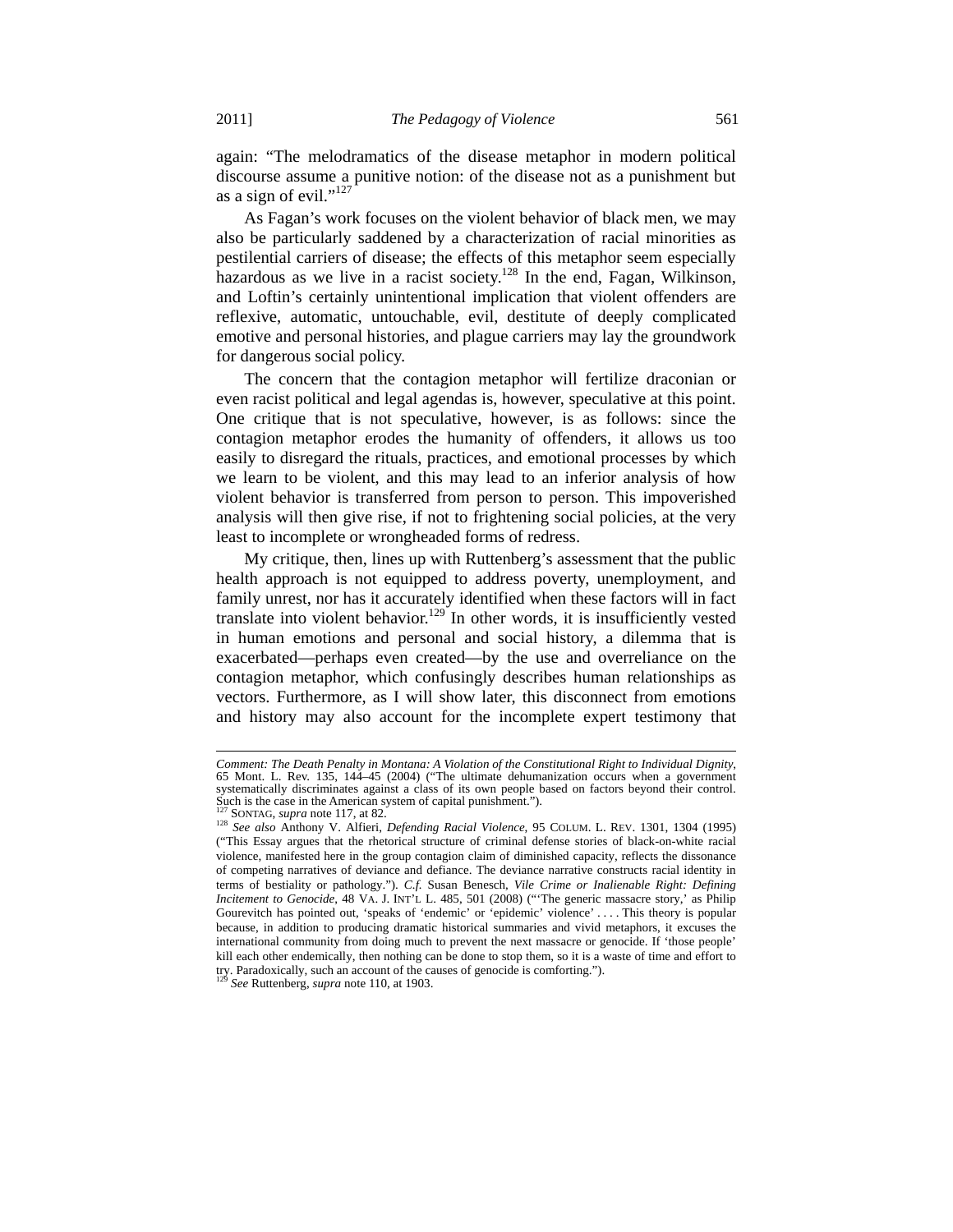Fagan gave in the NAACP's unsuccessful nuisance lawsuit against gun manufacturer AcuSport.<sup>130</sup>

Consequently, I advocate that we abandon this metaphor in favor of an approach that acknowledges the transmissions of violence as a pedagogy of violence. Though I share Ruttenberg's approval of the epidemiological method's information gathering and public service messaging,  $131$  the model's rhetoric and focus has blinded us to crucial factors that lead to the sharing of violent behaviors. As the works of Bandura, Walker, Gelles, Steinmetz, Straus, and the other previously cited social scientists show  $us<sub>132</sub>$  violence is a learned behavior. The example of violence proves to be a teaching lesson*.* And if we want a deeper understanding of what makes us such good teachers and students of violence, we must make a study of the personal histories, emotions, and desires of those who teach and learn violence.

Thus, we should merge the two models, retaining the data-gathering and public-servicing of the epidemiological model, while incorporating the language and insights of the learned behavior model. We need, however, to go further than that: the problem of violence transmission is so dire and complicated that we need to expand our studies of it. Legal scholars should develop a richer analysis of the pedagogy of violence, which may look not only to the works of Bandura, Walker, other learned behavior theorists and epidemiologists, but also to other interdisciplinary sources.

It must be said that some scholars have been making inroads in this direction. For example, Rutherford, mentioned above, builds upon the work of criminologist Lonnie Athens, who explains that violent behavior is learned in four different stages: violence progresses from "'brutalization' to 'belligerency' to 'violent performances' and, finally, to 'virulency.'"<sup>133</sup> Rutherford also discusses the power of "violent coaching" where authority figures encourage violence.134 Violent coaching has been addressed by other scholars, including Judge Videtta A. Brown, associate judge in the District Court of Baltimore, who wrote about how gang members tutor each other to commit violence upon women in their circle, citing the work

<sup>&</sup>lt;sup>130</sup> See infra text accompanying notes 285–292.<br><sup>131</sup> See supra text accompanying note 110.<br><sup>132</sup> See supra text accompanying notes 11–17.<br><sup>132</sup> Jane Rutherford, *Community Accountability for the Effect of Child Abuse on the Brave New World of Behavioral Genetics*, 56 DEPAUL L. REV. 949, 979.<br><sup>134</sup> *Id.* at 979–80 ("Violent coaching occurs when an authority figure encourages the minor to act

 $\frac{134}{134}$  *Id.* at 979–80 ("Violent coaching occurs when an authority figure encourages the minor to act violently. The authority figure belittles any attempts minors make to smooth over conflicts or flee. Children are taught that it is their duty to stand up for themselves and to be prepared to physically attack others when necessary. The authority figure often tells stories glorifying those who triumph in physical fights. Sometimes, especially within gangs, the coaching is coercive. If the minor does not act aggressively toward an outsider, he will be a victim of the gang.").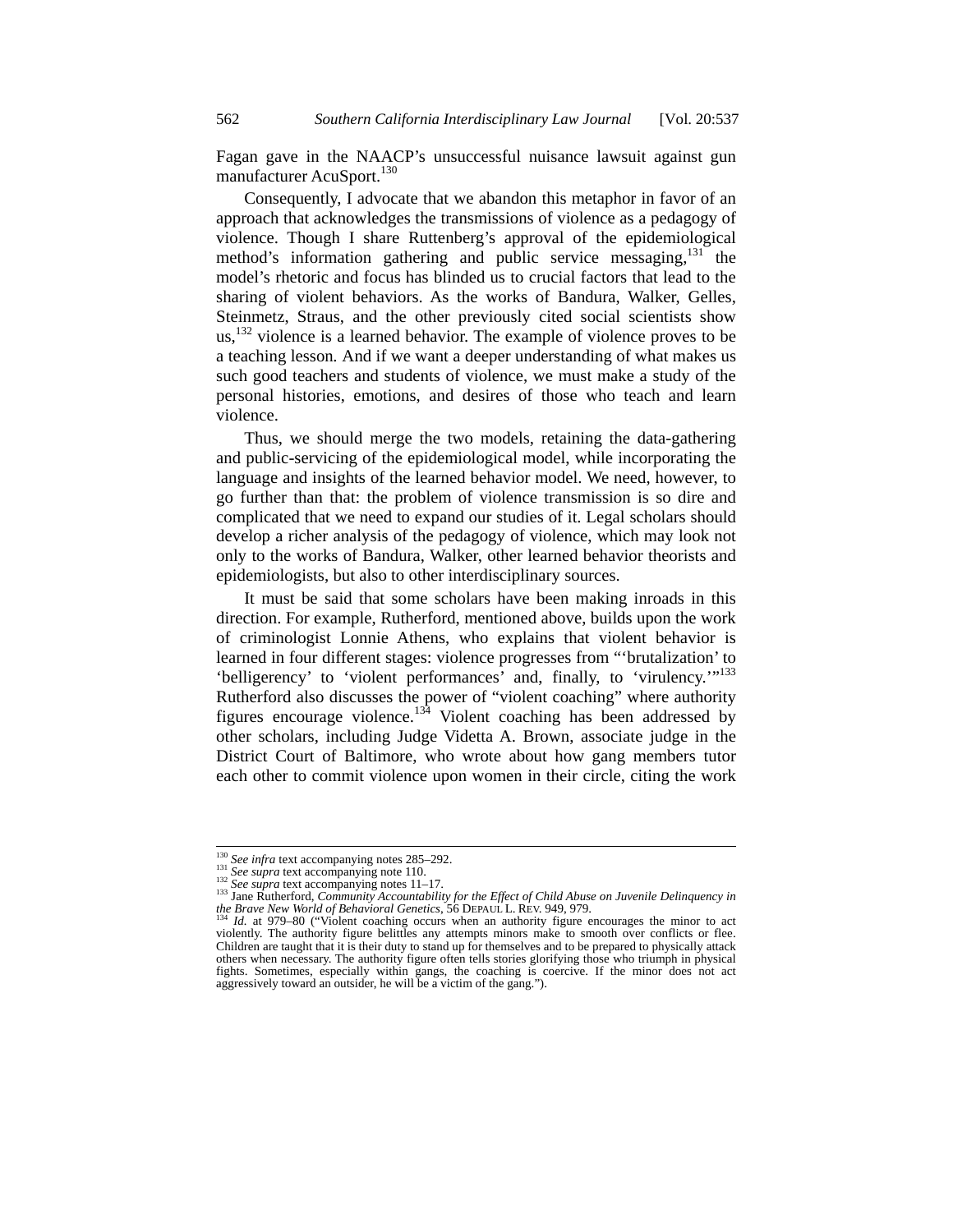of Canadian Sociologist Mark Douglas Totten.135 Von Talge, has applied the psychoanalytic theories of Anna Freud to explain how child witnesses of domestic violence absorb its lessons.<sup>136</sup> Finally, Goodmark, who referred to other psychoanalytic studies of the emotional impact experienced by child witnesses of domestic violence, which include an increased sense of fatalism and "hyperalertness."<sup>137</sup>

Nevertheless, a varied, textured account of the pedagogy of violence is still in the workings. Though legal scholars have turned to psychological and sociological studies to shed light on the process of learning violence, we need to dig deeper into this particular pedagogical relationship. Case studies, interviews of offenders and victims, a study of the influences of economics on violence,<sup>138</sup> and other scholarly strategies may reveal insights into the pedagogy of violence. In this Article, I will be employing a different interdisciplinary method, that of law and literature. I chose a literary-legal analysis of violence transmission because of literature's intense focus on characters' relationships and personal histories, which are exactly the elements that are missing from the exegeses that track the contagion of violence. I will employ a close analysis of Elfriede Jelinek's novel *The Piano Teacher* in order to study the dynamics that exist between teachers and students of violence.<sup>139</sup> In particular, I will examine how *The Piano Teacher* gives a specific account of the ways in which we train each other in violence, by conducting surveillance, controlling, and what Jelinek calls "trampling" one another. Furthermore, I will show how, in the novel, the characters' emotions and desires make them such adept students of this deadly pedagogy.

## IV. THE PEDAGOGY OF VIOLENCE: A LITERARY-LEGAL APPROACH

# A. THE PLOT OF THE PIANO TEACHER

Austrian 2004 Nobel Laureate<sup>140</sup> Elfriede Jelinek published *The Piano Teacher* in 1983; horrifyingly, she claims that the novel is autobiographical.141 The story concerns one Erika Kohut, a spinster and

 <sup>135</sup> *See* Brown, *supra* note 25, at 408 ("Physical and sexual violence toward young women, although not considered violence by the gang, becomes a learned behavior. Members adopt their leaders' violent sexual behavior against women as well as the leaders' misogynistic philosophies.").<br> $\frac{136}{36}$  See, e.g., von Talge, *supra* note 25, at 174.

<sup>137</sup> See, e.g., von Tauge, *suppa* note 25 (citing Philip C. Crosby, Comment, *Custody of Vaughn: Emphasizing the Importance of Domestic Violence in Child Custody Cases, 77 B.U. L. REV. 483, 502 (1997).* 

<sup>&</sup>lt;sup>138</sup> Cf. RICHARD POSNER, ECONOMIC ANALYSIS OF LAW 219-27 (6th ed. 2003).<br><sup>139</sup> ELFRIEDE JELINEK, THE PIANO TEACHER (Joachim Neugroschel trans., 1988) (1983).<br><sup>140</sup> Alan Riding, *Austrian Writer of Sex, Violence and Polit* 

A3. 141 Ruth Franklin, *Nobel Savage*, THE NEW REPUBLIC, Nov. 1, 2004, at 32 ("The book provoked a sensation not just for its subject matter and its graphic, indeed pornographic, imagery . . . but also for Jelinek's acknowledgment that many of its elements were autobiographical.").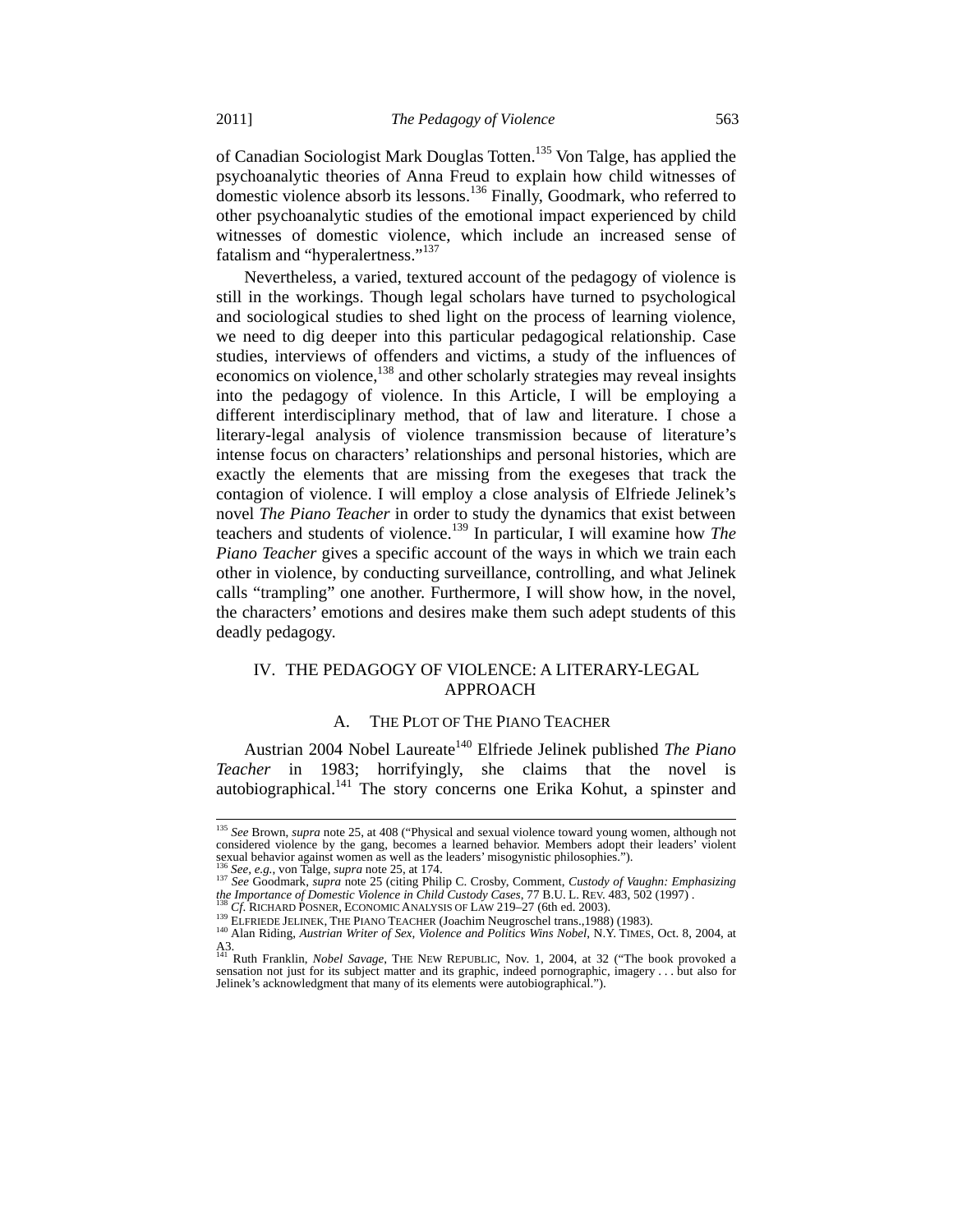Austrian music professor who teaches at the Vienna Conservatory.<sup>142</sup> Erika lives with her mother $143$  in a small two bedroom apartment; her father has been sent by the women to a sanitarium.<sup>144</sup> The novel begins with a baffling scene: Erika, returns home late one night and is immediately set upon by Mother,  $145$  who typically monitors all of Erika's movements out of fear that her daughter will one day leave her for a man.<sup>146</sup> Mother begins interrogating Erika, pulling her daughter's briefcase away from her and rifling through it. Inside she finds the "bitter answer to all questions"—that Erika had been shopping for a new dress, which she had secreted away in the briefcase.<sup>147</sup> Mother is incensed at this betrayal; dinner has been kept waiting. The two women struggle over the dress, and Erika "grabs her mother's dark-blond hair with its gray roots  $\dots$ . She pulls it furiously,"<sup>148</sup> later throwing the torn hair into the garbage. The women then bicker with each other about clothing and fashion and which clothes are appropriate for Erika to wear.<sup>149</sup> Soon after, Erika cries, the women make up, and then go to sleep in the same bed, which is their nightly practice.<sup>150</sup>

Day breaks. Erika travels by streetcar to her teaching job at the Conservatory, growing so frustrated at the crowd that she kicks a lady, a man,<sup>151</sup> and an old woman.<sup>152</sup> She has a flashback of her mother's desire that Erika become a vastly famous pianist.<sup>153</sup> She recalls the day that she failed a crucial piano performance, destroying all possibilities of this dream becoming a reality.<sup>154</sup> On that occasion, Erika's mother slapped her, "for even musical laymen could read Erika's failure in her face if not in her hands."<sup>155</sup>

Erika eventually arrives at the Conservatory. She begins her first lesson, and the narrator informs us that she particularly enjoys her work with "good advanced students."<sup>156</sup> Erika is drawn to one student in particular: the attractive, blond, and athletic Walter Klemmer,<sup>157</sup> who has shown inordinate interest in his teacher.<sup>158</sup> The day continues without

<sup>&</sup>lt;sup>142</sup> JELINEK, *supra* note 139, at 7.<br><sup>143</sup>*Id.* at 1.<br><sup>145</sup>*Id.* at 93.<br><sup>145</sup>*Id.* at 11 ("Mother does not wish to become a mother-in-law. She prefers remaining a normal mother; she is quite content with her status.").<br>  $^{147}$  Id. at 4.<br>  $^{148}$  Id. at 8.<br>  $^{149}$  Id. at 9.<br>  $^{150}$  Id. at 9–10.

<sup>&</sup>lt;sup>141</sup> at 16–17.<br>
<sup>151</sup>*Id.* at 16–17.<br>
<sup>152</sup>*Id.* at 21.<br>
<sup>152</sup>*Id.* at 25 ("Erika is truly a keyboard genius, but she has not been properly discovered as yet.").<br>
<sup>154</sup>*Id.* at 25 ("Erika is truly a keyboard genius, but the last to leave in the evening.").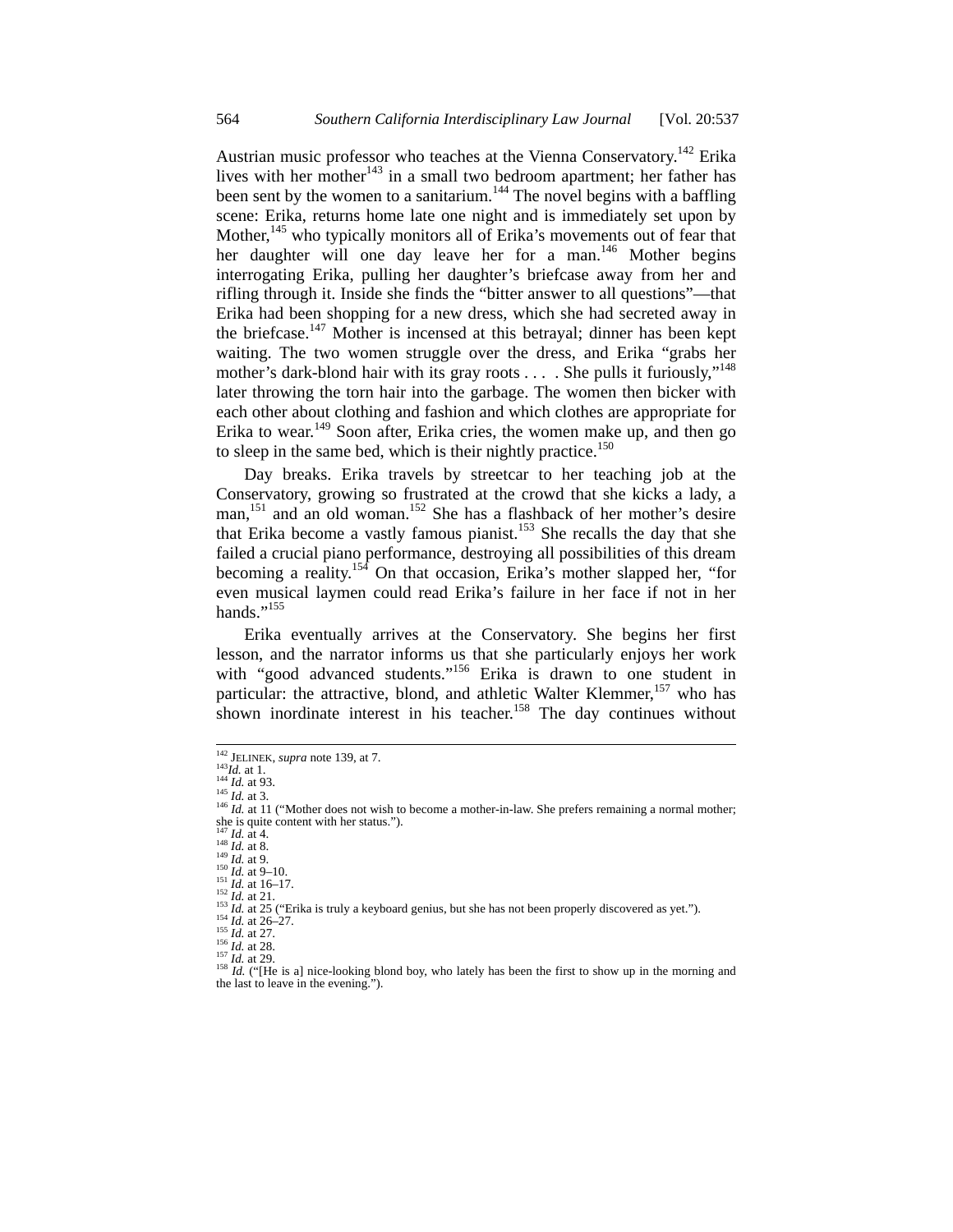incident, but when evening arrives, Erika takes a curious path home.<sup>159</sup> She travels through the less savory part of town, observing the run-down atmosphere and a child who is being physically chastised by her mother.<sup>160</sup> Erika eventually makes her way to a sex shop.<sup>161</sup> Here, she watches a pornographic film, $162$  sniffing at semen-encrusted tissues that have been left in her booth.<sup>163</sup> When night falls, she returns home.<sup>164</sup>

The next day, Erika performs at a concert in the home of a Polish émigré family. Klemmer and his family are in attendance.<sup>165</sup> Klemmer gazes lustily at his professor as she plays the piano $166$  and later chats with Erika about Schubert and Schumann.<sup>167</sup> She discloses to Klemmer that, like Schumann, her father suffered from a terrible mental illness.<sup>168</sup> Klemmer attempts to walk Erika and Mother home after the concert, but the women will not permit it for long.<sup>169</sup> Once at home, Erika goes into a reverie and self-mutilates herself with a razor while hidden away in the bathroom.<sup>170</sup>

The next morning, on her way to work, Erika observes a doppelganger of herself in action: one of her other students, a boy, staring at pornographic film stills that advertise movies at a theater.<sup>171</sup> Teacher and student walk together to his lesson, Erika berating the boy all the while.<sup>172</sup> During the lesson, Erika treats the student with such savagery that he cannot perform.173

The book moves to another day, describing another lesson, this time with the intriguing Klemmer. Klemmer and Erika engage in a debate about music, and during their exchange their sexual tension escalates.<sup>174</sup> They separate, and Klemmer goes home; Erika follows him, clandestinely.<sup>175</sup> Erika then goes to another downtrodden part of town,  $176$  this time wearing sturdy walking shoes.<sup>177</sup> In the Prater meadows, she witnesses a sex act between a Turk and an Austrian woman, who either is the Turk's lover or a prostitute.178 The Turk hears Erika lurking in the bushes and goes

<sup>159</sup> *Id.* at 44.<br>
<sup>160</sup> *Id.* at 46.<br>
<sup>161</sup> *Id.* at 48.<br>
<sup>161</sup> *Id.* at 48.<br>
<sup>161</sup> *Id.* at 48.<br>
<sup>161</sup> *Id.* at 46–56.<br>
<sup>161</sup> *Id.* at 46–56.<br>
<sup>165</sup> *Id.* at 63.<br>
<sup>167</sup> *Id.* at 73–80.<br>
<sup>170</sup> *Id.* at 86.<br>
<sup>171</sup> *Id.*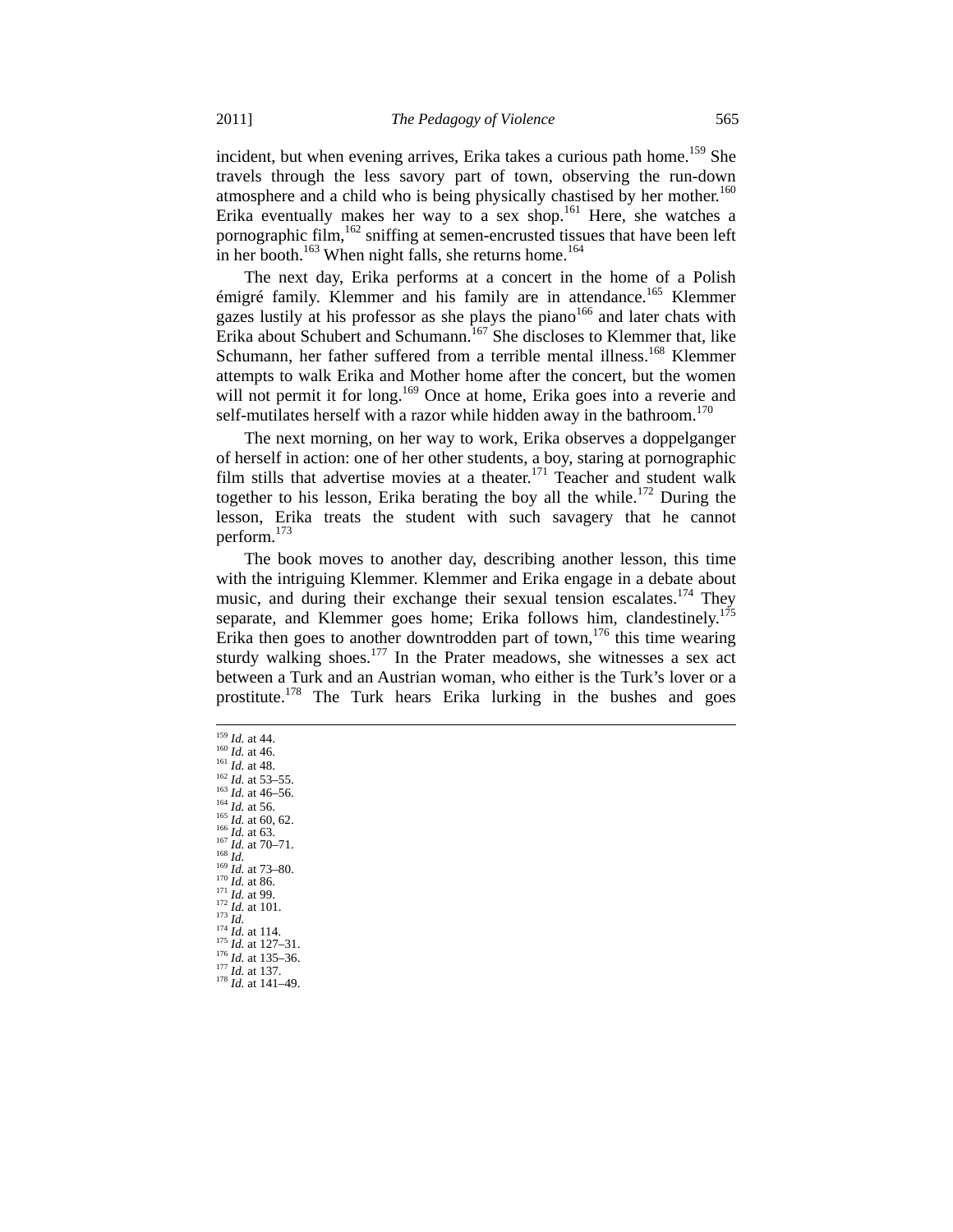scrabbling around to investigate; thankfully, he is unable to find her.<sup>179</sup> Erika, hidden in the brush, grows extremely excited. In her rapture, she urinates in the ground, under the cover of darkness.<sup>180</sup> This diversion makes Erika late for dinner at home with Mother, and Mother, in another one of her furies, destroys one of Erika's dresses with shears.<sup>181</sup> When Erika finally comes home, the two women have a strange, violent, utterly silent physical battle.<sup>182</sup> Then they grow exhausted and go to sleep.<sup>183</sup>

The next day, during a rehearsal, Klemmer flirts with a girl with attractive legs.<sup>184</sup> Erika keeps a keen and jealous watch on this behavior.<sup>185</sup> As the rehearsal progresses, Erika's rage intensifies, and she leaves the rehearsal room,  $186$  moving to the coat room.  $187$  She finds a bright coat that she knows belongs to the recipient of Klemmer's amorous attentions; she smashes a glass and slips the sharp shards into one of its pockets.<sup>188</sup> Erika returns to the rehearsal room as if she has made an innocent trip to the bathroom, and the rehearsal ends.<sup>189</sup> Soon after, the girl gets her coat, puts her hand in its pocket, and rips her tendons on the glass.<sup>190</sup> In a decisive moment in the novel, the narrator tells us: "Erika observes everything carefully and then leaves. Walter Klemmer observes Erika Kohut like a freshly hatched chick that recognizes its food source; he then almost dogs her heels as she leaves."<sup>191</sup>

Klemmer follows her into the bathroom, where she is urinating out of excitement.<sup>192</sup> Klemmer "pulls [her] out of the toilet stall" and begins kissing her.<sup>193</sup> What might have been a traditional (except for its setting) love scene, however, quickly grows baroque. Erika begins to masturbate Klemmer until just before he reaches climax. Here, she stops touching him altogether. Every time that Klemmer attempts to caress her, she denies him, saying that she will leave if he touches her.<sup>194</sup> She hurts him with her fingernails<sup>195</sup> and fellates him,<sup>196</sup> but before he can have an orgasm she ceases, giving him her demands: she will write him a list of all the things

<sup>179</sup> *Id.* at 147–48.<br>
<sup>180</sup> *Id.* at 148.<br>
<sup>181</sup> *Id.* at 152.<br>
<sup>182</sup> *Id.* at 156–59.<br>
<sup>182</sup> *Id.* at 156–59.<br>
<sup>184</sup> *Id.* at 160.<br>
<sup>185</sup> *Id.* at 166.<br>
<sup>185</sup> *Id.* at 166.<br>
<sup>188</sup> *Id.* at 166.<br>
<sup>188</sup> *Id.* at 166.<br>
<sup>1</sup>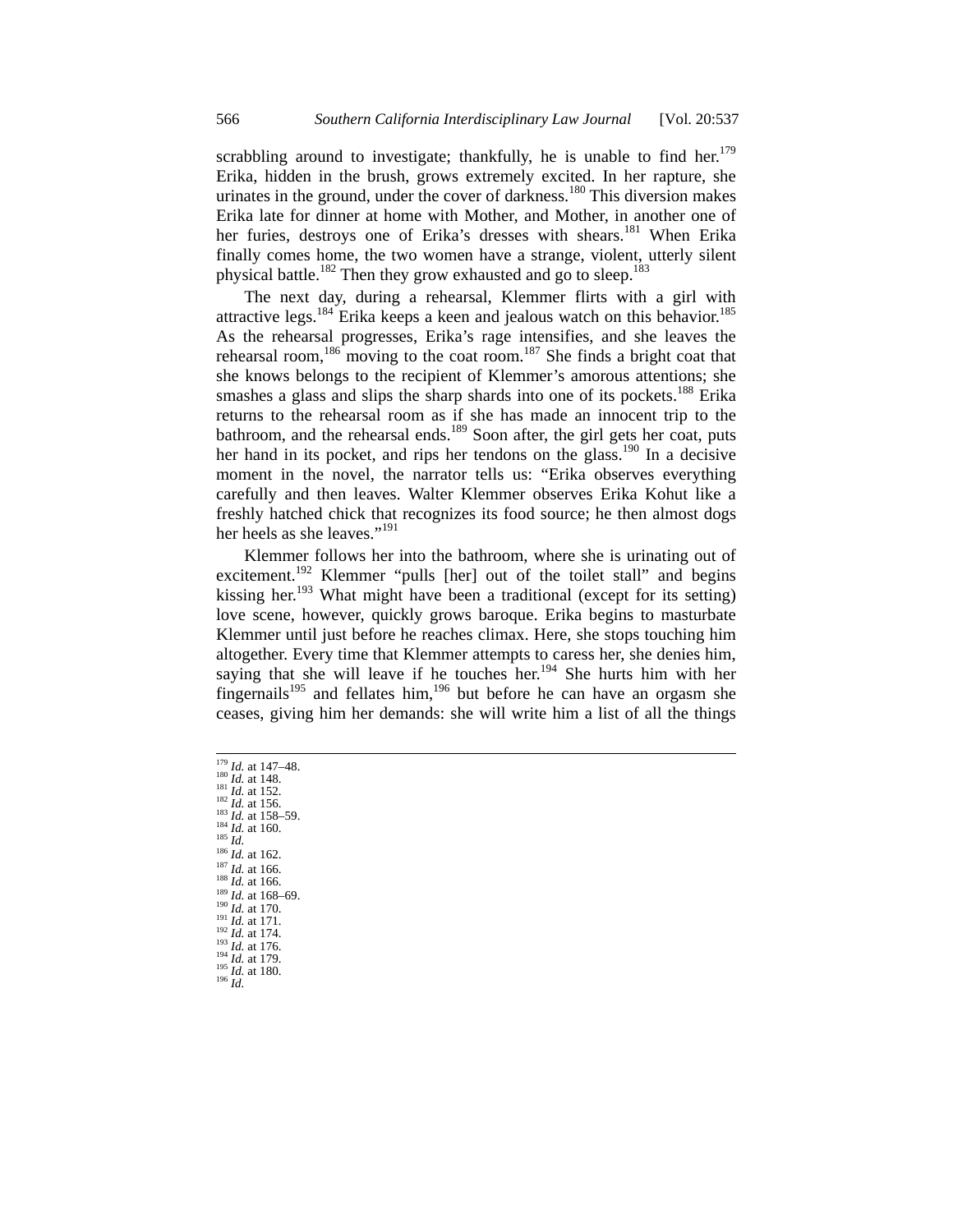that he can do to her.<sup>197</sup> After Klemmer regains his composure, he tries to laugh off the incident, shadowboxing with her, slapping her on the neck, and saying that next time they will do better.<sup>198</sup>

The following day, at Klemmer's lesson, Erika hands him a letter that "indicates the progress a certain kind of love should take."<sup>199</sup> On her way home that evening, Klemmer follows her to her apartment.<sup>200</sup> Though Mother is waiting with dinner for two, $^{201}$  Klemmer talks his way into their home.<sup>202</sup> He and Erika head to Erika's room, dragging a heavy bureau to the door and barricading themselves inside.<sup>203</sup> Klemmer believes that he is about to engage in a conventional sexual episode with Erika, but Erika insists on his reading her letter, which he has not yet accomplished.<sup>204</sup> They argue about this until he finally relents and reads it.<sup>205</sup> The letter asks Klemmer to tie Erika up and beat her.<sup>206</sup> "Erika's letters says she wants to be dimmed out under him, snuffed out."<sup>207</sup> Klemmer laughs.<sup>208</sup> As it dawns on Klemmer that Erika is not joking, he grows disgusted,<sup>209</sup> swears at her, and says he would not now touch her with a "ten-foot pole."<sup>210</sup> He leaves $^{211}$ 

Erika then goes to bed with her mother, boiling with sexual and emotional frustration.<sup>212</sup> Erika turns toward Mother and attacks her sexually in a bizarre maternal-rape scene.<sup>213</sup>

The next day, Erika follows Klemmer to his clarinet class<sup>214</sup> and drags him into a janitor's closet, $215$  all the while declaring her love for him. She attempts to fellate him<sup>216</sup> but it is a failure. Klemmer grows impotent<sup>217</sup> while Erika chokes and vomits.<sup>218</sup> Klemmer tells her that she physically stinks.<sup>219</sup> They then part ways and, later at home, Erika self-harms herself

 $\begin{array}{l} \hbox{197}\ \hbox{Id.}\\ \hbox{198}\ \hbox{Id.} \ \hbox{at 183.}\\ \hbox{200}\ \hbox{Id.} \ \hbox{at 190.}\\ \hbox{200}\ \hbox{Id.} \ \hbox{at 199}\\ \hbox{201}\ \hbox{Id.} \ \hbox{at 208.}\\ \hbox{202}\ \hbox{Id.} \ \hbox{at 208.}\\ \hbox{203}\ \hbox{Id.} \ \hbox{at 208.}\\ \hbox{204}\ \hbox{Id.} \ \hbox{at 212--13.}\\ \hbox{205$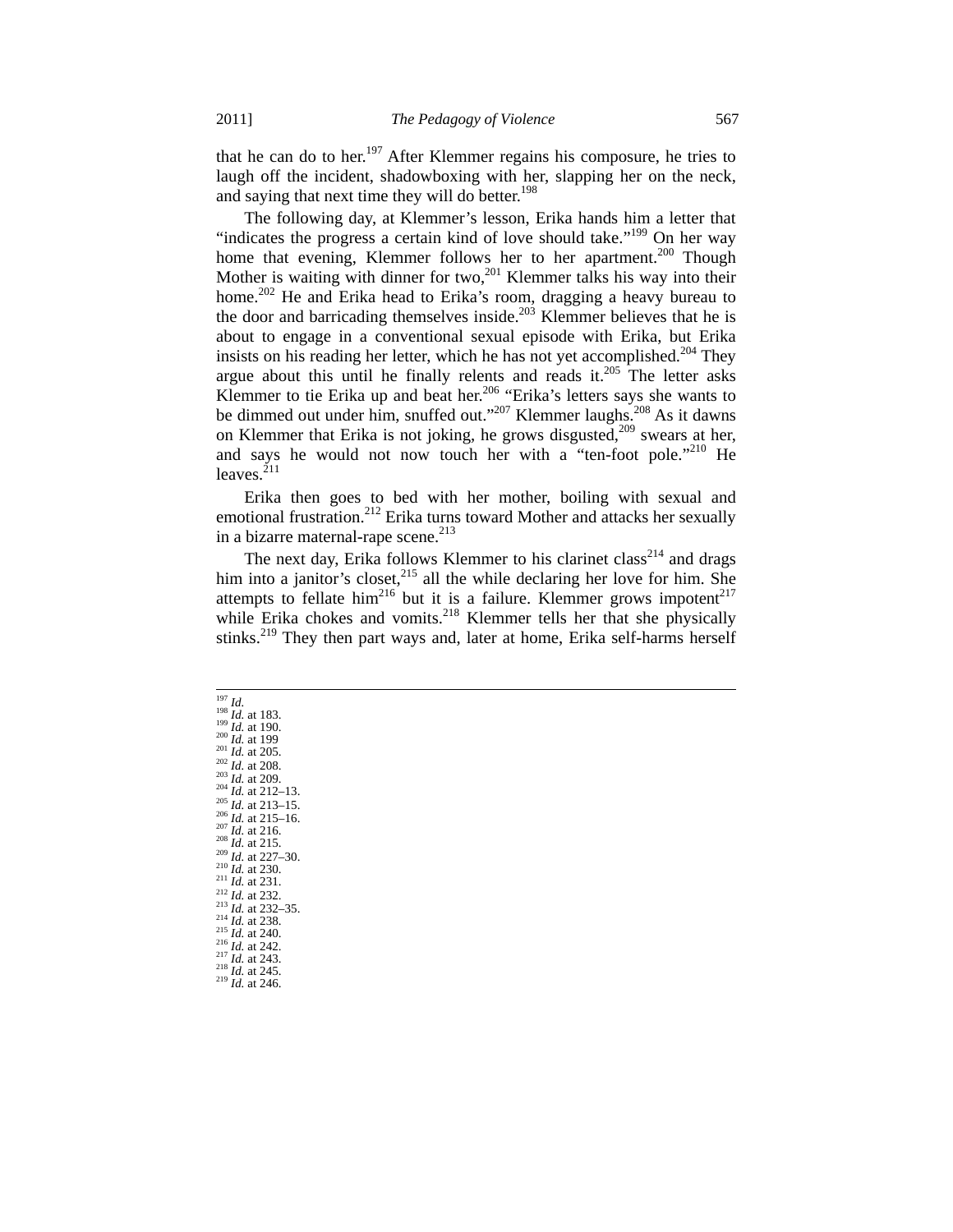with clothespins.<sup>220</sup> Night falls.<sup>221</sup> In a rage, Klemmer goes stalking into the evening; he wants to kill an animal.<sup>222</sup> He finds an amorous couple instead and, in a scene that mirrors Mother's and Erika's previous behaviors, observes the lovers, then threatens them and destroys their clothes when they flee. $223$ 

Klemmer immediately heads to Erika's and Mother's apartment, masturbates in the dark outside,<sup>224</sup> and rings their doorbell.<sup>225</sup> He shoves Mother into a bedroom, locking her in, $226$  and begins to brutally beat Erika.<sup>227</sup> Erika pleads with him to stop,<sup>228</sup> but he rapes her.<sup>229</sup> He leaves.<sup>230</sup>

The next day, Erika searches for Klemmer at the University.<sup>231</sup> She takes a knife with her.<sup>232</sup> She finds Klemmer in a group of students; he is flirting with yet another girl. $^{233}$  The students stand up en masse and head for class; Erika is left standing alone.<sup>234</sup> As the ultimate self-harm, she stabs herself in the shoulder, and the novel ends as she walks home.<sup>235</sup>

### B. VIOLENCE AS A TEACHING LESSON IN *THE PIANO TEACHER*

In the novel, Jelinek studies both the teachers and the students of violence, depicting the hellish rituals employed by the teachers and the emotions that make the students such rapt acolytes. With the sharp observations of a psychologist or anthropologist, Jelinek describes a teacher's strange, violent exemplars, which are then modeled by a student. She also shows how desire both animates a teacher's lessons, and also intensifies—or even creates—a student's receptivity to those instructions.

#### 1. *The Exemplars of the Teacher: Control, Surveillance, and Trampling*

Jelinek dramatizes violence's catechism in the mirrors that she erects in the Erika/Mother scenes, Erika's acts of self-harm, and the Erika/Klemmer scenes. Mother and Erika track and trash each other, crimes that are then reflected in Erika's brutal domination of herself as well as the dance of mutual annihilation in which she leads Klemmer. In particular, each

220 *Id.* at 249.<br>
221 *Id.* at 250.<br>
222 *Id.* at 251.<br>
223 *Id.* at 253–56.<br>
223 *Id.* at 259.<br>
226 *Id.* at 261.<br>
226 *Id.* at 264–65.<br>
227 *Id.* at 265–70.<br>
228 *Id.* at 272.<br>
230 *Id.* at 277.<br>
231 *Id.* at 277.<br>
231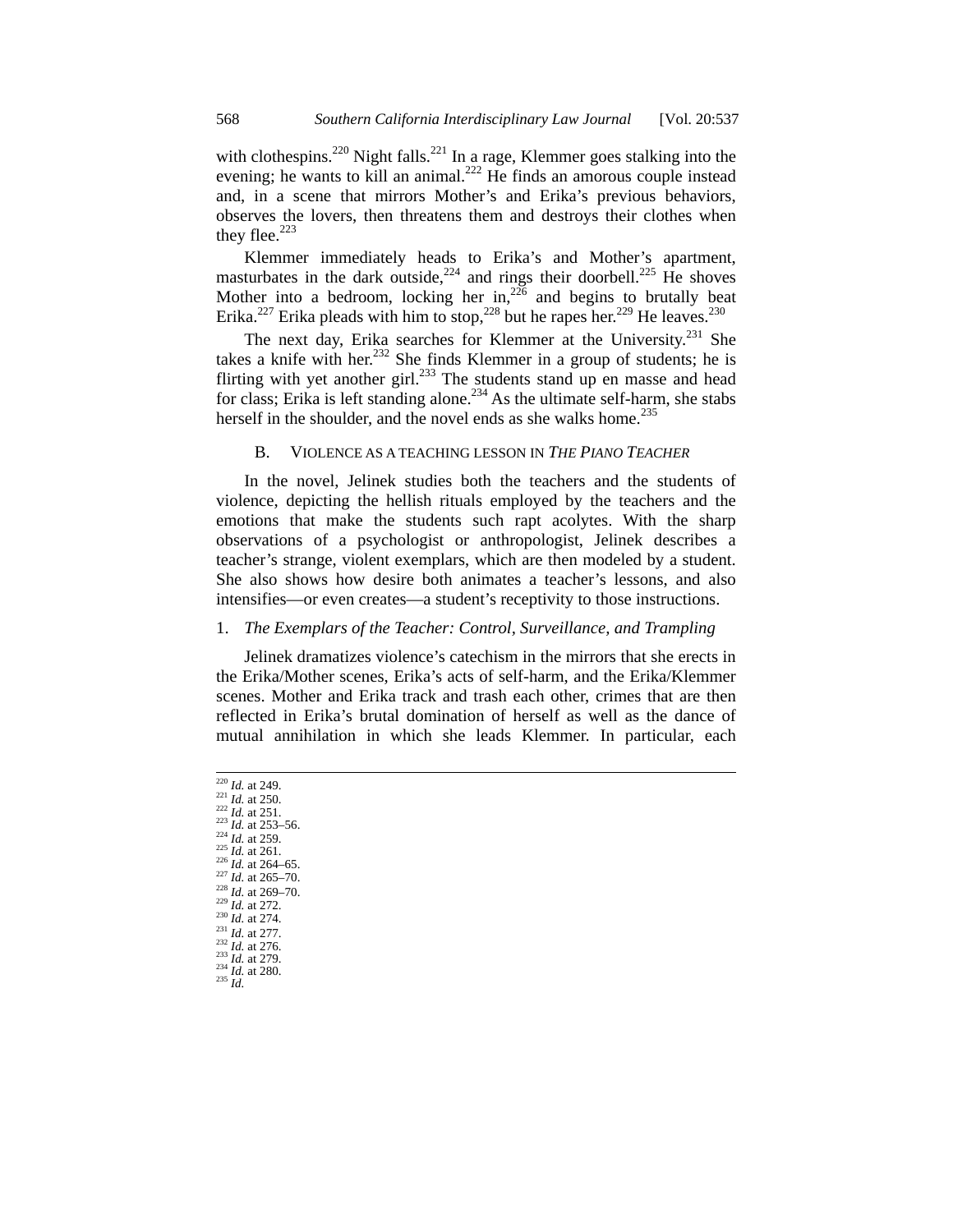character repeats the following three behaviors with one another: they surveil one another, control one another, and trample one another.

As noted above, the novel begins with Erika's tardy homecoming and a violent scene between Erika and Mother.<sup>236</sup> Mother's constant surveillance of Erika is described in the first pages as the narrator observes that Erika rarely shows up late for dinner because she is so hounded by Mother:

[E]very day, the daughter punctually shows up where she belongs: at home. . . . If not, her mother knows where she's flitting about. . . . Her mother can ring her up [at the Conservatory] in an emergency . . . [or, if Erika is with colleagues,] her mother can telephone her at such times too. . . .

Erika visits a café once a month, but her mother knows which café, and she can ring her up there too. Mother makes generous use of this privilege, this homemade structure of security and intimacy. $237$ 

Mother exercises her power of lèse majesté in the novel's first few pages, in an effort to "control" her daughter: "Mother worries a lot, for the first thing a proprietor learns, and painfully at that, is: Trust is fine, but control is better. Her greatest anxiety is to keep her property immovable, tie it down so it won't run away."238 In a scene that takes place before the novel commences, Mother had already grown angry at Erika's tardiness and hidden one of Erika's dresses as punishment. When Erika returns, and Mother realizes that Erika's late because she has been shopping for clothes, she admonishes her daughter for her "vanity."239 At this point, Erika realizes that Mother has stolen one of her ensembles and hidden it or destroyed it, in an effort to control her social life.<sup>240</sup> She lashes out by tearing Mother's hair out of her head. $241$ 

Later in the narrative, Erika mirrors Mother's surveillance example by spying on the Austrian and Turk having sex in the meadow, $242$  which again makes her late for dinner.<sup>243</sup> Mother retaliates by ripping another gown out of Erika's closet and takes her time trampling and destroying it:

She digs her teeth into an old concert gown . . . . Mother tramples the gown under her slippers, which are as clean as the floor and therefore unable to violate the gown. . . . Ultimately, the gown just

236 *Id.* at 3. 237 *Id.* at 5–6. 238 *Id.* at 5. 239 *Id.* at 7. 240 *Id.* at 7. 241 *Id.* at 8. 242 *Id.* at 141. 243 *Id.* at 152.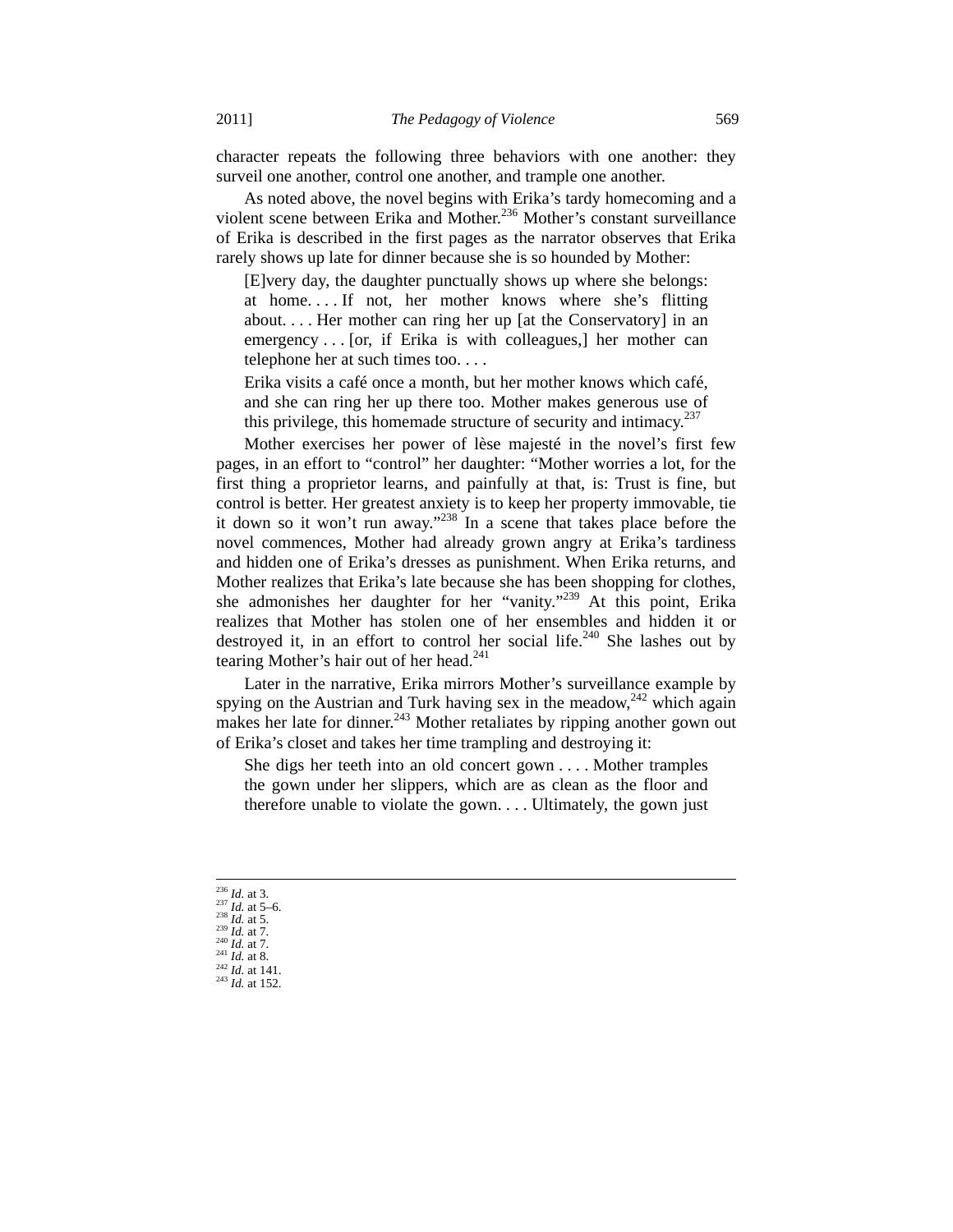looks a bit crumpled. So, grabbing some kitchen shears, Mother  $\dots$  slashes her own dreams along with the dress.<sup>244</sup>

When Erika finally comes home from her spying expedition, Mother physically attacks her, and tears hair out of her head (here, mirroring Erika's initial denuding of Mother's own poor skull): "Mother takes her advantage and rips out a handful of Erika's forelock, some of the hair that Erika is proud of because it curls down in such a pretty twirl."<sup>245</sup>

Erika enacts Mother's tripartite lessons even before this latter scene, particularly in the first incident involving self-harm that takes place after the piano recital hosted by Klemmer's aunt. Here, Erika exercises tyrannical control and tramples over herself. *The Piano Teacher*'s narrator explicitly describes this self-harm as a direct product of her maternal pedagogy, or Erika's "learning and obeying":

[Erika] would never get into a situation in which she might appear weak, much less inferior. That is why she stays where she is. She only goes through the familiar stages of learning and obeying, she never looks for new areas. The gears squeal in the press that squeezes the blood out from under her fingernails. Learning requires her to be sensible: No pain, no gain, she's told. Her mother demands obedience. If you take a risk, you perish. That advice comes from Mother, too. When [Erika is] home alone, she cuts herself, slicing off her nose to spite other people's faces. She always waits and waits for the moment when she can cut herself unobserved. No sooner does the sound of the closing door die down than she takes out her little talisman, the paternal all-purpose razor. $246$ 

Later, Erika makes further use of her surveillance lessons by first gathering intelligence on the male student and his friend examining pornography: "Seek and you shall find the repulsive things you secretly hope to find. Outside the Metro Film Theater, Erika has been finding . . . treasures . . . [The student's] senses are concentrated on new focal points: film stills."<sup>247</sup>

Erika uses the information gleaned during the surveillance to trample this weakling student during his lesson: "Then, all at once, hurled by the squall, the piano teacher explodes in [the boy's] midst—like a hand grenade."<sup>248</sup> Later, at his lesson, she berates him, breaking "one will after another."<sup>249</sup> Her "fingers twitch like the claws of a well-trained falcon,"<sup>250</sup>

 <sup>244</sup> *Id.* at 152. 245 *Id.* at 157. 246 *Id.* at 85–86. 247 *Id.* at 99. 248 *Id.* 249 *Id.* at 101.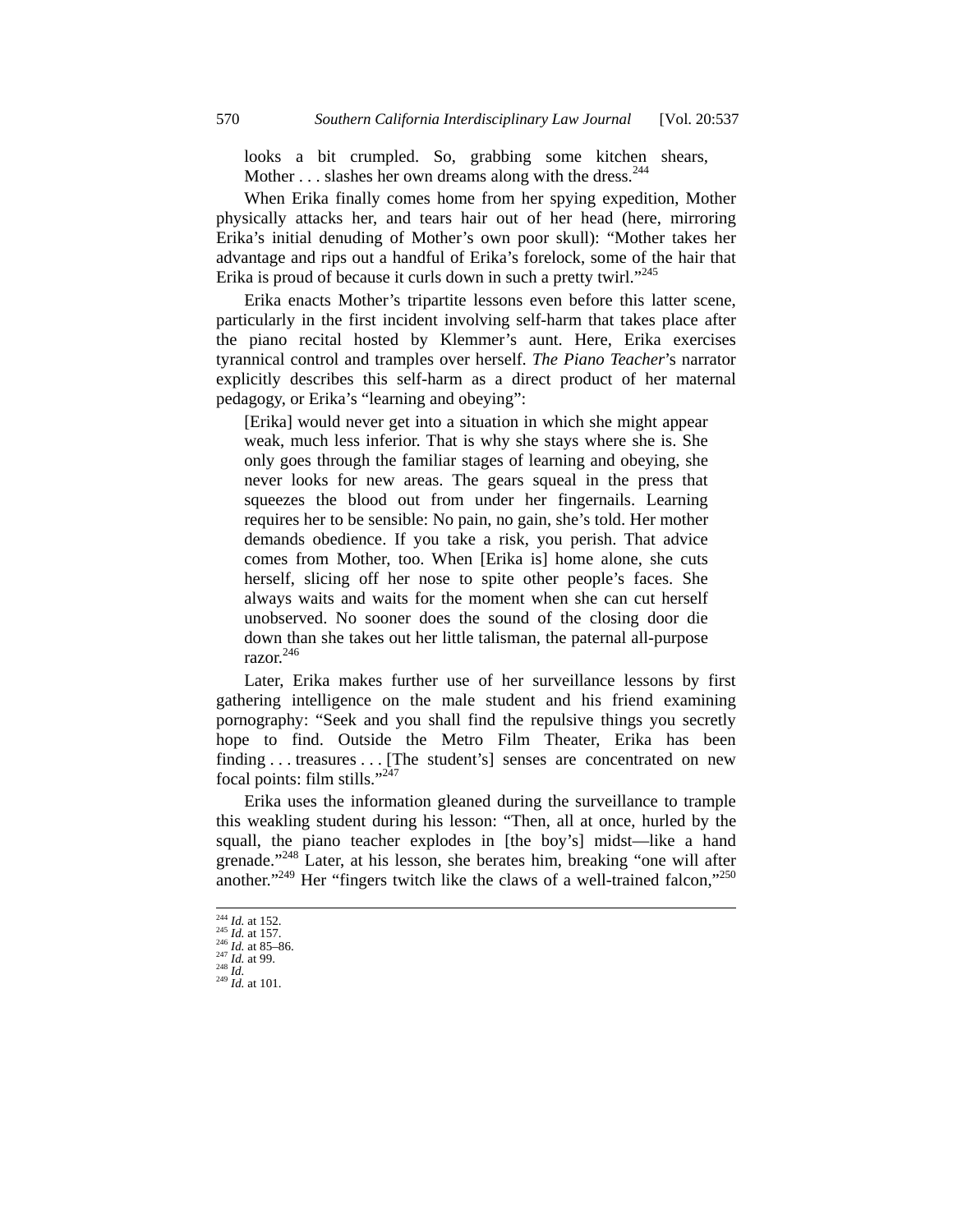until he is covered with his own blood.<sup>251</sup> Since this little boy is "not a worthy opponent,"<sup>252</sup> however, she soon turns her attention to Klemmer, by tracking him the next day as he leaves the Conservatory and goes home: "Like a lioness, she hits the trail and follows his track."<sup>253</sup> She obsesses on how Klemmer looks at young girls he passes: "Those girls harmlessly cross the harmless student's path; and yet they could seep into Klemmer like the singing of sirens, dazzling him, making him follow them. She checks to see how long he looks at a woman, and she then neatly erases that look.<sup>3254</sup> Erika also sharpens her surveillance skills by watching the Turk and the Austrian, a sight that moves her so much that she relieves herself in the nearby brush.<sup>255</sup>

Erika's transition from Mother's student to Klemmer's teacher later fully expresses itself during her first sexual interaction with the boy, which occurs after she injures her female rival by putting glass in her pocket and then fleeing to the bathroom.256 When Klemmer follows her in, Erika performs the bizarre touch-me-do-not-touch-me masturbation game, in an effort to control him:

For the last time, the teacher commands the pupil to say nothing in regard to the matter at hand or anything else. Has she made herself clear?!... Erika digs her teeth into the crown of his dick, the crown doesn't lose any points, but the owner shrieks nonetheless. He is told to shut up. . . . Erika removes the tool from her mouth and instructs its owner: In the future she is going to make a list of all the things he can do to her. My wishes will be jotted down and made available to you at any time. $257$ 

It is during Erika's control and trampling of Klemmer that he receives his first tutelage in violence, a lesson that he will replay and mirror just as Erika has replayed and mirrored Mother's examples.

After she gives him her letter with its as-yet unread list of demands, Klemmer shadows Erika as she goes home to her apartment:

For half an hour now, Walter Klemmer has been viewing his teacher only from behind. This may not be Erika's favorite side, but he could identify it among a thousand others! He knows women, knows them from all sides, inside and out. He sees the soft, slightly squooshy pillow of her behind, which rests upon solid

- 
- 
- 
- 
- 

 <sup>250</sup> *Id.* 251 *Id.* at 102. 252 *Id.* 253 *Id.* at 127. 254 *Id.* at 128. 255 *Id.* at 148. 256 *Id.* at 161–72. 257 *Id.* at 180.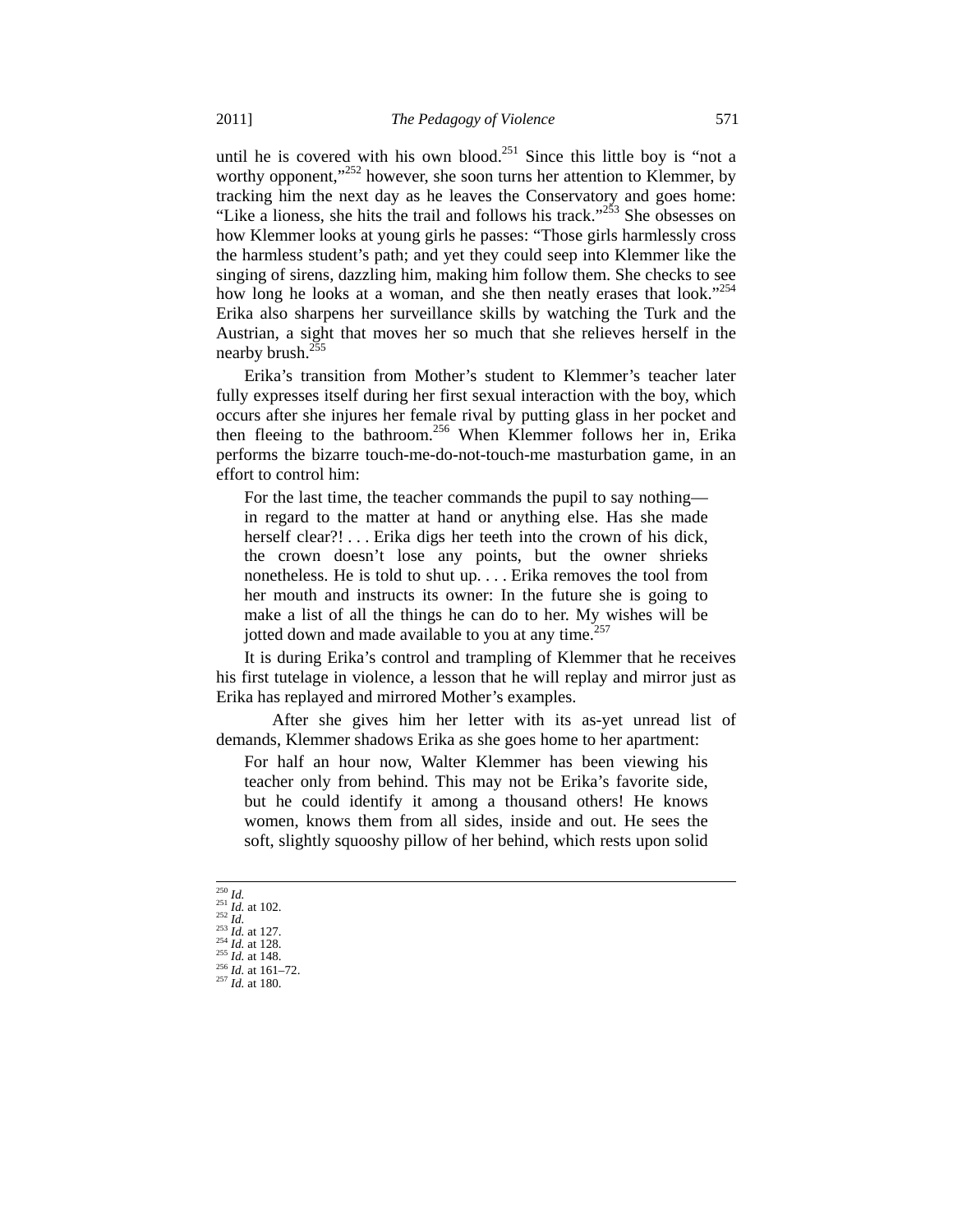leg columns. He thinks about how he will handle this body; he, the expert, is not so easily put off by malfunctions.<sup>258</sup>

Almost immediately, Klemmer's act of surveillance triggers thoughts of control, and here, there is a mirror not only of Erika's behavior, but also Mother's, as Klemmer's desire to puppeteer Erika finds its first manifestation (like Mother's) in his need to control her wardrobe:

He resolutely wants to tear off the meticulously accumulated strata of modish and sometimes outmoded convictions and those hulls and shells held together by a feeble sense of form, those colorful disguises of rags and skins that stick to her. She doesn't have a clue, but soon she will. She'll learn how a woman ought to decorate herself: nicely, but, above all, practically  $\dots$ . <sup>259</sup>

The lessons really begin to imprint on Klemmer when Erika requires him to read her letter; this interaction may be seen not only as a mode of control over Klemmer, but also as a form of trampling. It humiliates him during the moment when he thought he was going to share something normal and even ecstatic with her:

He nestles against the woman, but she is not his mother, and she shows she isn't by not enclosing the man in her arms like a son…. The young man asks for a tender emotion and moves tenderly close to her. He requests a loving reaction, which only a complete monster could refuse him after such a shock. . . . Klemmer attacks her: That's all you've got to offer. How dare you! One can't always be a taker.<sup>260</sup>

Erika's letter introduces Klemmer to the blow-by-blow practices of violence, which he almost immediately replicates, almost without realizing it. "His voice is almost toneless. Erika knows that tone from her mother."<sup>261</sup> Erika thinks to herself that she, in fact, does not desire to be abused; $^{262}$ Klemmer commences to attack her verbally. His spoken violence prefigures his later physical assault:

He tentatively hurls a foul-letter word at her, but at least he doesn't hit her. He calls Erika names, adding the adjective "old." Erika knows she has to be prepared to such reactions, and she shields her face with her arms.... If he's going to hit now, then go right ahead. Klemmer says he wouldn't touch her with a ten-foot pole.<sup>263</sup>

But, Klemmer's trampling of Erika will come soon. Hints of her destruction come during their next intimate scene, during which he

<sup>&</sup>lt;sup>258</sup> *Id.* at 200–01.<br><sup>259</sup> *Id.* at 201.<br><sup>261</sup> *Id.* at 224.<br><sup>261</sup> *Id.* at 229.<br><sup>262</sup> *Id.* ("Erika cringes, hoping his hand will come down lovingly, not destructively.").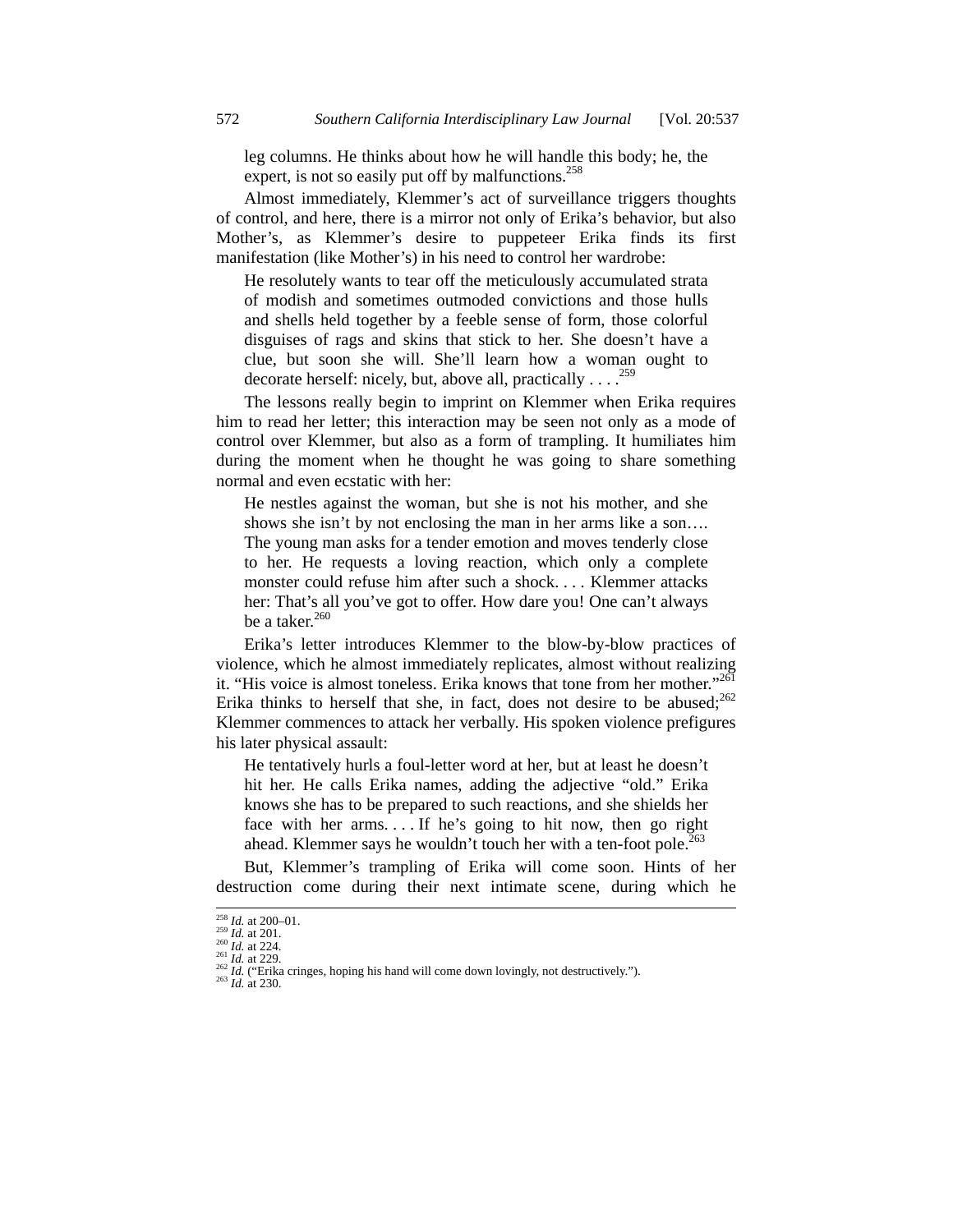attempts to be successfully fellated by her, but is unable to achieve orgasm because of impotence: "[S]he tries to spit his dick out inconspicuously. But, ignoring their teacher/student relationship, the student Klemmer orders her to take it right back in. He doesn't give up that easily!"<sup>264</sup> He continues ordering her until she vomits,<sup>265</sup> then tells her she stinks.<sup>266</sup>

Later that night, in a replay of Mother's trampling of the dress and Erika's surveillance of the Austrian and Turk, Klemmer hunts for an animal to slaughter, but finds only the amorous couple that flees from him, leaving behind a jacket.<sup>267</sup> Klemmer stamps all over it:

He'd rather trample the jacket. He doesn't look for a purse or wallet in its pockets. He doesn't look for an ID card. He doesn't look for valuables. He tramples the jacket underfoot, and makes himself at home in his trampling: a chained elephant, whose leg irons leave him only a few inches of free play, which he nonetheless knows how to exploit to the fullest.<sup>268</sup>

Having practiced on the children and the jacket, he then makes his way to Erika and Mother's apartment, where he barricades Mother in the bedroom and beats and rapes Erika.<sup>269</sup>

### C. DESIRE AND THE PEDAGOGY OF VIOLENCE

As *The Piano Teacher* provides a close study of tactics used by teachers of violence, it also gives a detailed portrait of the students of violence and their internal workings. Namely, Jelinek reveals that one only learns violence in an emotional state. The pupil who is not touched viscerally by the exemplars of her teacher will emerge from the lesson unchanged but for grief; however, if the instructions intersect with the pupil's own powerful desire or desires, the potent combination of violent example and student longing will cause the pupil to embrace the lesson almost as tightly as the beloved for whom the violence itself may be seen as a surrogate.

And who or what is this beloved that spurs on students to embrace violence? A brief sojourn into the philosophy of antiquity will help answer this question, as the pairing of desire and effective moral education is as old as Plato himself—after all, Plato made the relationship between desire and learning a central theme of his famous *Phaedrus*.

- 
- 

 <sup>264</sup> *Id.* at 244. 265 *Id.* at 245. 266 *Id.* at 246. 267 *Id.* at 254–56. 268 *Id.* at 256. 269 *Id.* at 265–73.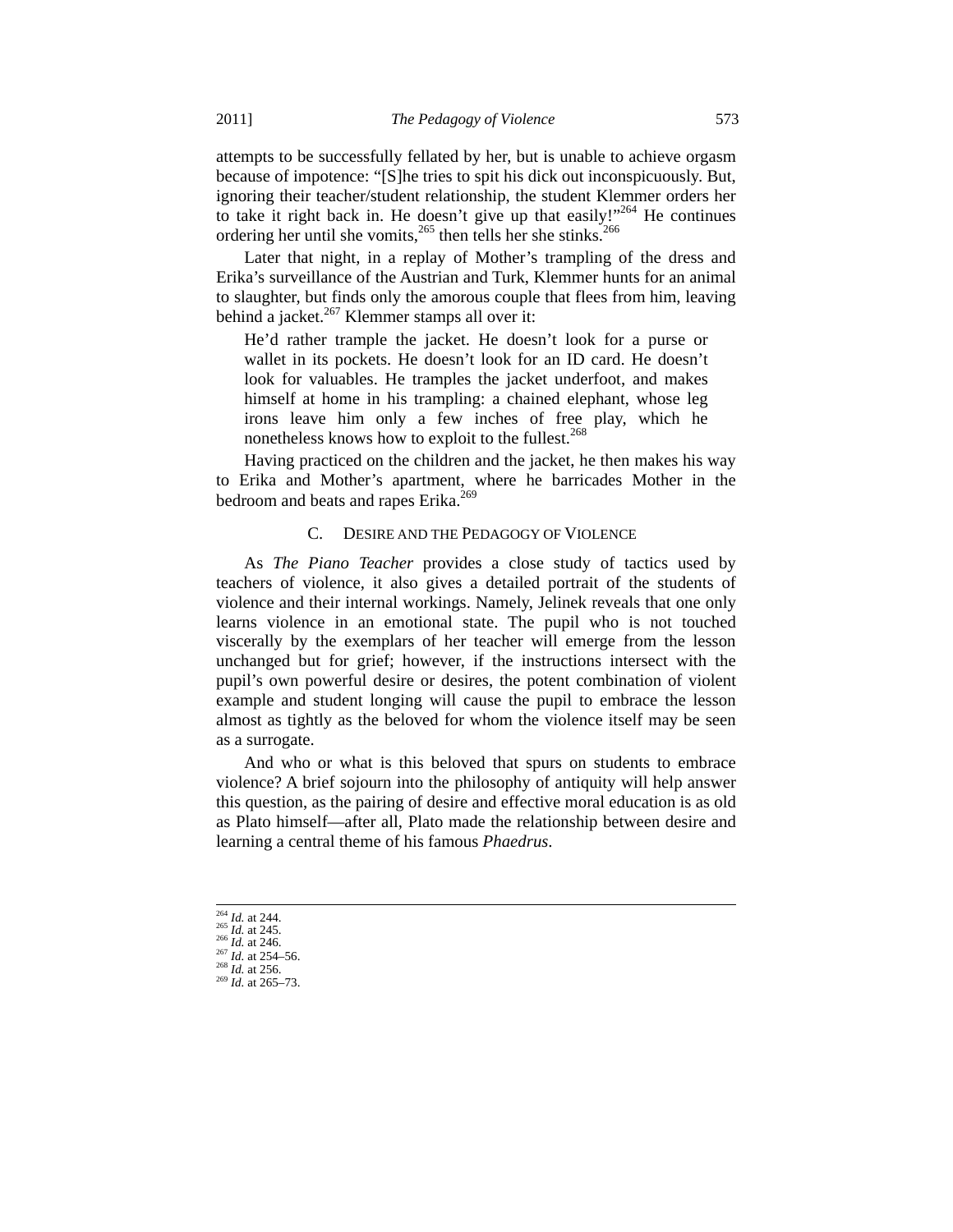### 1. *Plato's* Phaedrus*, Desire, and Education*

Via his characterization of Socrates, Plato teaches us in *Phaedrus* that the student's experience of the erotic was a crucial element in learning The Good.<sup>270</sup> That is, in order for the student to understand the virtues, he must achieve a kind of transcendence, a state that Plato said was like having "wings":

The function of a wing is to take what is heavy and raise it into the regions above, where the gods dwell; of all things connected with the body, it has the greatest affinity with the divine, which is endowed with beauty, wisdom, goodness, and every other excellence. These qualities are the prime source of nourishment and worth to the wings of the soul, but their opposites, such as ugliness and evil, cause the wings to waste and perish. $^{271}$ 

In the famous allegory of the Charioteer, Plato tells us that the soul is as a chariot guided by two horses, one good, one bad; the soul, which travels the universe—in its "circular revolution" $272$ —and sees the most Truth, will be advantaged with the status of Philosopher once he sets down upon earth and is made mortal. Upon his death, the philosopher may readily regain his precious wings. Here on Earth, when students experience eroticism, or love, they encounter the necessary nourishment that will aid the growth of these wings; this nourishment is the fourth, or highest, type of "madness, which befalls when a man, reminded by the sight of beauty on earth of the true beauty, grows his wings and endeavors to fly upward, but in vain  $\ldots$   $\ldots$   $\ldots$  Thus, to know and understand true beauty, that is, an example of the perfect Forms, becomes the goal of the student of philosophy. Erotic love inspires the pupil to learn the Good, and, indeed, "in its origin this is the best of all forms of divine possession, both for the subject himself and for his associate  $\dots$  ."<sup>274</sup> To gaze upon beauty, in the form of the beloved, is to be reminded constantly of The Good and, thus, to "form a continual initiation into the perfect mystic vision" that allows a man to "become perfect in the true sense of the word."<sup>275</sup>

 <sup>270</sup> *See generally* PLATO, PHAEDRUS AND LETTERS VII AND VIII 51 (Walter Hamilton trans., Penguin Group 1973).<br> $^{271}_{272}$  *Id.* at 51.<br> $^{272}_{172}$  *Id.* at 53.

<sup>&</sup>lt;sup>271</sup> *Id.* at 51.<br><sup>272</sup> *Id.* at 53.<br><sup>273</sup> *Id.* at 56.<br><sup>274</sup> *Id.* at 56.<br><sup>274</sup> *Id.* at 55. Interestingly, there are modern updates of this thesis. Modern studies of emotion and<br><sup>275</sup> *Id.* at 55. Interestingly, there and Linda J. Levine observe that "[E]motional experience is almost always associated with attending to and making sense out of new information. Consequently, learning almost always results during an emotional episode." Nancy L. Stein & Linda J. Levine, *Making Sense out of Emotion*, *in* PSYCHOLOGICAL AND BIOLOGICAL APPROACHES TO EMOTION 45, 46 (Bennett Leventhal & Tom Trabasso eds., 1990).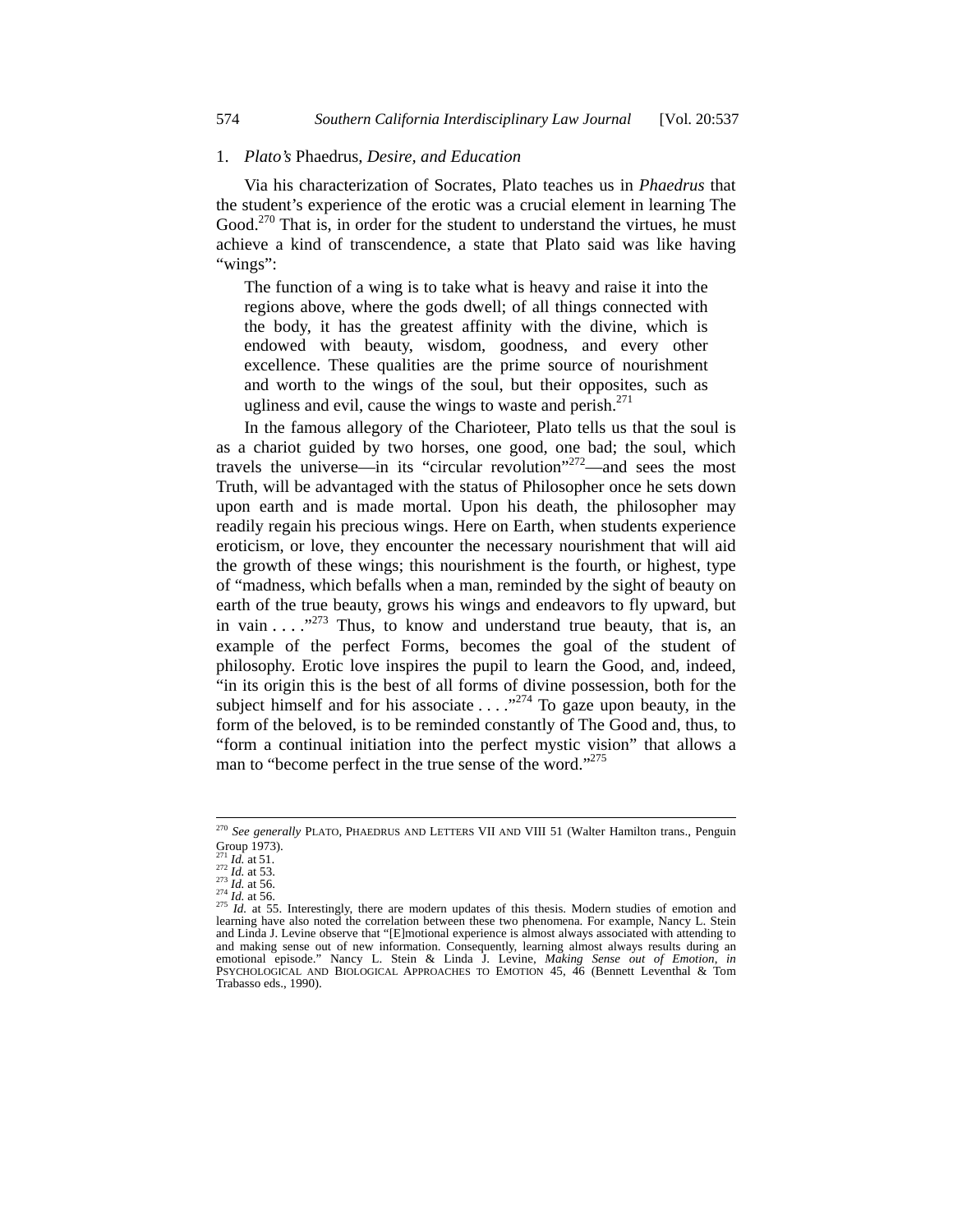But what happens when the bad horse guides the student's soul, and his gaze upon beauty leads him not into perfect mysticism and soul-flight, but into that which is "ugliness and evil" $276$ ? This is not a question that arises in the *Phaedrus*, but it is a central obsession in *The Piano Teacher*. Indeed, *The Piano Teacher* may be seen as a saturnine reading of Plato's masterpiece.

### 2. *Desire in* The Piano Teacher

In *The Piano Teacher*, desire forms the necessary prerequisite for the successful teaching of violence; each student who mirrors the depredations of the others does so out of thwarted longing for beauty—a corrupt form of Plato's fourth "madness." In Erika's case, it is the desire that she herself be beautiful and through this beauty encounter love. For Klemmer, it is the desire to be a man and to experience freedom.

### 3. *Erika*

What girl does not wish to be beautiful? Erika desires it like any other woman, and if she were less vulnerable to this longing, she would not be such a ready student of her mother's teachings. It is her vanity that make Mother's lessons in violence "stick":

But that vanity of hers, that wretched vanity. Erika's vanity is a major problem for her mother, driving thorns into her flesh. Erika's vanity is the only thing Erika should learn to do without. Better now than later. For in old age, which is just around the corner, vanity is a heavy load to bear. And old age is enough of a burden as it is. Oh, that Erika! Were the great musicians vain? They weren't. The only thing Erika should give up is her vanity. If necessary, Mother can smooth out the rough edges, so there won't be anything abrasive in Erika's character. $277$ 

Indeed, Mother has long "smoothed out" Erika's character by explaining to her that she is not, and never will be lovely. Though she encourages Erika's belief that she is "one in a million" as a musician,  $278$  a "sharply defined individual,"<sup>279</sup> and a "genius,"<sup>280</sup> she denies Erika the one identity that she craves: "Erika is not pretty. Had she wanted to be pretty, her mother would have promptly ordered her to forget it."<sup>281</sup>

Mother feeds like a succubus upon Erika's desire by savaging Erika's meticulously curated wardrobe, which Jelinek describes in lengthy detail.

 <sup>276</sup> PLATO, *supra* note 270, at 51. 277 JELINEK, *supra* note 150, at 7. 278 *Id.* at 12. 279 *Id.* at 13. 280 *Id.* at 25. 281 *Id.* at 26.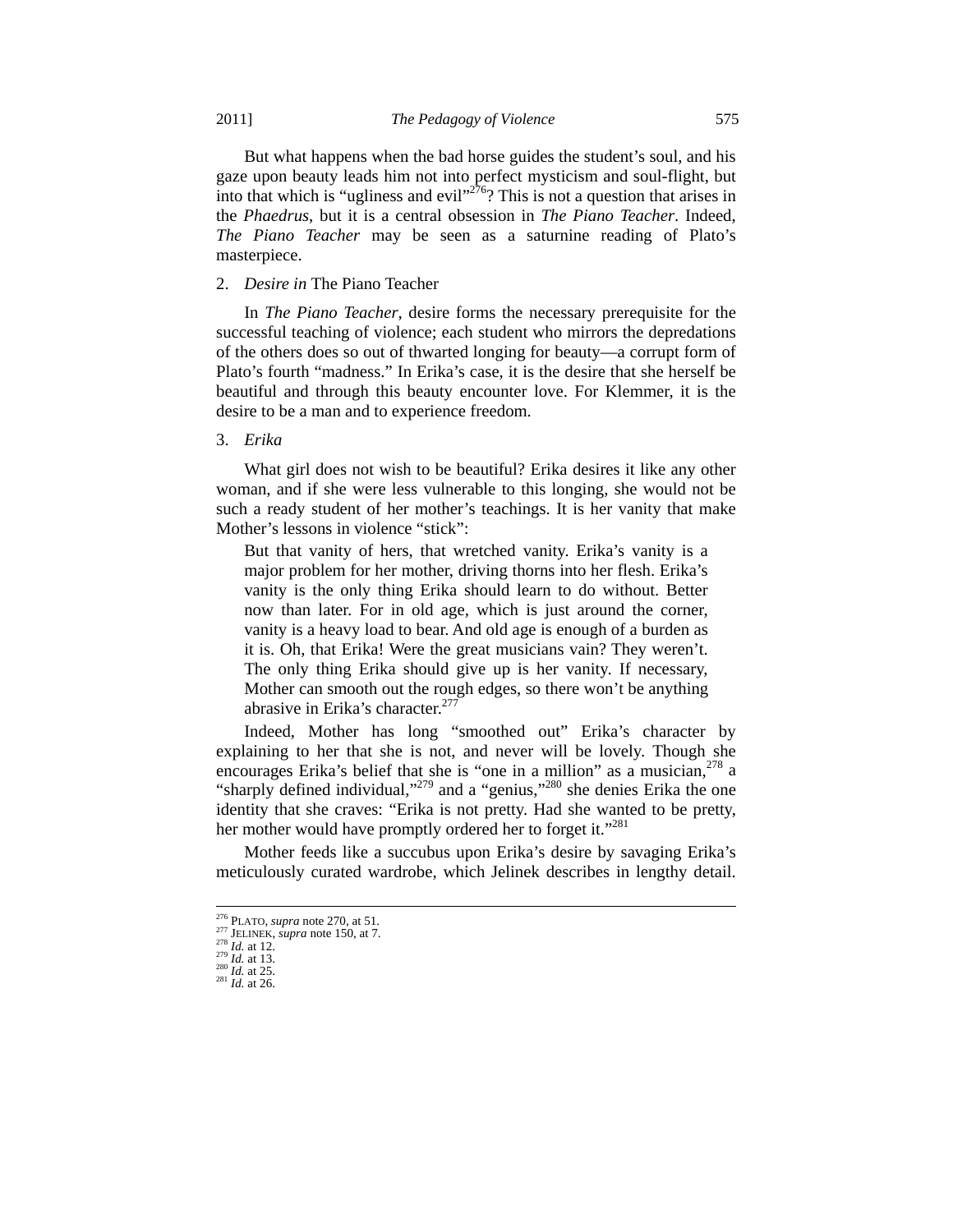In the initial scene where Mother's fury boils over when she finds a new dress hidden in Erika's briefcase, Mother metaphorically kills the piece of clothing in order to exterminate Erika's dream of beauty: "Mother rails against the purchase. The dress, pierced by a hook, was so seductive at the shop, so soft and colorful. Now it lies there, a droopy rag, pierced by Mother's glare."<sup>282</sup>

Mother requires Erika to wear only clothes that she approves and prohibits her from getting "gussied up."283 "[Mother] can dictate what Erika puts on. Mother is an absolute ruler. She decides what Erika will wear outside the house. You are not going out in that getup, Mother dictates, fearing what will happen if Erika enters strange homes with strange men in them."<sup>284</sup> It is in the thick of these torments that Erika rises to her mother's tutorial, responding to the destruction of her wardrobe with physical retaliation.

But Erika does not just beat her mother out of crushed amour-propre, for Mother is pushing another, yet more sensitive button. Beyond being an end in itself, beauty's other purpose is to garner for Erika exactly what Mother fears—strange men and the love that they are supposed to offer attractive women.

Erika presents the shadow side of Plato's philosopher when she forms her designs on Klemmer. Having discovered that Klemmer desires her as a woman, she immediately determines to give him all of her love. Unfortunately, Erika's instinct for this form of beauty has already been warped by Mother's lessons: "Her mother has always possessed Erika's will, and now Erika hands it, like a runner's staff, to Walter Klemmer."<sup>285</sup> Even at this early stage, the runner's staff is already a weapon: "Erika Kohut is using her love to make this boy her master. The more power he attains over her, the more he will become Erika's pliant creature."<sup>286</sup>

Erika's letter to Klemmer reads as follows:

Her most haunting wish—the adored Herr Klemmer reads—is for you to punish me. She would like Klemmer as a punishment. And in such a way that he ties her up with the ropes I've collected, and also the leather straps and even the chains! Hogtie her, bind her up as thoroughly as he can—solidly, intensely, artfully, cruelly, tormentingly, cunningly. He should bore his knees into her abdomen, if you'll be so kind. $287$ 

282 *Id.* at 4. 283 *Id.* at 9. 284 *Id.* 285 *Id.* at 207. 286 *Id.* 287 *Id.* at 215.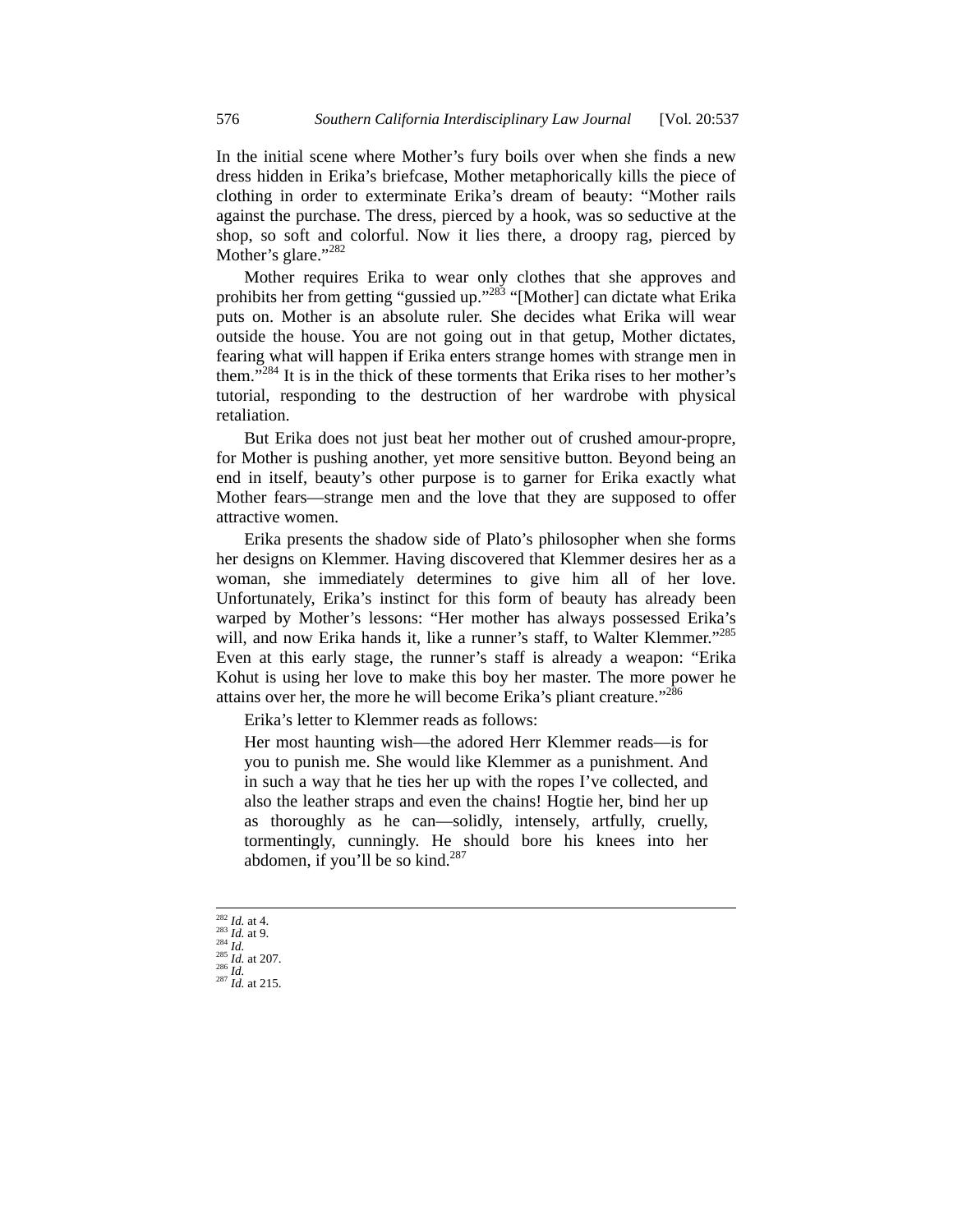Yet even in her degradation, Erika's desire for more perfect beauty persists. She wishes that True Love will provide her an escape hatch out of this hell in which she lives with Mother and that Klemmer will save the radiant beauty that he sees glimmering inside of her: "Please don't hurt me; that's what's written illegibly between the lines. . . . She now hopes that love will prevent anything from occurring. She will insist on it, but an amorous reply will make up for his refusal. Love excuses and forgives, that's what Erika thinks."288

### 4. *Klemmer*

Such grace is not to be awarded to poor Erika, however. Klemmer, as it develops, proves just as talented an apprentice of violence as his tutor, on account of his own desires for beauty. Even in the midst of his disgust at the contents of the letter, he finds himself strangely affected: "[H]e is moved imperceptibly. The glue of lust smears up his diverse attitudes, and the bureaucratic solutions that Erika prescribes him offer him the guidelines to act in accordance with his pleasures."289

That he will be moved by Erika has already been foreshadowed by his initial reaction to Erika's violent example; recall he follows her to the bathroom after Erika salts the pocket of her rival with glass.<sup>290</sup> But what are these pleasures, these desires, which fix Erika's lessons so dangerously in Klemmer?

Just like Erika desires to be physically beautiful and experience the beauty of love, Klemmer also desires two different forms of beauty. In the scheme of things, these forms are related—or perhaps even synonymous: Klemmer desires to be a man and to be free.

Klemmer's worship of unfettered masculinity is established early in the novel, via his status as an athlete:

The sport doesn't matter, but he'll probably go to his canoeing club. He has a very personal urge to work out until he drops, inhaling completely unused air.... [In the river, he'll appear as a] harsh orange splotch because of his helmet, life jacket, and spray cover, he'll shoot along between two forests, careening now here, now there, but always in the same direction: forward, following the course of the torrent. . . . Some buddy, another paddler, will be in hot pursuit behind him, but he won't catch up, much less shoot ahead of Klemmer. . . . When it comes to working out or playing

<sup>288</sup> *Id.* at 226. 289 *Id.* at 225. 290 *Id.* at 171.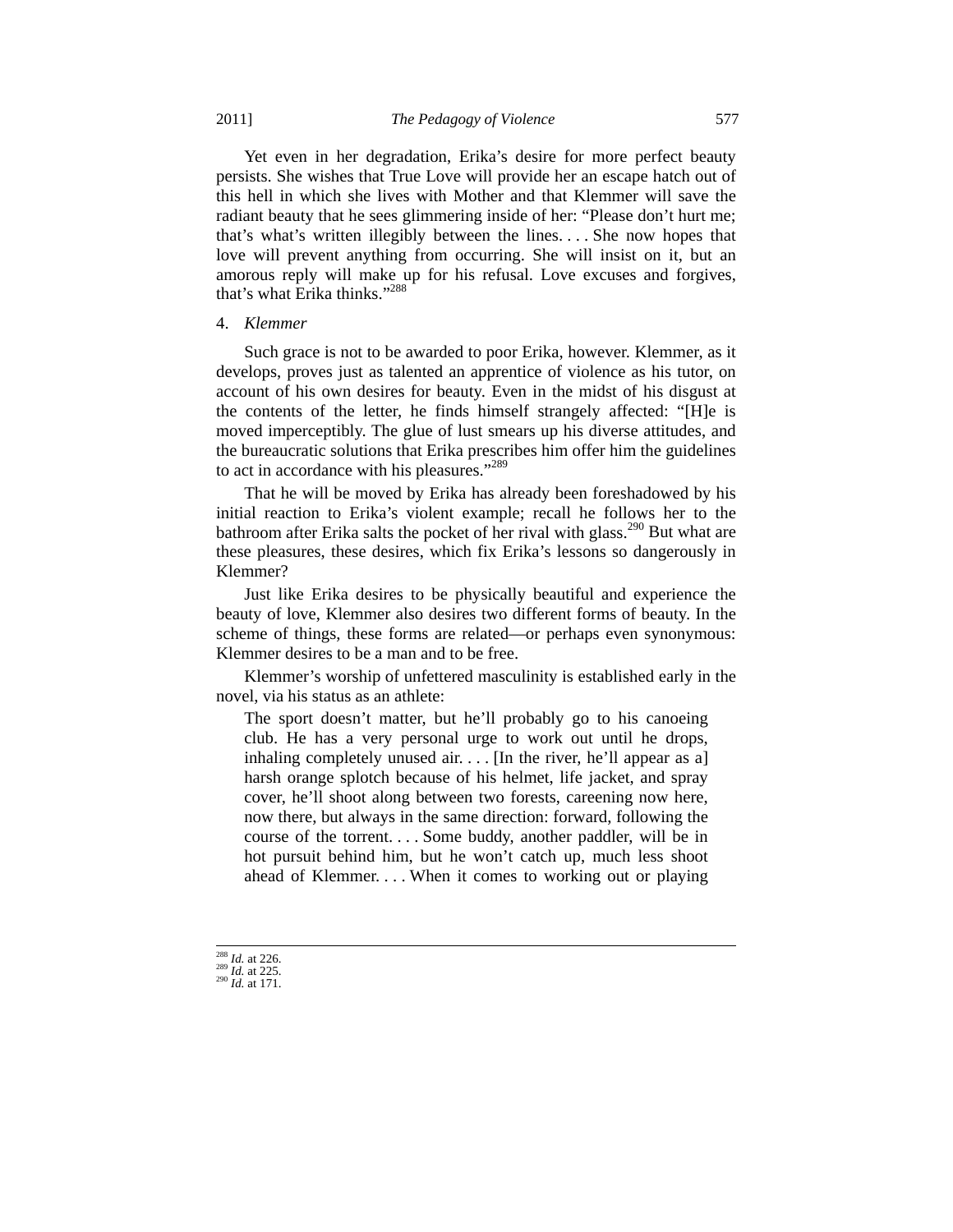out, Klemmer is not a good loser. That's why he's so annoyed about Erika Kohut.<sup>291</sup>

It is this beautiful image that Erika sullies, though without intending to. When she first masturbates Klemmer in the bathroom of the Conservatory, then tortures him by stopping, his reaction is predictably "vehement[]": "[H]is dick shrinks in slow motion. Klemmer is anything but a born follower. He is the sort of man who has to ask why, and so he finally starts reviling his teacher. He loses all control because the man in him is being abused."<sup>292</sup> Erika does have quite the facility for abusing the man in him, even at a later piano lesson, when she derides him for not being half the hero that Schubert was. Erika reminds Klemmer that Schubert braved "violent contrasts,"<sup>293</sup> and berates him with: "You never take a risk! You step across puddles so you won't get your shoes wet. When you turn upside down while canoeing . . . you instantly turns yourself right side up. You're even scared of the water, that unique submission, in which your head's been dunked!"<sup>294</sup>

Though Klemmer "wrings his hands to prevent his beloved . . . from taking this path [for her own good],"<sup>295</sup> he will not be able to protect himself from her slurs on his manhood for long. Quick enough, the debt she has incurred by making his "dick" "shrink" will come due; the catalyst arrives when she attempts to fellate him and he becomes impotent. He attempts to regain his machismo by "lightly strik[ing] her neck with the edge of his hand."296 But it does not work. He recognizes that she is the master and he the servant: "Promises, emitted unclearly, drive the young man crazy: He hears the subliminal command . . . she disgusts him more than he can say."297 And later, as he prepares to invade her apartment and rape her, Jelinek names the sensation that drives him: it is rage spurred by this insult to this "[bad] loser," he who cannot be caught by buddies and paddlers. "The woman insulted him, so he injured her."<sup>298</sup>

His desire to be a man, which also means to be free, is so strong that Erika's mastery of him makes "[m]iniature worlds, like those on TV, open[] up to him." $299$  Like Erika's desire to be beautiful and experience love proved the perfect medium for her mother's lessons to ferment, so too, this damaged wish to be an unbounded man strengthens Klemmer's resolve to learn the techniques that jailed him. "[T]he corset of classical music

- 291 *Id.* at 126. 292 *Id.* at 181. 293 *Id.* at 184. 294 *Id.* at 186. 295 *Id.* 296 *Id.* at 242. 297 *Id.* at 243. 298 *Id.* at 250. 299 *Id.* at 221.
- 
- 
-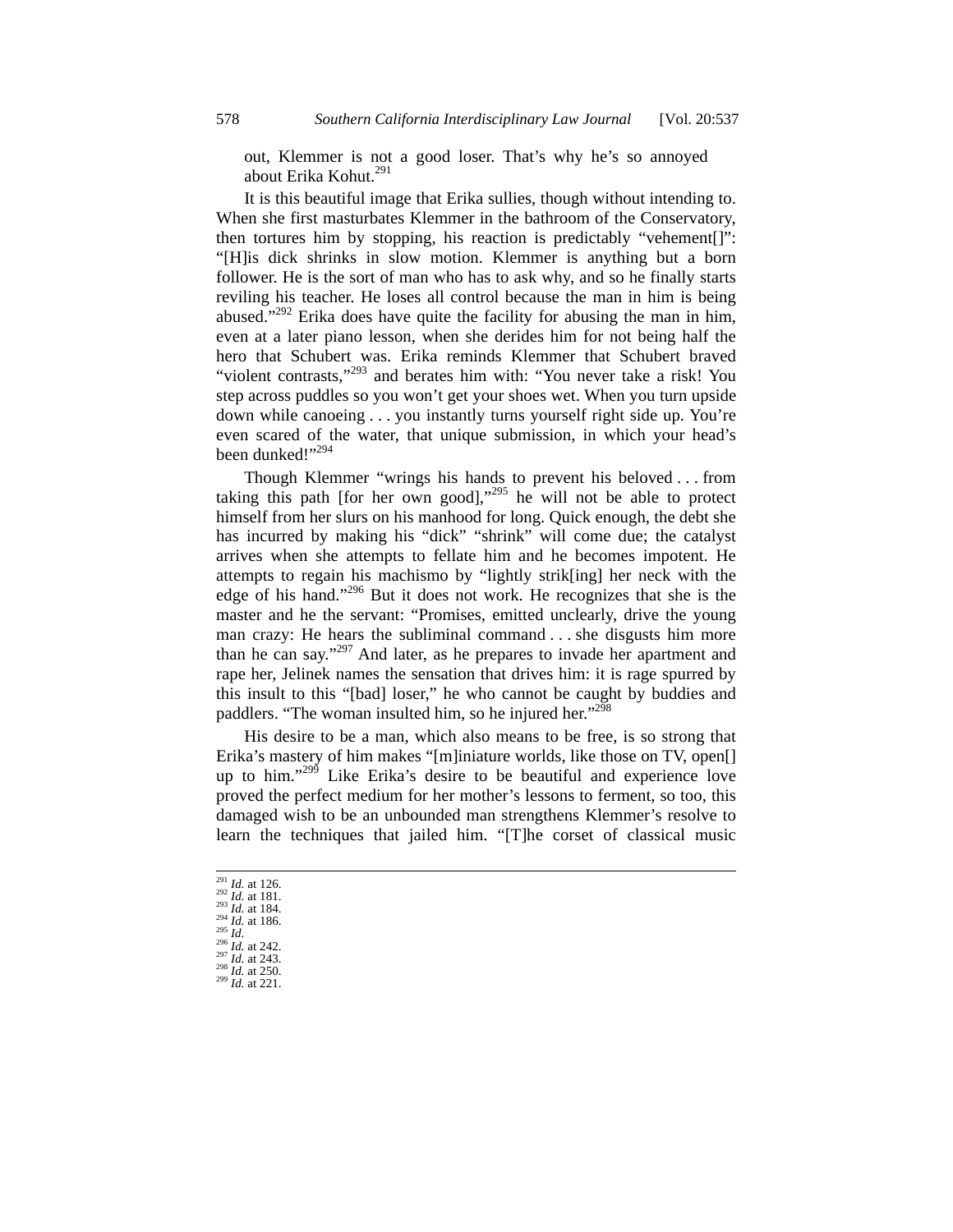training is much too tight for him. He likes to enjoy a view that's not marred by any limits. He senses a vast landscape ... . [His] musical plans will fit in well with his distinct urge for freedom."<sup>300</sup>

These "musical plans," such as they are, transform into his nighttime plot to kill a bird or other animal, his frightening of the lovers in the park, and the practice trampling of the boy-lover's jacket. But even at this stage, Klemmer can feel that his freedom has already been fatally constrained: "[H]e tramples the jacket underfoot, and makes himself at home in his trampling: a chained elephant, whose leg irons leave him only a few inches of free play, which he nonetheless knows how to exploit to the fullest."<sup>301</sup>

On the heels of this practice test, Klemmer finally readies himself for the fulfillment of the hunger that has shaped his character and his motives throughout the novel: "Klemmer has arrived at Erika's building. How keen the joy of arrival. . . . Anger resides in Klemmer. . . . He would never have guessed how quickly a fruit ripens."<sup>302</sup> "Klemmer is getting to know freedom."<sup>303</sup> This new found liberty allows him to "smash[] his right fist" into her belly, while feeling "intensely at one with himself." $304$ <sup>T</sup> In this ecstasy, he beats her, and then rapes her. Thus, the pupil now has become the master.

## V. WHAT WE CAN LEARN FROM THE PEDAGOGY OF VIOLENCE

When we are theorizing about the transfer of violent behaviors, we should characterize this communication as a pedagogy rather than a contagion. As I have attempted to show in this Article, the pedagogy model articulates the specific practices by which we teach one another violence, and the particular desires that enable us to be such good students of these lessons. Whereas employees of the contagion metaphor do allow that social networks and relationships are the conduits by which violence travels, the construction of "violence as a disease" may allow them to provide distracted and incomplete descriptions of how this transfer takes place.

The weaknesses of the contagion thesis and the benefits of the pedagogy model may be seen best in the aforementioned case *NAACP v. AcuSport, Inc*. <sup>305</sup> As noted, in this case, Fagan gave testimony concerning gun violence in order to support the NAACP's claim that AcuSport's shoddy marketing practices had created a public nuisance. In this section, I will argue that the contagion metaphor hamstrung Fagan's testimony and prevented him from demonstrating the specifics of harm suffered by the

<sup>&</sup>lt;sup>300</sup> *Id.* at 237.<br><sup>302</sup> *Id.* at 256.<br><sup>302</sup> *Id.* at 258.<br><sup>303</sup> *Id.* at 266–67.<br><sup>305</sup> NAACP v. Acusport Inc., 271 F. Supp. 2d 435 (E.D.N.Y. 2003).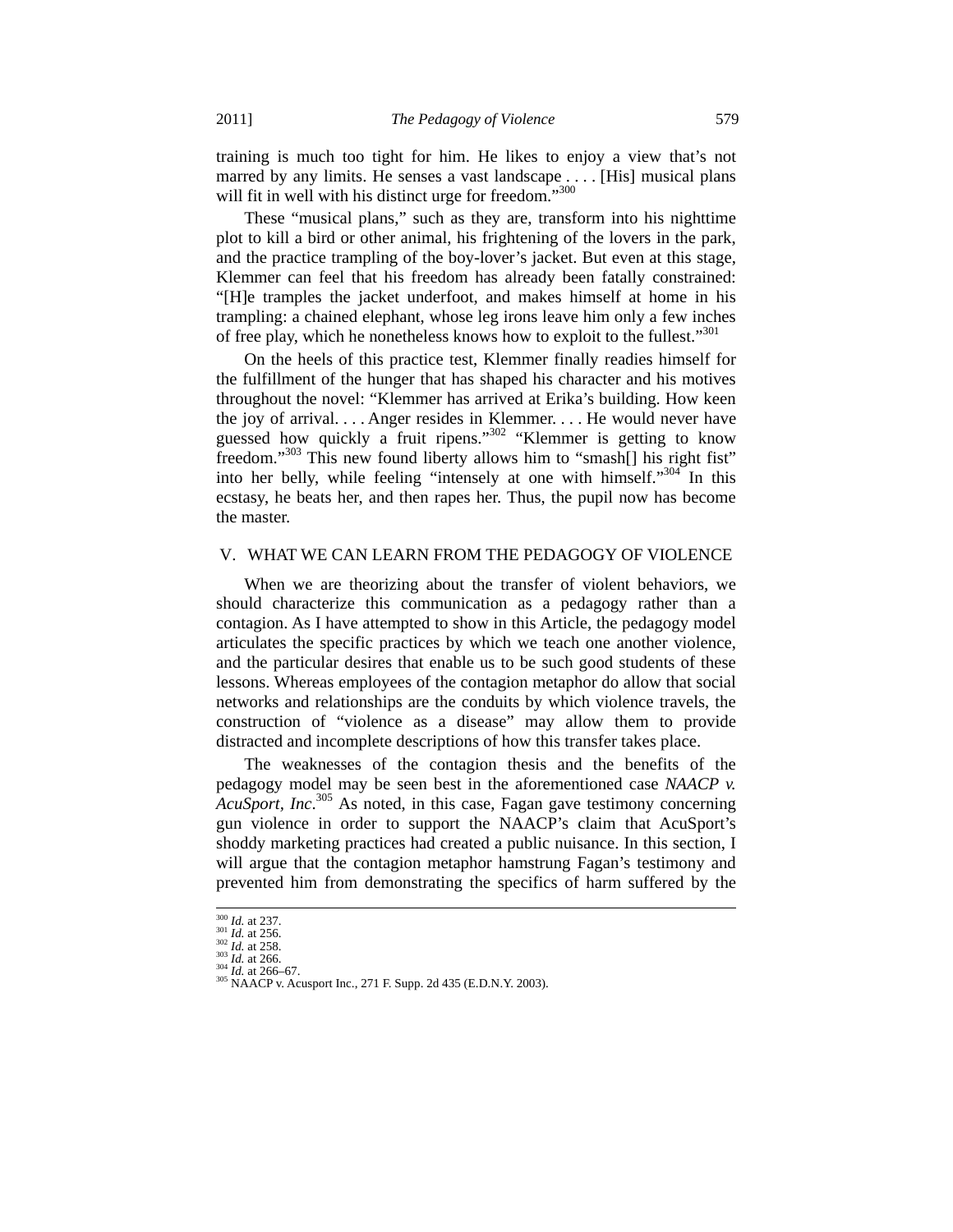African American community. I observe, however, that if we analyze the questions raised by *AcuSport* under the pedagogy model, we may get a more complete understanding of the special harm suffered by members of that community, which may have led to a verdict for the NAACP that recognized the precise ways that negligent gun retailing visits violence upon victims.

The NAACP's success in their private nuisance action against gun manufacturer AcuSport depended upon their establishment of three factors: 1) the existence of a nuisance, defined as "a substantial interference with a right common to the public," $306$  that is, a harm common to "health, safety, and comfort"; $307$  2) negligent or intentional conduct on the part of the defendants; and 3) a particular harm suffered by the plaintiff that is different in kind from that suffered by the community at large. $308$  The case was tried before a federal court, with the help of an advisory jury; the jury and the Court determined that the first two factors, but not the third factor, had been established.<sup>309</sup> In other words, the Court found that the defendants did create a public nuisance by negligently failing to take marketing precautions that would prevent the illegal distribution of AcuSport's guns. These precautions included that:

[T] hey not sell at gun shows, but sell from the equivalent of a storefront with a supply of stocked guns; that they not sell under a variety of names; that they protect against theft; that they train and supervise employees to prevent straw sales (which are often notoriously obvious to the seller); and that they take other appropriate and available protective action.<sup>310</sup>

Two of the most pressing problems were the sale to "straw purchasers" that is, to individuals who legally purchased many guns at the same time, with the intention of selling them illegally later<sup>311</sup>—and the sale of guns at gun shows, which "are the source of substantial quantities of guns that fall into the hands of criminals."<sup>312</sup> The Court, however, determined that this nuisance did not particularly affect the African American community.

Fagan testified at trial, pronouncing on "interviews in which young men were 'asked about the kind of situations where gun violence takes place or where gun violence might have taken place or where they decided not to engage in gun violence, and other reliable information.<sup>313</sup> Fagan also "obtained firearm trace data and added gun recovery information in his

- 306 *Id.* at 448. 307 *Id.* 308 *Id.* 309 *Id.* at 449. 310 *Id.* at 450. 311 *Id.* at 501. 312 *Id.* at 502. 313 *Id.* at 520.
- 
-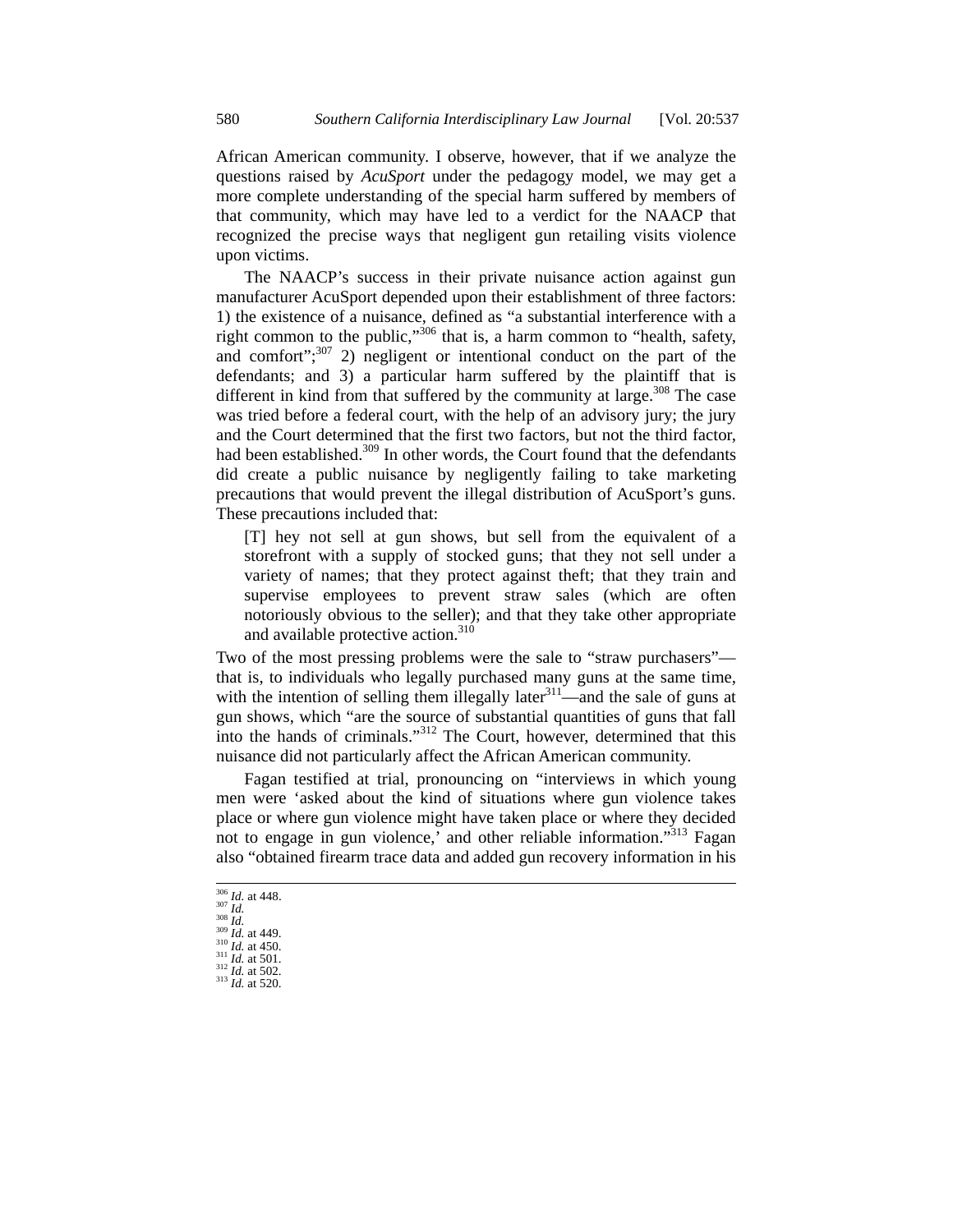analysis of the contagious effects of gun acquisition, gun injury and homicide among youth,"<sup>314</sup> and relied on "New York City Department of Health (Vital Statistics and Injury) data for all persons whose deaths were classified as homicides by the Medical Examiner's Office and from the hospitalization records for persons admitted to the hospital because they were the victim of some kind of assault."<sup>315</sup> He relied on census data to support his claims that prospective members of the New York branch of the NAACP—that is, members of the New York African American community—suffered disproportionately from gun violence.<sup>316</sup> He also characterized the travel of gun violence as a contagion that "spread 'outward' to and 'inward' from adjacent neighborhoods."<sup>317</sup>

As stated, the court did not find that African Americans suffered a harm that was different in kind from other people in New York; they only suffered a different degree of harm.<sup>318</sup> Quoting Shakespeare's *Merchant of Venice*, the court noted that everyone touched by gun violence shares the same fate: they "bleed."<sup>319</sup> The court then went on to compare the case with two successful private nuisance actions: in one, commercial fishermen in New York were able to establish that they were particularly affected by water pollution; $320$  in another, the owner of an apartment showed that he was specially slighted by an obstruction in the sidewalk because he was completely prevented from getting into his apartment, whereas members of the public still had some slight leeway in their peregrinations.<sup>321</sup>

The use of a pedagogy construction of violence in *AcuSport*, as opposed to the contagion model, might have created a different result. At the very least, it would have allowed for larger and different questions about the ways in which AcuSport helped disseminate gun violence through its marketing malpractices.

In *The Piano Teacher*, the teachers of violence use specific strategies to teach their pupils; these strategies are often dependent upon the particular relationships that exist between the characters, such as Mother's intense awareness, cultivation, and exploitation of Erika's self-regard, or vanity. Mother then tailors her teaching lessons—her surveillance, her control, and her trampling—to Erika's profound desires for love and beauty. Similarly, Erika is intensely aware of and exploits Klemmer's desires for beauty—that is, his worship of masculinity and his concomitant desire for freedom ("You never take a risk! . . . You scoot around crags gingerly—gingerly for

 $\begin{array}{l} \n 314 \, Id. \\ \n 315 \, Id. \\ \n 316 \, Id. \\ \n 317 \, Id. \\ \n 318 \, Id. \\ \n 318 \, Id. \\ \n 319 \, Id. \\ \n 320 \, Id. \\ \n 330 \, Id. \\ \n 344 \, 455. \\ \n 350 \, Id. \\ \n 36 \, (citing Leo v. General Elec. Co., 538 \, N.Y.S.2d 844 (1989). \\ \n 371 \, Id. \\ \n 38 \, (citing Graceland Corp. v. Consol. Laundries Corp., 180 \, N.Y.S.2$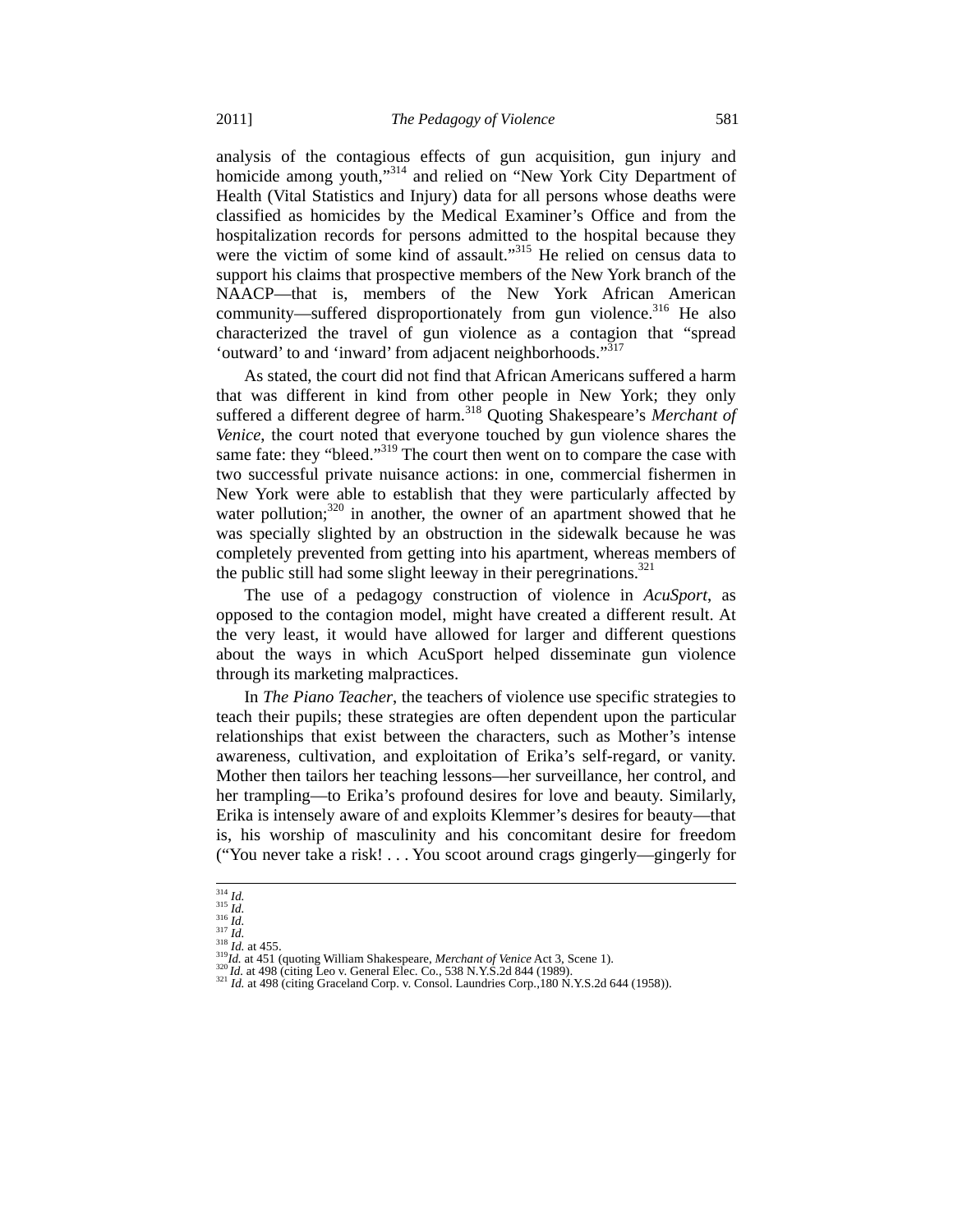you!—before you really notice them.")<sup>322</sup>—and sculpts her pedagogy around these vulnerabilities.

If the NAACP in *NAACP v AcuSport* had argued that AcuSport's ineffective control of its retailers gave those retailers the opportunities to surveil prospective African American purchasers of AcuSport's guns and exploit the purchasers' desires through a (pedagogical) sales pitch of these guns, then the NAACP could have successfully established that the harm experienced by "prospective members of the NAACP" was in fact different in kind, and not just in degree, from the rest of the population of New York. Such an investigation would require the plaintiff's experts to ask questions, including: What were the specific practices of these rogue retailers, particularly at the gun shows? Did they study and then target gun shows that might be attended by people of color—in a way, surveilling such prospective buyers? Moreover, did these rogue retailers, in their sales pitches, incite violence, albeit verbally? Also, did they elicit particular desires, for freedom, for revenge, for power, for a reassertion of masculinity—which might have been rooted in a frustration or disempowerment for which some African American men in New York might possess a particular sensitivity, based in part on their historical, cultural, and economic circumstances? Fagan himself has acknowledged that inequality aggravates violence<sup>323</sup> and also cites a cherishment of masculinity as one factor that can exacerbate violence.<sup>324</sup> A specific analysis of culture, history, inequality, and desire, however, is lacking in the court's analysis of "harm."

In other words, if we make pedagogy, rather than contagion, the model for our analysis, we may be better prepared to ask questions like: Did AcuSport, via its marketing malfeasance, act as "teachers" in a pedagogy of violence that fed upon the particular histories and emotional dynamics of African American men? What kind of sales pitches did these exchanges involve? Who said what to whom? How did the retailers influence and exploit the buyers? Answers to these questions would require more information than that which is currently given under the public health model. So, for example, in the AcuSport case, we could go beyond analyzing data regarding "the kind of situations where gun violence takes place or where gun violence might have taken place or where they decided not to engage in gun violence,  $^{325}$  "firearm trace data and ... gun recovery information,"326 and "New York City Department of Health (Vital Statistics and Injury) data for all persons whose deaths were classified as

<sup>&</sup>lt;sup>322</sup> JELINEK, *supra* note 139, at 186.<br><sup>323</sup> Fagan, Wilkinson & Davies, *supra* note 51, at 702.<br><sup>324</sup> Fagan & Wilkinson, *supra* note 40, at 112–13.<br><sup>325</sup> AcuSport Inc., 271 F. Supp. 2d at 520.<br><sup>326 *Id*.</sup>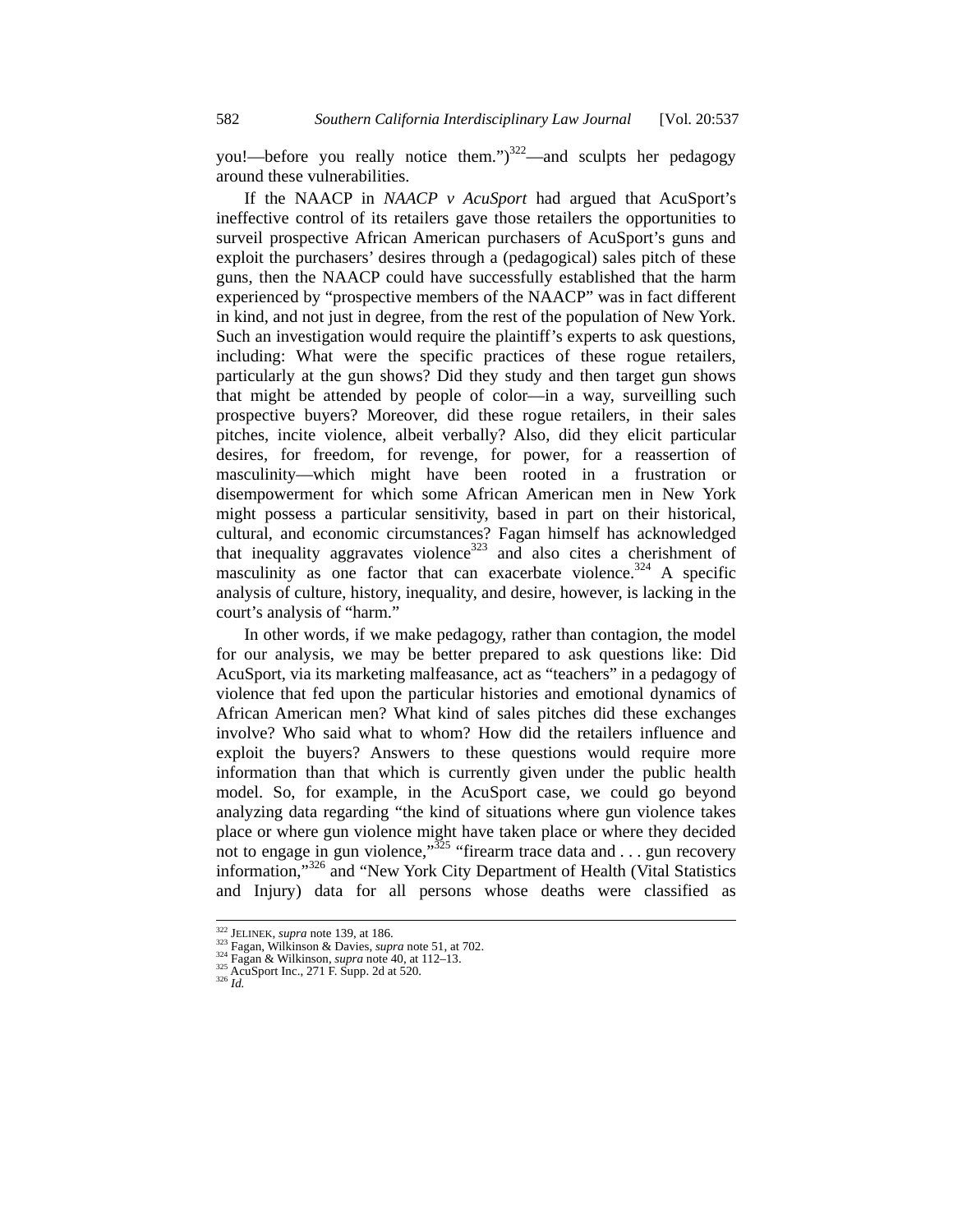homicides . . . ."327 We would have to do additional field work, asking retailers and purchasers questions about the specifics of the sales exchange and how purchasers responded to retailers' sales pitches to see if and how violence was being taught by the seller to the purchaser.

If they did participate in this pedagogy through negligent control of their sales force, then AcuSport may have committed two types of nuisances. First, AcuSport retailers might have helped to teach African-American men violence by exposing them to illegal guns and inciting sales pitches—which might itself constitute a form of violence, which is a nuisance, or at the very least AcuSport's actions were an interference with a public right because the "safety" and "comfort" of people was endangered."<sup>328</sup> Second, those same pupils (gun purchasers) would go forward and replicate the lessons (or, in Jelinek's language, "trampling") as we find in the data showing "disproportionate" gun violence in African American communities in New York.<sup>329</sup> Moreover, because these lessons may have been shaped by the specific, race-and-class shaped desires, histories, and relationships of the customers and retailers, they could be said to be at least as different "in kind" as were the financial harms suffered by commercial fishermen (who suffered professionally as a result of water pollution) and the harms suffered by the apartment owner in the abovementioned cases.<sup>330</sup> In sum, the violence taught to "prospective members of the NAACP," which was a consequence of AcuSport's shoddy marketing practices, may have been as especially injurious to New York African American men as water pollution proved to be to fishermen and laundry baskets were to the apartment-dweller. We cannot know, however, if this is the case until we begin asking questions that are informed by an awareness of the pedagogy of violence.

#### VI. CONCLUSION

We must develop a full, textured, and mature understanding of violence. It is very hard for us to understand why we act violently toward one another. Is it caused by an evil that we all harbor inside of us? Is it a failure to grow up? Is it that some people are bad and others are good? Is it a side effect of oppression, bad childrearing, or economic disadvantage?

Our frustrations in answering these questions lead us to describe violence and its transmissions using metaphors that do most of the work for us. "Contagion" allocates responsibility for the transmissions of violence to

<sup>327</sup> *Id.* <sup>328</sup> *See id.* at 448. 329 *See id.* at 520. 330 *See id.* at 498.